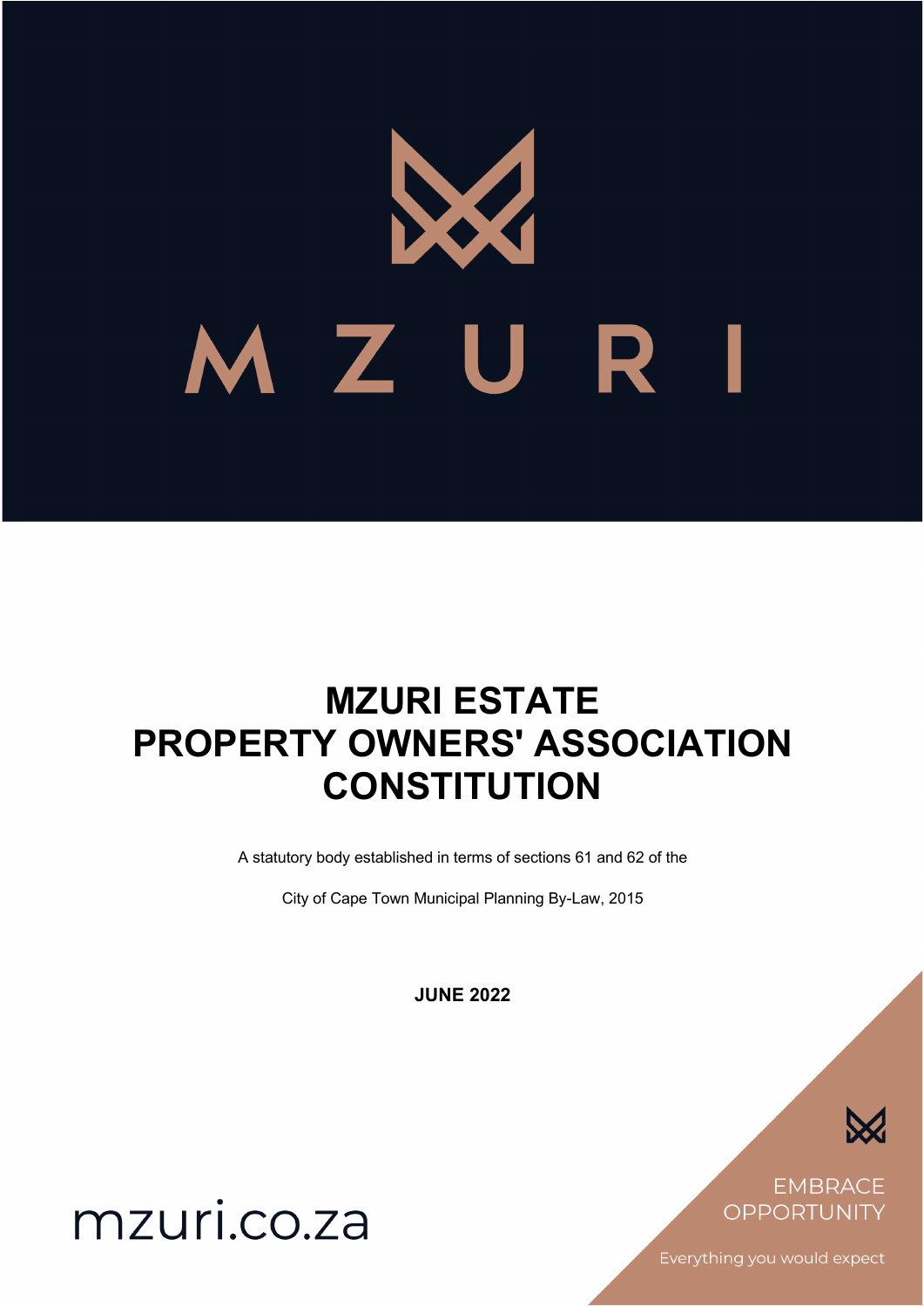# **TABLE OF CONTENTS**

# **Clause number and description**

| $\mathbf{1}$ . |                                                               |    |
|----------------|---------------------------------------------------------------|----|
| 2.             |                                                               |    |
| 3.             |                                                               |    |
| $\mathbf{4}$ . |                                                               |    |
| 5.             |                                                               |    |
| 6.             |                                                               |    |
| 7.             |                                                               |    |
| 8.             | APPOINTMENT, REMOVAL AND ROTATION OF THE COMMITTEE MEMBERS 18 |    |
| 9.             |                                                               |    |
| 10.            |                                                               |    |
| 11.            |                                                               |    |
| 12.            |                                                               |    |
| 13.            |                                                               |    |
| 14.            |                                                               |    |
| 15.            |                                                               |    |
| 16.            |                                                               |    |
| 17.            |                                                               |    |
| 18.            |                                                               |    |
| 19.            |                                                               | 32 |
| 20.            |                                                               |    |
| 21.            |                                                               |    |
| 22.            |                                                               |    |
| 23.            |                                                               |    |
| 24.            |                                                               |    |
| 25.            |                                                               |    |
| 26.            |                                                               |    |
| 27.            |                                                               |    |



Page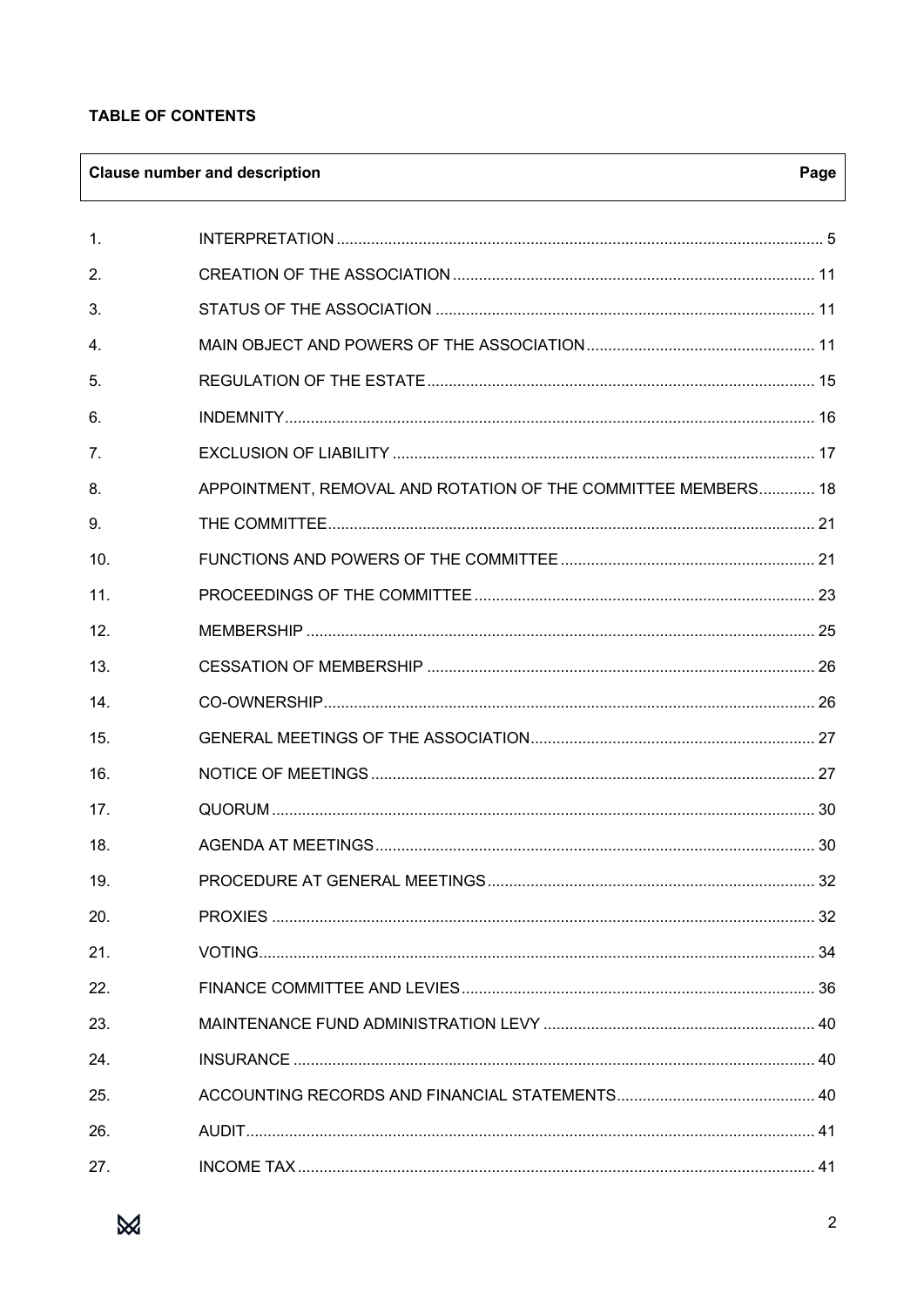| 28. |  |
|-----|--|
| 29. |  |
| 30. |  |
| 31. |  |
| 32. |  |
| 33. |  |
| 34. |  |
| 35. |  |
| 36. |  |
| 37. |  |
| 38. |  |
| 39. |  |
| 40. |  |
| 41. |  |
| 42. |  |
| 43. |  |
| 44. |  |
| 45. |  |
| 46. |  |
| 47. |  |
| 48. |  |
| 49. |  |
| 50. |  |
|     |  |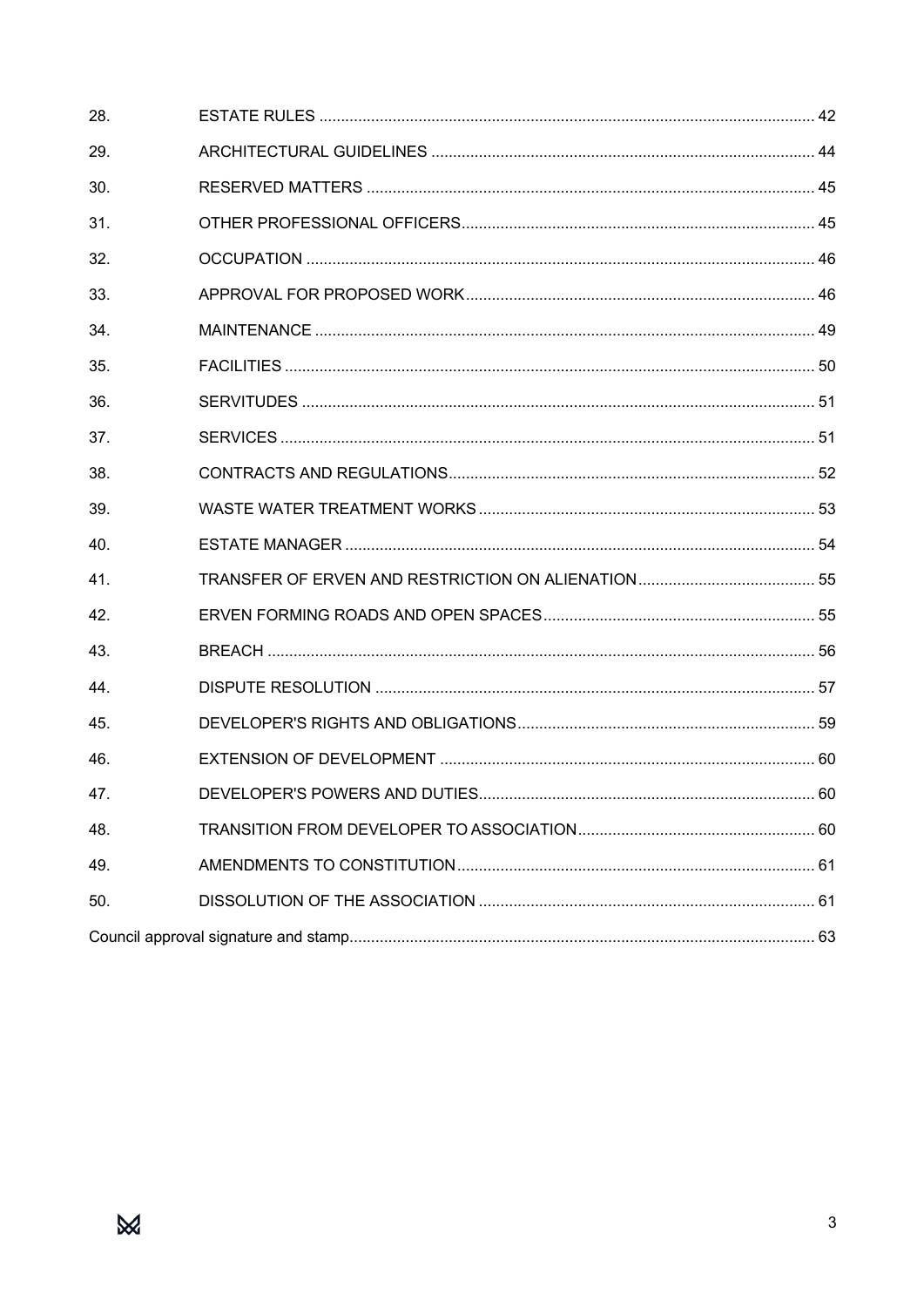# **ANNEXURES**

| ANNEXURE 8 - MZURI ESTATE STORM WATER MAINTENANCE MANAGEMENT PLAN      |
|------------------------------------------------------------------------|
| ANNEXURE 9 - MZURI ESTATE STORM WATER MAINTENANCE MANAGEMENT AGREEMENT |
|                                                                        |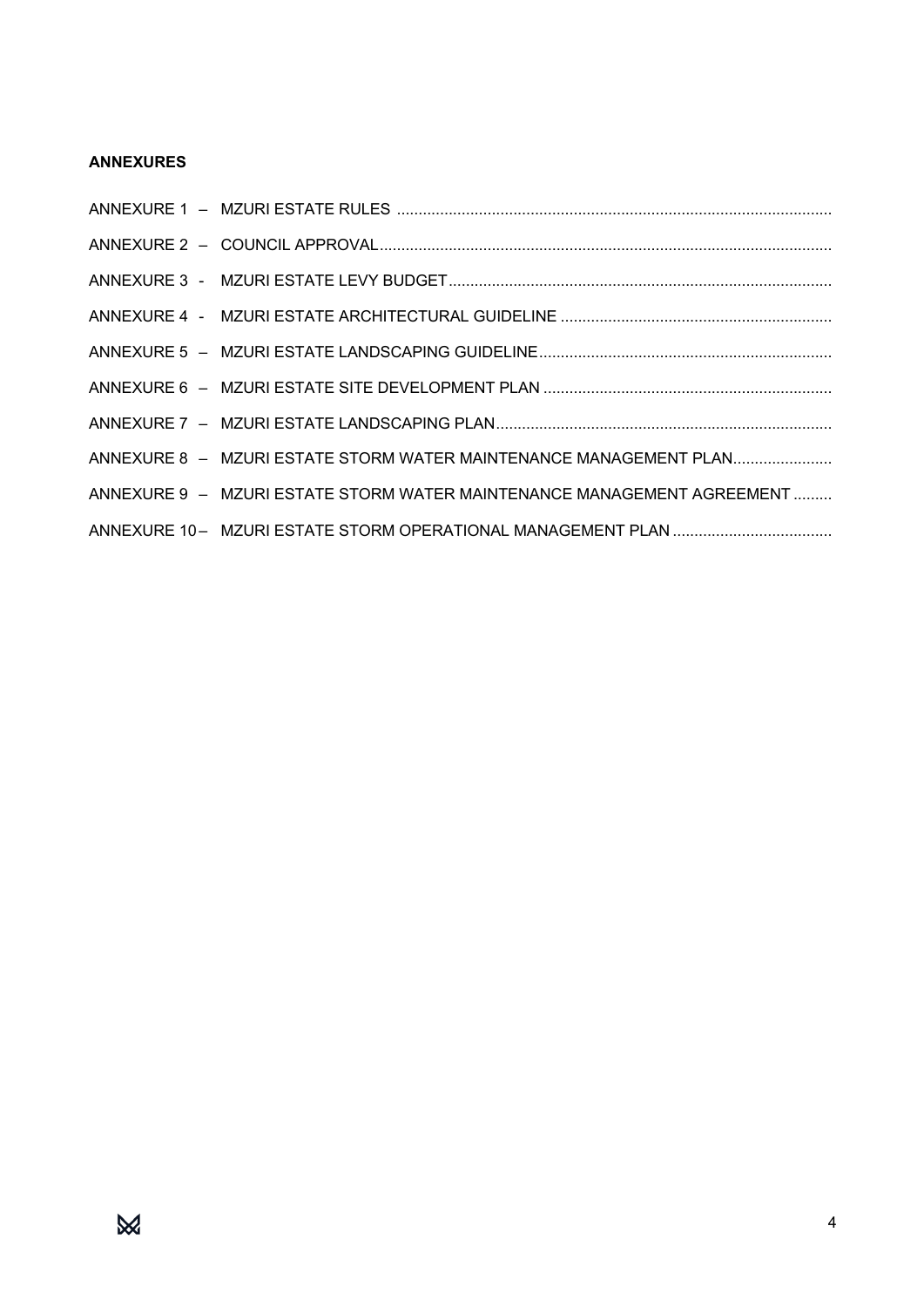# **1. INTERPRETATION**

- 1.1. In this Constitution the following terms shall, unless the context requires otherwise, have the meanings assigned to them and cognate expressions shall have corresponding meanings, namely:
	- 1.1.1. "**AGM**" means the annual general meeting of the Association, held once during each Financial Year at such date and venue as the Committee may decide;
	- 1.1.2. "**Association**" means the MZURI Property Owners' Association which is established under the Municipal Planning By-Law and regulated by the provisions of this Constitution;
	- 1.1.3. "**Auditors**" means the auditors of the Association as appointed from time to time;
	- 1.1.4. "**Architectural Guideline**" means the Mzuri Estate Property Owners' Association Architectural Guideline (MEPOAAG) referred to in clause 29 a copy of which is attached as Annexure 5 and which is also available on the Mzuri website www.mzuri.co.za.
	- 1.1.5. "**Business Unit(s)"** means any Erf or Unit zoned in terms of the Town Planning Scheme for commercial or business purposes or which is used for business purposes with the consent of the Local Authority;
	- 1.1.6. "**Chairman**" means the chairperson of the Committee, from time to time;
	- 1.1.7. "**Committee**" means the executive management committee of the Association from time to time, as contemplated in clause 5;
	- 1.1.8. "**Committee Member**" means a member of the Committee, elected, appointed or co-opted, as the case may be, in terms of this Constitution and the procedures set out in clause 8, and who shall be an Individual;
	- 1.1.9. "**Common Property**" means:
		- 1.2.8.1 any portion of the Land registered in the name of the Association;
		- 1.2.8.2 any portion of the Land within the Estate which is not subject to an exclusive right in favour of a Member; and

including private open space, private streets, internal engineering services arising from the sub-division of the Land, all entrances, communal Roads, public open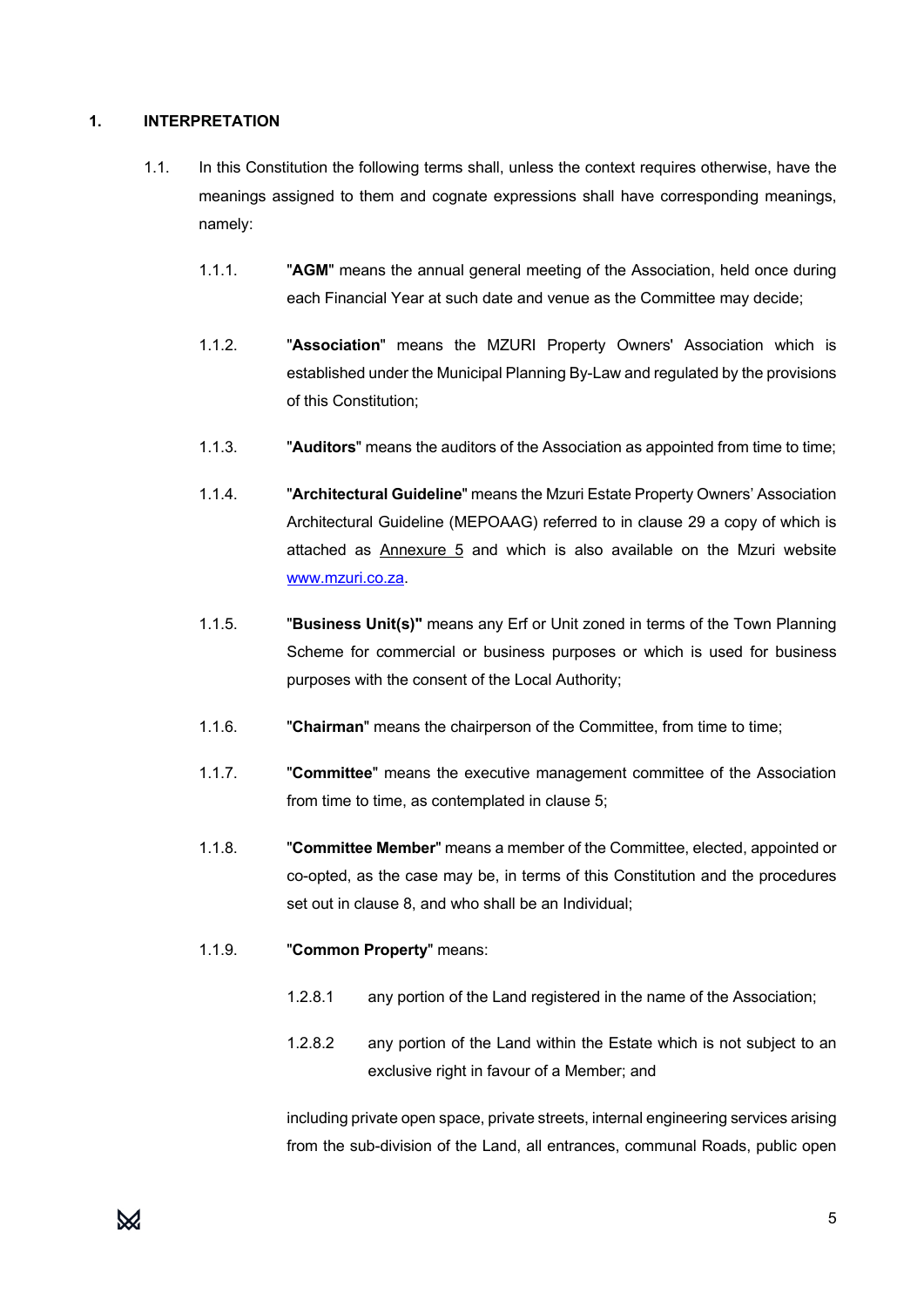areas, gardens, all visitors' parking bays and any other such areas as may be determined by the Committee from time to time as being common property;

- 1.1.10. **"CSOS Act"** means the Community Scheme Ombud Service Act 9 of 2011, as amended from time to time, and any regulations made and in force thereunder
- 1.1.11. "**Companies Act**" means the Companies Act, 71 of 2008;
- 1.1.12. "**Constitution**" means this Constitution as amended from time to time in accordance with clause 50;
- 1.1.13. "**Council**" means the City of Cape Town, or its successors;
- 1.1.14. "**Deeds Registries Act**" means the Deeds Registries Act, 47 of 1937;
- 1.1.15. "**Developer**" means Coltrade West Proprietary Limited (Registration No. 2021/400243/07) and Lazercor Developments (Pty) Ltd (Registration No. 2003/006164/07, or its successor in title;
- 1.1.16. "**Development**" means the subdivision and development of the Estate on the Land as determined by the Developer with the approval of the Council, as set out in Council's Approval and substantially in accordance with the Site Development Plan, which development may be implemented in phases;
- 1.1.17. "**Development Period**" means the period commencing on the creation of the Association and which period shall endure:
	- 1.1.17.1. up to the date that all the Erven have been transferred from the Developer to third parties and all Erven have been improved by the erection of dwellings and/or buildings thereon, including all such additional area(s) as may be incorporated by the Developer in further phases into the Development; or
	- 1.1.17.2. until the date when the Developer, in its sole discretion, notifies the Association in writing that the development period has ceased, whichever occurs first);
- 1.1.18. "**Dwellings**" means such residential dwellings as are erected on any Erf, as the Developer in its discretion shall designate, and being differentiated according to the respective design, Facilities, rights and obligations attaching to each, and as dealt with more fully in the Estate Rules applicable to each;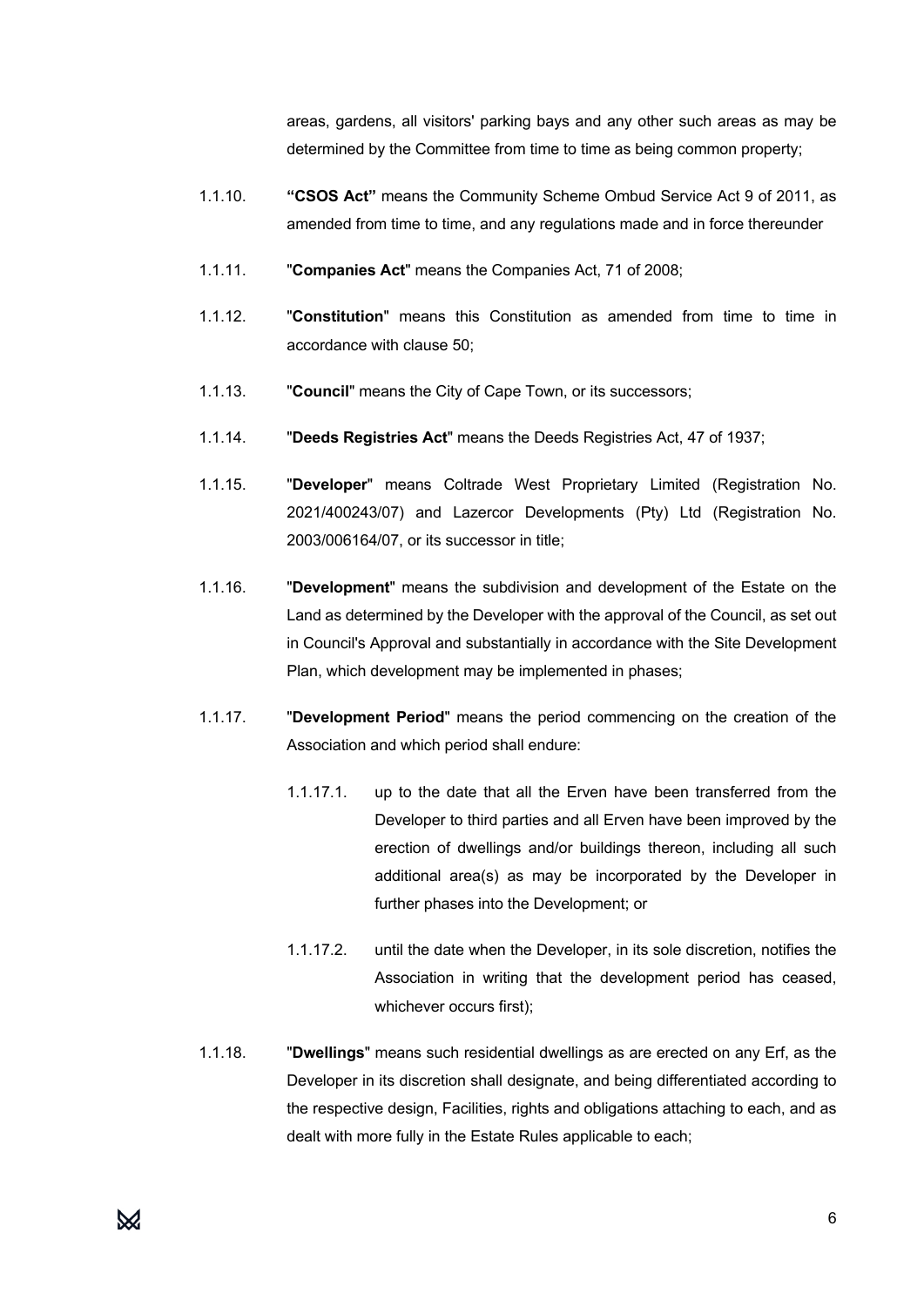- 1.1.19. "**Erf**/**Erven**" means the erf/erven in the Estate within the Estate, arising from subdivision of the Land, together with, if applicable, the Dwelling(s), buildings and structures erected thereon, and on which is or may be established, *inter alia,* but not limited to residential Dwellings, as depicted and designated on subdivision plan FP/0522/1045/P1 and on the Site Development Plan;
- 1.1.20. "**Estate**" means the estate known as "MZURI" to be established on the Land and which includes (1) the Erven (2) the Common Areas and (3) the Facilities;
- 1.1.21. "**Estate Manager**" means the Person appointed to manage the affairs of the Association and the Estate, as more fully dealt with in clause 41;
- 1.1.22. "**Estate Rules**" means those rules, as, established and maintained in terms of clause 28;
- 1.1.23. "**Facilities**" means all and any Facilities, Services or amenities of whatsoever nature which may be provided within the Estate, including such facilities relating to entertainment, recreation or otherwise, clubhouses, the provision of water, sewerage, electricity, drainage, telecommunications, refuse removal, firefighting and transport, which may be provided for the benefit of the Members within the Estate;
- 1.1.24. "**Finance Committee"** means the finance committee as more fully described in clause 22;
- 1.1.25. "**Financial Year**" means the financial year of the Association, being the year ended on the last day of April each year, or such other date as is determined by the Committee from time to time;
- 1.1.26. "**Individual**" means a natural person;
- 1.1.27. "**Land"** means erven 18371, 18372, 18373 [and any other erf or erven which the Developer may wish incorporate into the Association in terms of clause 47 of this Constitution], Somerset West, situate in the City of Cape Town, Western Cape Province, being the land on which the Development is to be established;
- 1.1.28. "**Landscaping Plan**" means the landscaping plan for the Estate, as approved by the Council from time to time, a copy of which is available on the Estate web page;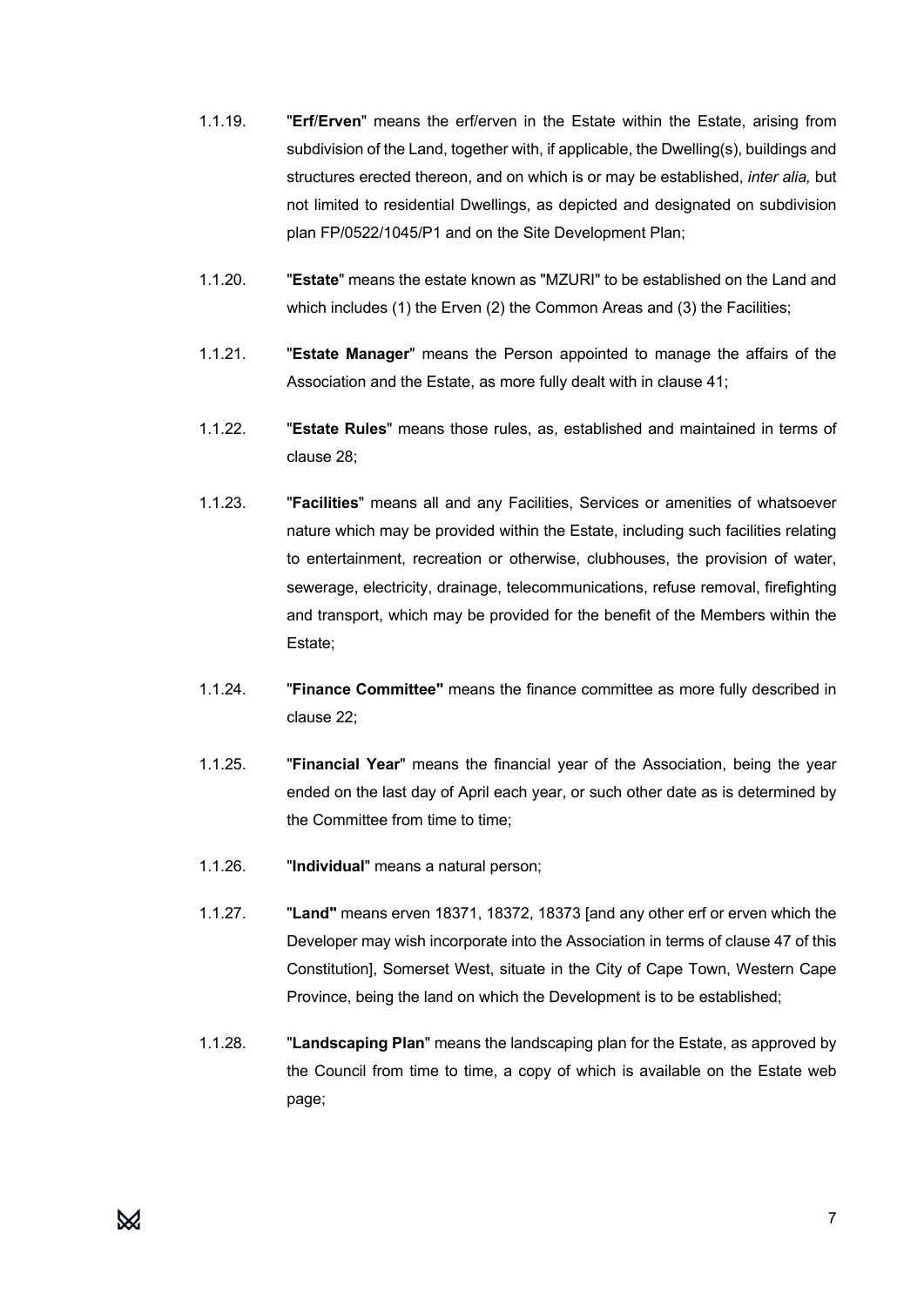- 1.1.29. "**Levies**" means the Association levies to be recovered from Members and raised by the Finance Committee in terms of clause 22. A draft budget of the initial Levies is annexed as **Annexure 3**;
- 1.1.30. "**Local Authority**" means the local authority having jurisdiction over the Estate, meaning a Municipality or any other statutory local authority;
- 1.1.31. "**Member(s)**" means the member(s) of the Association, and includes the trustee of an insolvent Member and the executor of a deceased Member;
- 1.1.32. "**Municipal Planning By-Law**" means the Cape Town Municipal Planning By-Law, 2015;
- 1.1.33. "**Ordinary Resolution**" means a resolution adopted with the support of more than 50% of the Members present at a meeting, in person, or by proxy, and entitled to vote;
- 1.1.34. "**Operational Management Plan**" means the Mzuri Estate Operational Management Plan submitted to and approved by the Executive Director: Energy, Environment & Spatial Planning, dealing with the ongoing management and maintenance of the public and private open space areas, tree retention, stormwater attenuation pond, and the Sustainable Urban Drainage Systems, within the Estate, a copy of which is available on the Estate web page;
- 1.1.35. "**Person**" means any individual or juristic person;
- 1.1.36. "**Registered Office**" means the registered office of the Association, which shall be at the Association's offices situate on the Estate, or such other address as the Committee shall determine from time to time:
- 1.1.37. "**Registered Owner**" means the registered owner of an Erf or a share thereof who is, in terms of the Deeds Registries Act, reflected in the records of the Deeds Registry concerned as a registered owner of the Erf or a share thereof;
- 1.1.38. "**Resident**" means any Person(s) occupying an Erf or Unit;
- 1.1.39. "**Roads**" means such roads, including driveways as may be constructed in the Estate, inclusive of right of way servitudes
- 1.1.40. "**Services**" means all services to the Estate including for the provision of water, sewerage, electricity, drainage, storm water drainage, telecommunications,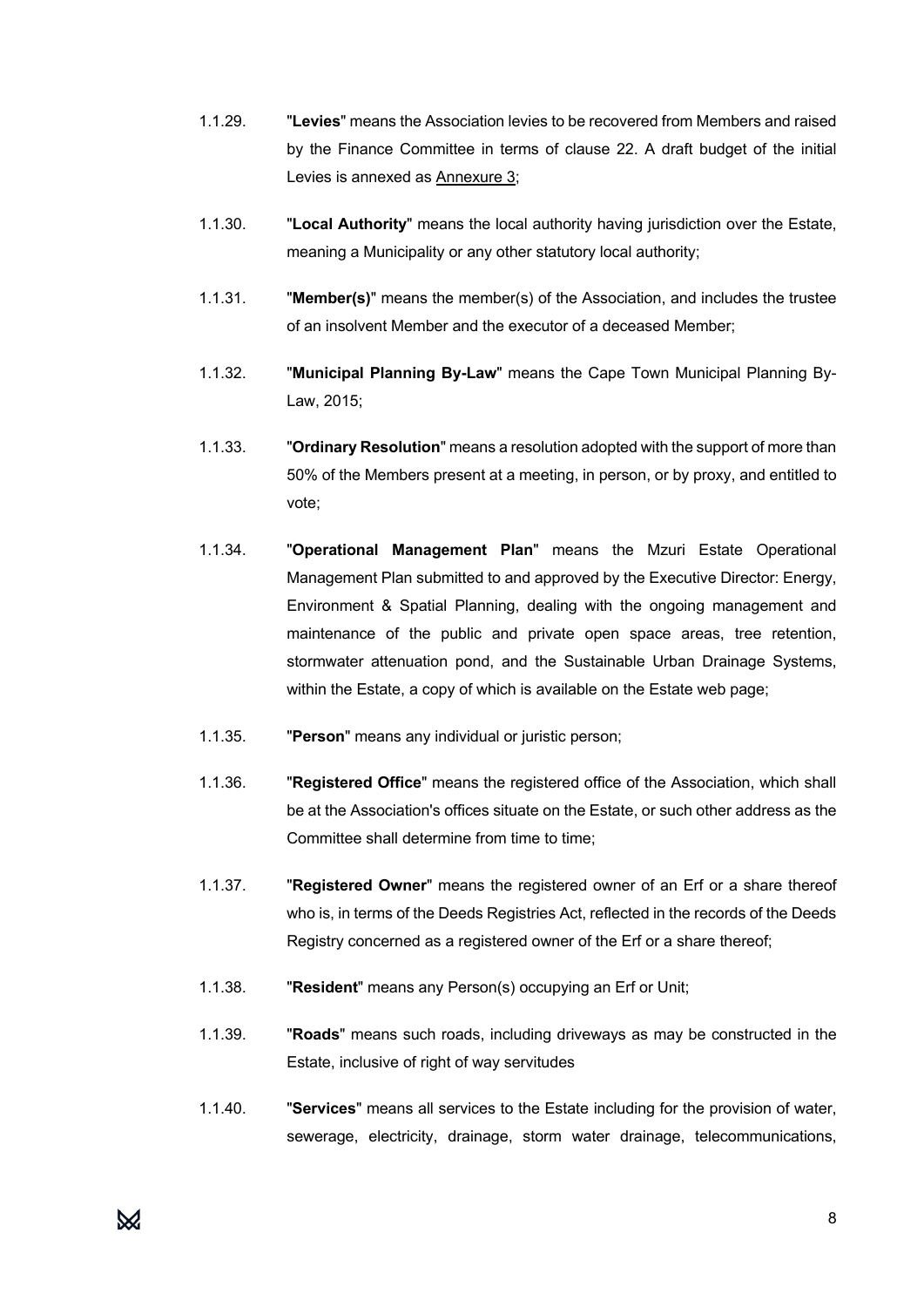refuse removal, firefighting, security, transport, surveillance and all other utilities and amenities serving the Estate;

- 1.1.41. "**Servitudes**" means such servitudes as may be registered over the Land in terms of the conditions of approval of the Development, as indicated on the Site Development Plan, including as set out in the Council's Approval;
- 1.1.42. "**Site Development Plan**" means the plan indicating the subdivision of the Land and various land use portions in respect of the Land and as approved by Council from time to time:
- 1.1.43. **"Special Resolution**" means a resolution passed by 75% (seventy five percent) of Members present, in person, or by proxy, at a meeting and entitled to vote;
- 1.1.44. "**Town Planning Committee**" means the town planning committee consisting of 1 (one) Committee Member, 1 (one) professional architect and 2 (two) representatives (who need not be Members) all of whom are appointed by the Developer during the Development Period, and after the Development Period, the whole town planning committee shall be appointed by the Committee;
- 1.1.45. "**Town Planning Scheme**" means an operative town planning scheme applicable to the Land and the Estate from time to time; and
- 1.2. the intention of this Constitution is to give effect that all Erven and Units which form part of this Association are managed in terms of this Constitution and where any conflict arises in the interpretation of any aspect of this Constitution and any other legislation which may impact on Erven and Units, the conflict must be resolved to give effect to this Constitution taking precedence in such interpretation;
- 1.3. references to Members represented by proxy shall include Members entitled to vote represented by an agent appointed under a general or special power of attorney;
- 1.4. references to Members entitled to vote present at a meeting or acting in person shall include juristic persons represented by duly authorised representative/s, including juristic persons represented by proxy;
- 1.1. references to any statute or any regulation issued thereunder shall be references to that statute or regulation as modified, amended or substituted from time to time, or to any legislation or regulation which replaces it;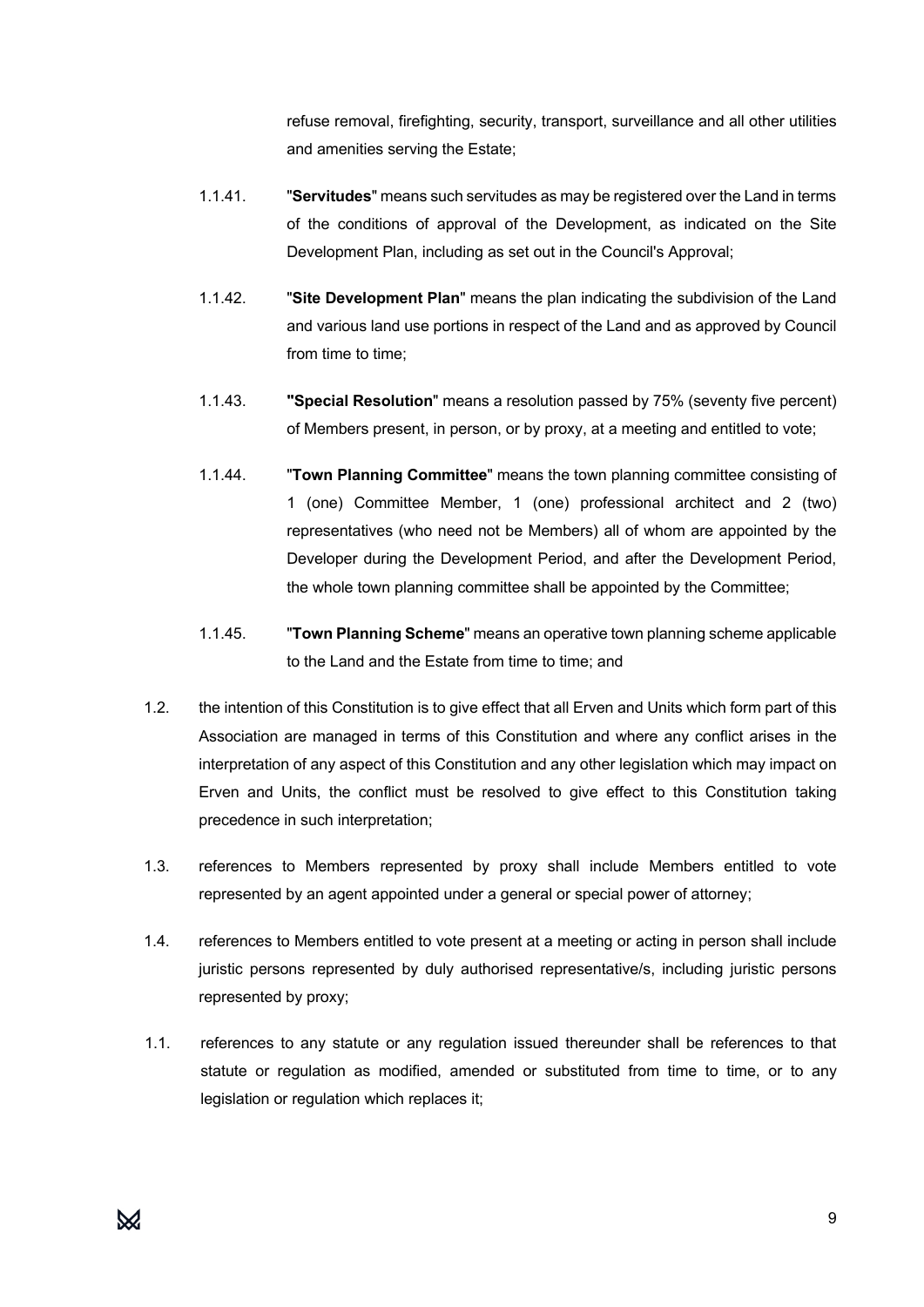- 1.5. references to any statute or any regulation issued thereunder shall be references to that statute or regulation as modified, amended or substituted from time to time, or to any legislation or regulation which replaces it;
- 1.6. the headings are for reference purposes only and shall not affect the interpretation of this Constitution;
- 1.7. the terms defined in this Constitution shall bear the same meanings in any annexures, if applicable;
- 1.8. words in the singular number shall include the plural, and words in the plural number shall include the singular, words importing the masculine gender shall include the female gender, and words importing persons shall include created entities (corporate or not);
- 1.9. if any term is defined within the context of any particular clause in the Constitution, the term so defined, unless it is clear from the clause in question that the term so defined has limited application to the relevant clause, shall bear the meaning ascribed to it for all purposes in terms of this Constitution, notwithstanding that that term has not been defined in this interpretation provision;
- 1.10. the words "include", "including" and "in particular" shall be construed as being by way of example or emphasis only and shall not be construed, nor shall they take effect, as limiting the generality of any preceding word/s;
- 1.11. any reference to "writing" includes electronic communication as defined in the Electronic Communications and Transactions Act, 2002 and "written" shall have a corresponding meaning;
- 1.12. the rule of construction that a contract shall be interpreted against the party responsible for the drafting or preparation of the contract, shall not apply to this Constitution;
- 1.13. where any consent or approval is required to be furnished by the Association to a Member, such consent or approval shall:
	- 1.13.1. be in writing and signed by the Association or its authorised agent;
	- 1.13.2. not be unreasonably withheld; and
	- 1.13.3. be given prior to the Member taking the relevant action requiring the consent;
- 1.14. the onus of proof with regard to the receipt of any notice given or payment made by a Member, shall be on the giver of the notice or the maker of the payment;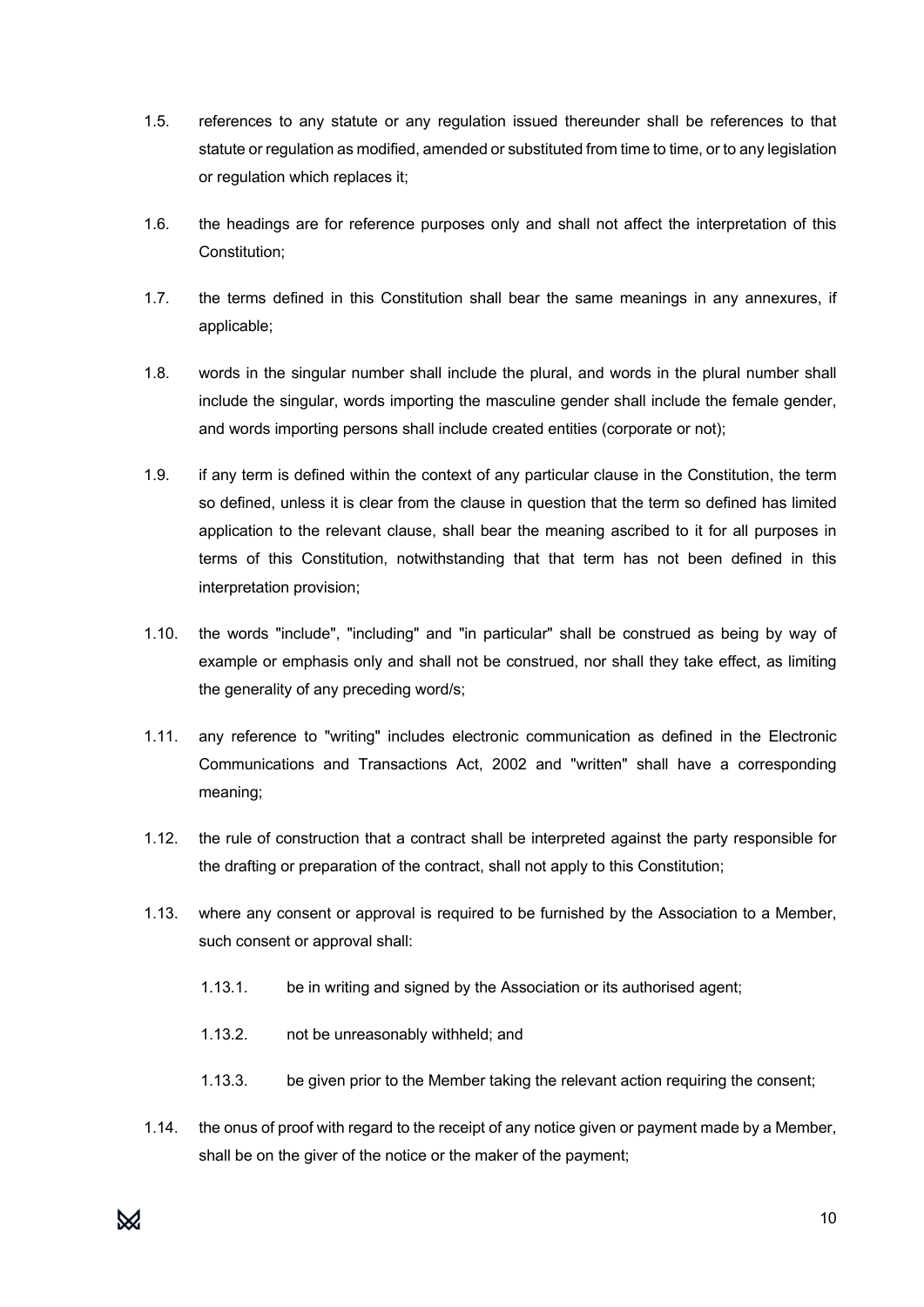- 1.15. in the event of a Member consisting of more than one Person, they shall be jointly and severally liable *in solidum* for all their obligations in terms of this Constitution; and
- 1.16. if any provision of this Constitution is unenforceable for any reason whatsoever, then such provision shall be deemed to be separate and severable, without in any way affecting the validity of the remaining provisions.

# **2. CREATION OF THE ASSOCIATION**

- 2.1. The Association is hereby created with effect from the date on which the transfer of the first Erf arising from the sub-division of the Land or part thereof occurs.
- 2.2. The Association is constituted as a Property Owners' Association in terms of section 61 of the Municipal Planning By-Law, in accordance with conditions imposed by Council's Approval.
- 2.3. This Constitution, and any amendment made in terms of clause 50, shall be lodged with the Council, and the latest copy duly lodged with the Council, and which the Council has certified in terms of section 62(2) or 62(4) of the Municipal Planning By-Law, is presumed to contain the operative provisions of the Constitution.

# **3. STATUS OF THE ASSOCIATION**

- 3.1. The Association will:
	- 3.1.1. have legal personality and be capable of suing and being sued in its own name;
	- 3.1.2. have perpetual succession; and
	- 3.1.3. operate for the benefit of the Members.
- 3.2. No Member shall have any right, title or interest in or to the funds or assets of the Association in his personal capacity, all of which shall vest in the Association.

# **4. MAIN OBJECT AND POWERS OF THE ASSOCIATION**

- 4.1. The main objects of the Association are the matters referred to in section 62 of the Municipal Planning By-Law and generally to promote, advance, protect and act in accordance with the communal interests of the Members, and in so promoting such communal interests to provide, promote and maintain essential and community services, amenities, Facilities, Services and activities within the Estate.
- 4.2. The Association shall have the power and responsibility generally to: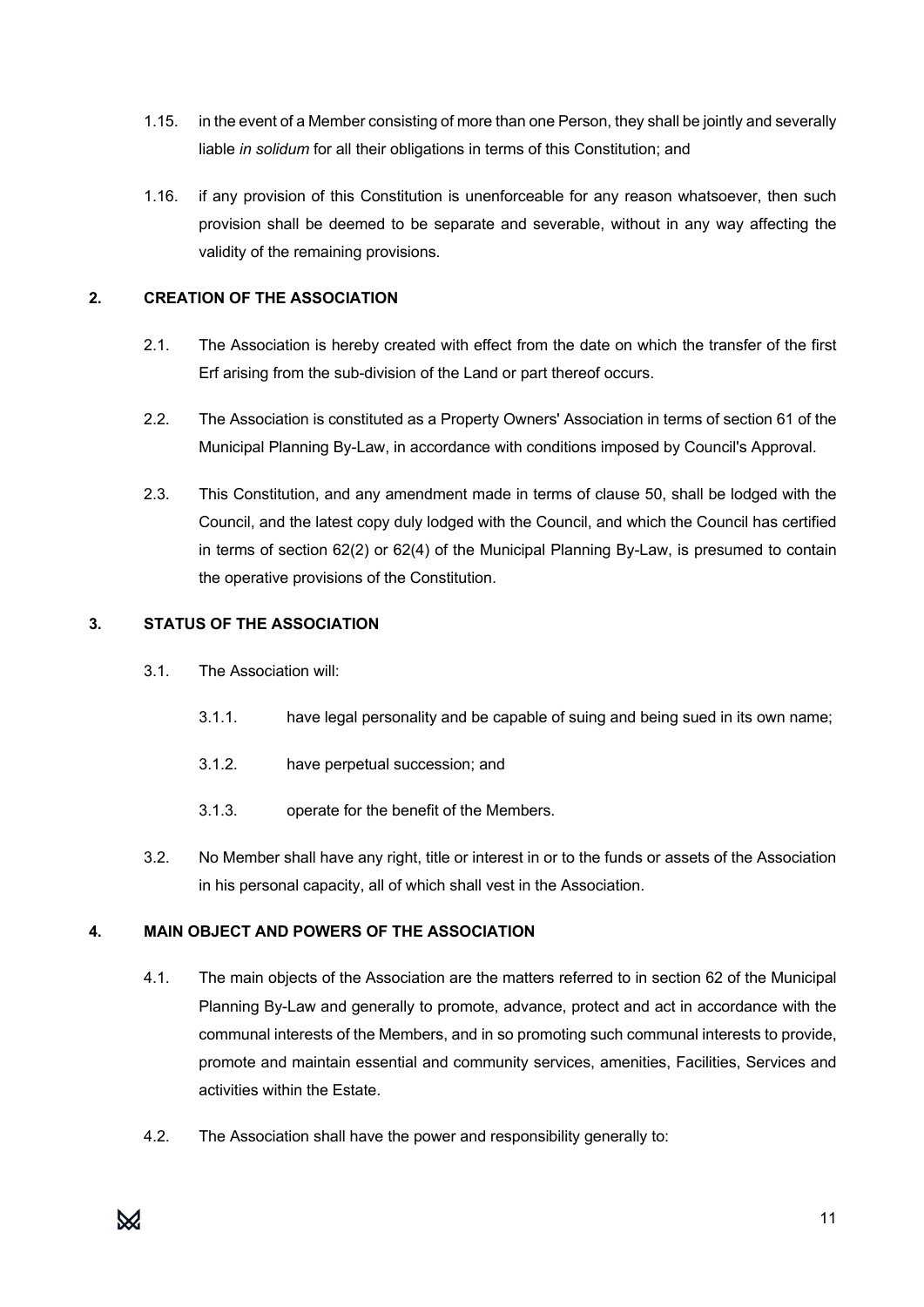- 4.2.1. act as the Property Owners' Association (established in terms of section 62 of the Municipal Planning By-Law) of the Estate, and in particular to procure that the matters referred to in this Constitution and the Municipal Planning By-Law be adhered to and complied with;
- 4.2.2. implement and enforce this Constitution and the Rules and shall be responsibility for all administration andmanagement required in respect thereof and to this end has the power to impose and recover fines and penalties;
- 4.2.3. may open and close a bank account in the name of the Association with a registered financial institution;
- 4.2.4. may institute and defend legal actions in the name of the Association;
- 4.2.5. read with clause 22, must determine and collect levies to defray the expenses of the Association;
- 4.2.6. may enter into contracts for the furtherance of the main objects and purposes of the Association; provided that no contract concludedon behalf of the Association shall be valid and binding unless it is signed by the Chairperson of theCommittee;
- 4.2.7. control the design and construction of any alterations to all buildings, and/or structures erected or to be erected in the Estate in accordance with the Architectural Guidelines, the conditions of approval of sub-division of the Land, the Site Development Plan, the Landscaping Plan and any other plan, manual, guidelines, policy, contract and the like of any authority and to which the Development may be subject or which may hereafter be imposed, and in accordance with the requirements of the Council or any other authority;
- 4.2.8. comply with, and to monitor and ensure compliance by Members with, the conditions imposed by the Council pursuant to the Council's Approval, and the Site Development Plan, the Maintenance Management Plan, the Maintenance Agreement, the Operational Management Plan, any sub-division approvals or any other management plan, including but not limited to the monitoring and enforcement of compliance thereof by Members, and by the Association itself for the ongoing management of the Estate;
- 4.2.9. control, administer and manage private open space, private streets, the Facilities, the Services, any other services and amenities within the Estate arising from the subdivision of the Land and buildings situated thereon which fall under its control for the benefit of the Members;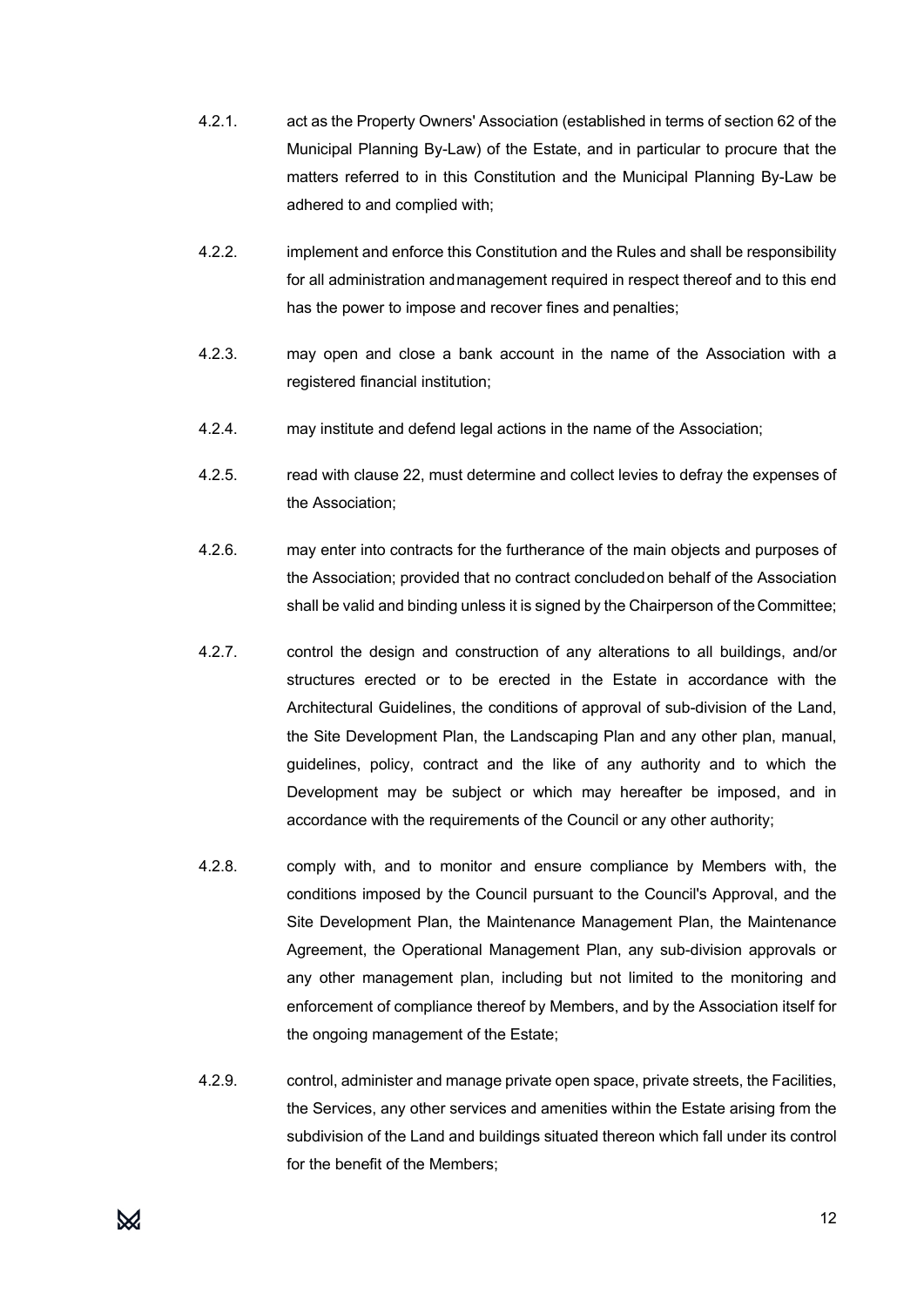- 4.2.10. control, manage and maintain the structures, Services and Facilities situated within the Estate;
- 4.2.11. promote, advance and protect the communal and group interests of the Members generally;
- 4.2.12. implement and maintain security measures and systems for controlled access to the Estate;
- 4.2.13. maintain all internal Roads, parking areas, private open spaces and internal Services;
- 4.2.14. enter into service agreements with the Council or any other authority or supplier of Services;
- 4.2.15. by resolution at the first AGM, to accept the cession of any rights and delegation of any duties to the Association under any other agreement(s) entered into by the Developer for the benefit of the Association prior to the creation of the Association, including the Maintenance Agreement;
- 4.2.16. landscape the remainder of the Land as required in terms of Council's Approval, prescribe measures for the landscaping and development of the Estate, including in accordance with the Landscaping Plan and ensure the ongoing maintenance of and compliance with the Landscaping Plan after the Developer has implemented same;
- 4.2.17. prescribe measures for the architectural design and building of improvements on the Estate, to update and amend when necessary, the Architectural Guidelines, subject to clause 29.3 so as to ensure the harmonious and aesthetic development of the Estate, to prescribe measures for the maintenance of such standards of development, and to comment to the local authority on whether any proposed building plans comply with the Architectural Guidelines;
- 4.2.18. register, where necessary, various services or other Servitudes over Common Areas including in favour of the local authority/Public Works Department and/or similar developments or neighbouring properties located in close proximity to the Estate and to register services (including the Services) and/or Servitudes in favour of the Local Authority, Erven in the Estate or over any Erven or other land owned by the Association such as may from time to time be required. All overland storm water escape routes are to be maintained and kept free of all obstruction and protected by servitudes where they traverse private property;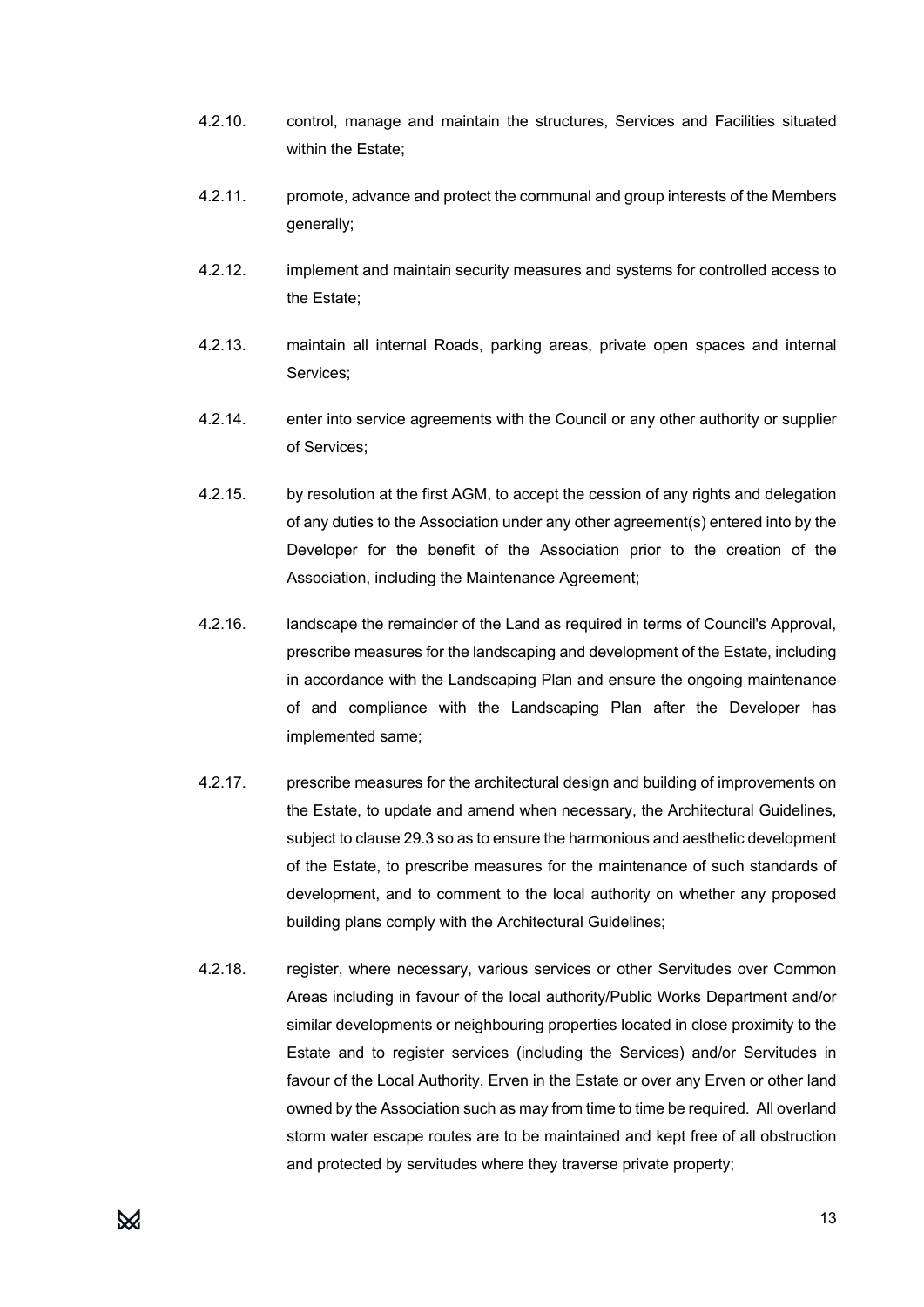- 4.2.19. acquire and hold servitudes in the Association's favour for access to the Estate and also for the supply of Services;
- 4.2.20. formulate, enforce, modify, amend, add and delete the Estate Rules;
- 4.2.21. appoint an Estate Manager to manage the affairs of the Association;
- 4.2.22. include in the Title Deeds of the Common Areas, whether transferred to the Association or not, that all such Common Areas shall not be sold, alienated, otherwise disposed of or transferred to any other party, nor mortgaged other than is permitted in terms of this Constitution;
- 4.2.23. accredit architects and builders to be utilised by Members in respect of any design and construction work to be conducted within the Estate from time to time, in accordance with such criteria as the Association may stipulate from time to time;
- 4.2.24. accredit Estate Agents appointed by Members in respect of the resale of their Erven, in accordance with such reasonable criteria as the Association may stipulate from time to time;
- 4.2.25. if applicable, enter into agreements with the Developer and/or third parties and/or relevant authorities located in close proximity to the Estate or with the owners of neighbouring properties, with regard to the use of and/or the sharing of land, Facilities or Services of any nature whatsoever, including but not being limited to security, landscaping, gardening, agricultural services, water, sewerage, electricity, Roads, whether or not for the purposes of sharing the cost thereof;
- 4.2.26. perform garden and other maintenance, repairs, landscaping and upkeep in respect of the Common Areas;
- 4.2.27. accredit service providers or contractors in respect of services to be rendered to Members;
- 4.2.28. grant or refuse a Member consent to transfer his Erf depending as to whether or not there has been compliance with this Constitution, the Estate Rules, or such other rules and/or determinations made by the Association and/or the Committee from time to time:
- 4.2.29. ensure the inclusion in the Title Deeds of Erven that no Erf may be alienated without prior written consent of the Association: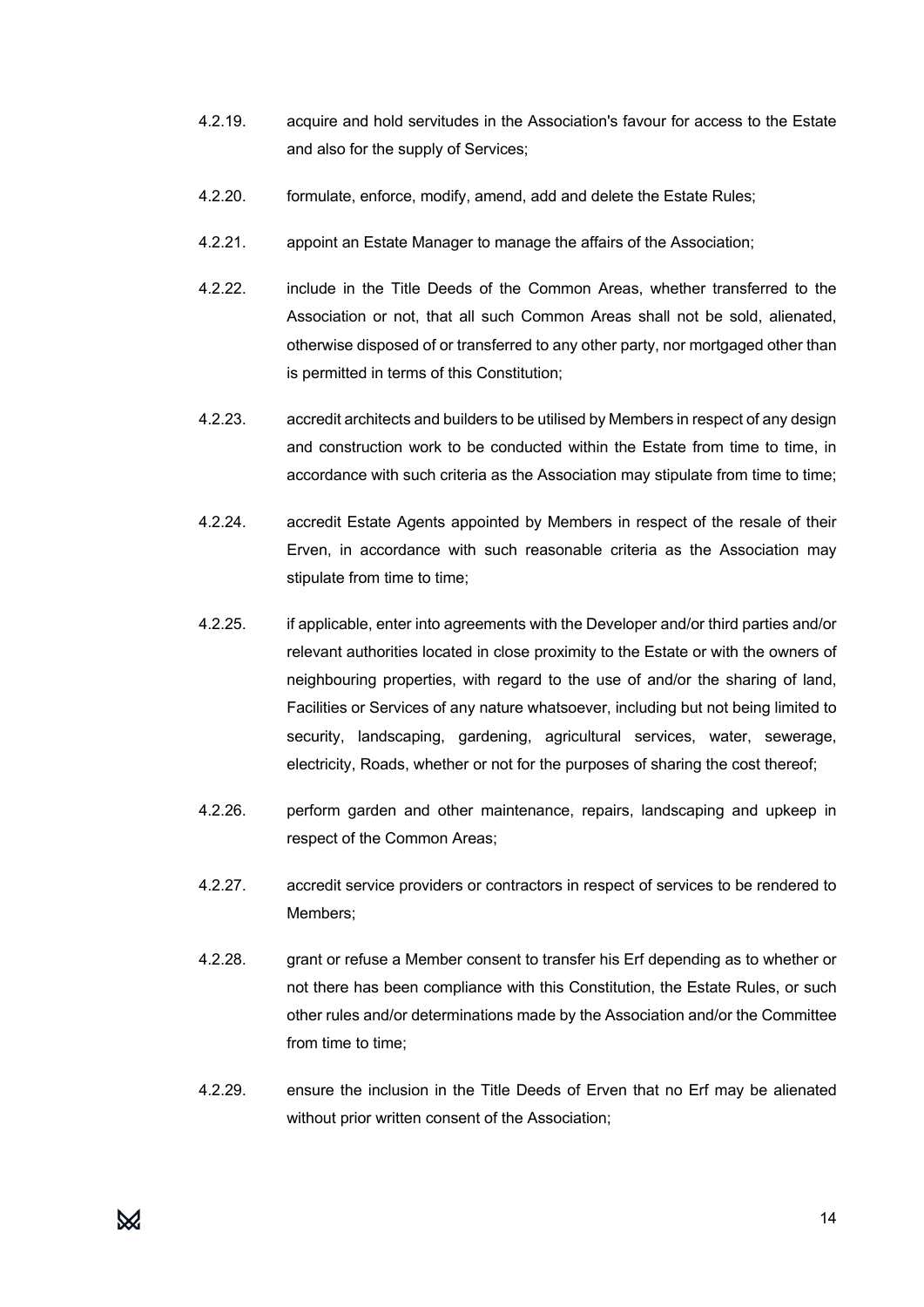- 4.2.30. bind Members to contribute by way of subscriptions and Levies towards the funds of the Association and to enforce payment of and to collect and receive from Members such subscriptions and Levies (including, if necessary, to institute legal action to do so);
- 4.2.31. enforce compliance with its Constitution, including with the Estate Rules and any regulations made by the Committee, in such manner as it may deem fit and in particular by means of a system of fines or such other penalties as it may see fit to prescribe;
- 4.2.32. deal with all matters set out in the Council's Approval and to ensure ongoing compliance, where applicable, with the Council's Approval; and
- 4.2.33. do anything necessary or desirable for or incidental, supplementary or ancillary to achieve the objects set outabove.

# **5. REGULATION OF THE ESTATE**

- 5.1. The Association may, in its discretion, permit the Members, subject to the provisions of this Constitution, to use the Common Areas, open spaces and Roads, and shall do so unless by Special Resolution taken at an extraordinary general meeting called for the purpose, it is otherwise resolved for good reason.
- 5.2. The Committee may from time to time and whenever it deems necessary, limit, restrict, or suspend such use in relation to any part of such Common Areas, Roads and open spaces for good reason.
- 5.3. Notwithstanding that Erven may be held either individually or in undivided shares by Members, Members shall be obliged at all times to allow any Persons lawfully within the Estate access over any Erf by means of any formed or paved access way including drive-ways, parking areas and pathways.
- 5.4. Notwithstanding that Members hold title to their Erven individually, it is recorded that the development of the Estate is of a homogeneous nature and that the Association shall be vested with the overall control of all matters affecting the Estate. To this end, the Members agree:
- 5.5. No Member may undertake any planting, landscaping or gardening activities on any Erf, save to the extent permitted in the Estate Rules;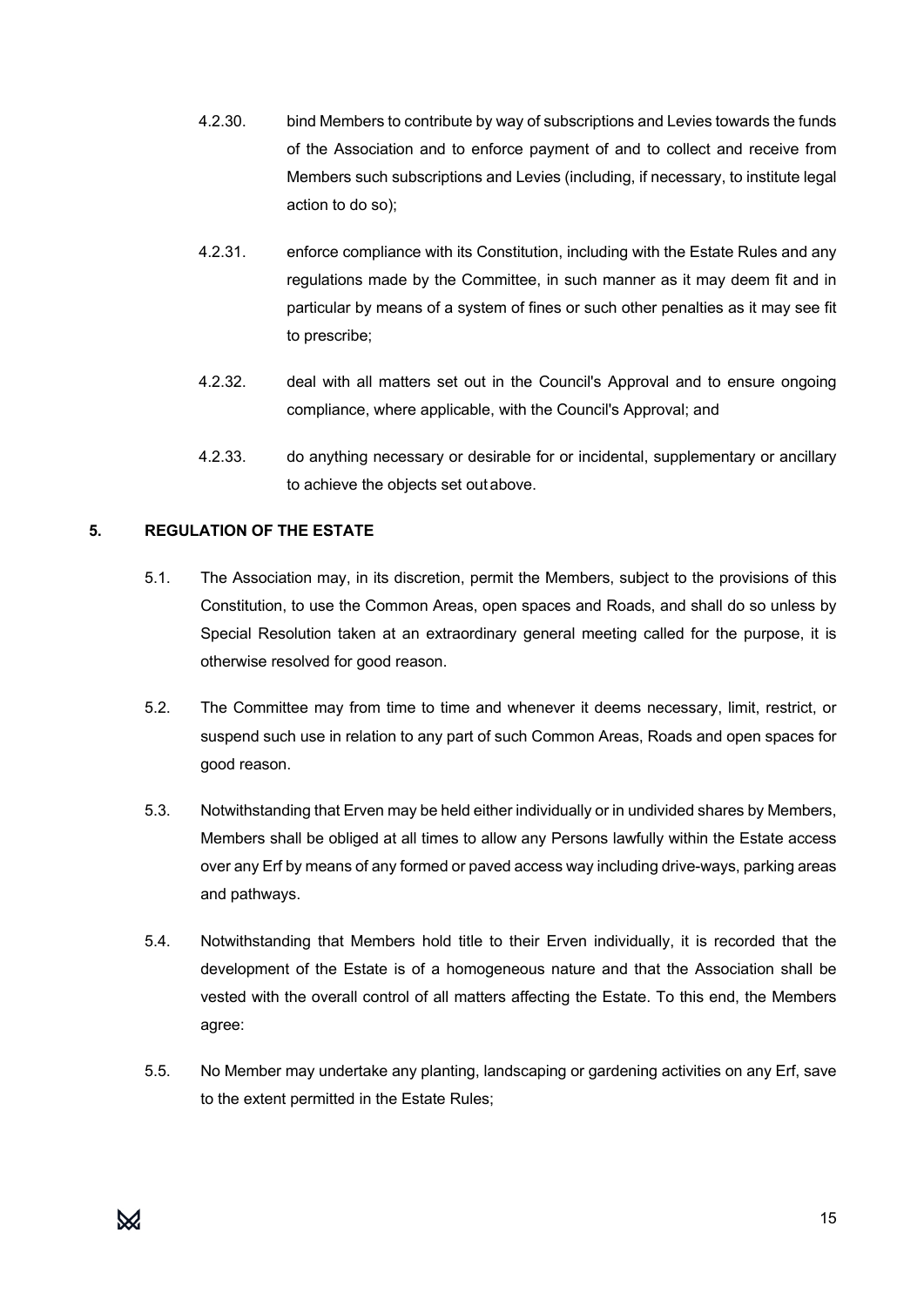- 5.6. No Member shall be entitled to subdivide or rezone any Erf during the Development Period without the prior written consent of the Developer and thereafter without the prior written consent of the Committee;
- 5.7. No Member or other Person shall be entitled to sink or use any boreholes within the Estate during the Development Period without the prior written consent of the Developer and thereafter without the prior written consent of the Committee;
- 5.8. nothing contained in clause 34.3 shall be construed as preventing the Developer from:
	- 5.8.1. building upon any Erven owned by it, any buildings of whatsoever nature which it may be entitled to erect in terms of the Town Planning Scheme and as depicted on the Site Development Plan, and as may be approved by the Local Authority; and
	- 5.8.2. erecting upon the Land owned by the Developer such improvements as may be permitted in terms of the Town Planning Scheme and approved by the Local Authority.

# **6. INDEMNITY**

- 6.1. The Committee Members and the Auditors shall be indemnified out of the funds of the Association against any liabilities *bona fide* and reasonably incurred by them in their respective said capacities and in the case of a Committee Member, in his capacity as Chairman, whether defending any proceedings, civil, criminal or otherwise, in which relief is granted to any such Person/s by the Court.
- 6.2. Every Committee Member, every servant, agent and employee of the Association, and the Auditors shall be indemnified by the Association against (and it shall be the duty of the Committee out of the funds of the Association to pay) all costs, losses and expenses (including travelling expenses) which such Person or Persons may incur or become liable for by reason of any contract entered into, or any act or deed done, by such Person or Persons in the discharge of any of his/their respective duties, including in the case of a Committee Member, his duties as Chairman . Without prejudice to the generality of the above, the Association shall specifically indemnify every such Person against all losses of whatsoever nature incurred arising out of any *bona fide* act, deed or letter done or written by him jointly or severally in connection with the discharge of his duties, provided that any such act, deed or letter has been done or written in good faith.
- 6.3. A Committee Member shall not be liable for the acts, receipts, neglects or defaults of the Auditors or of any of the other Committee Members, whether in their capacities as members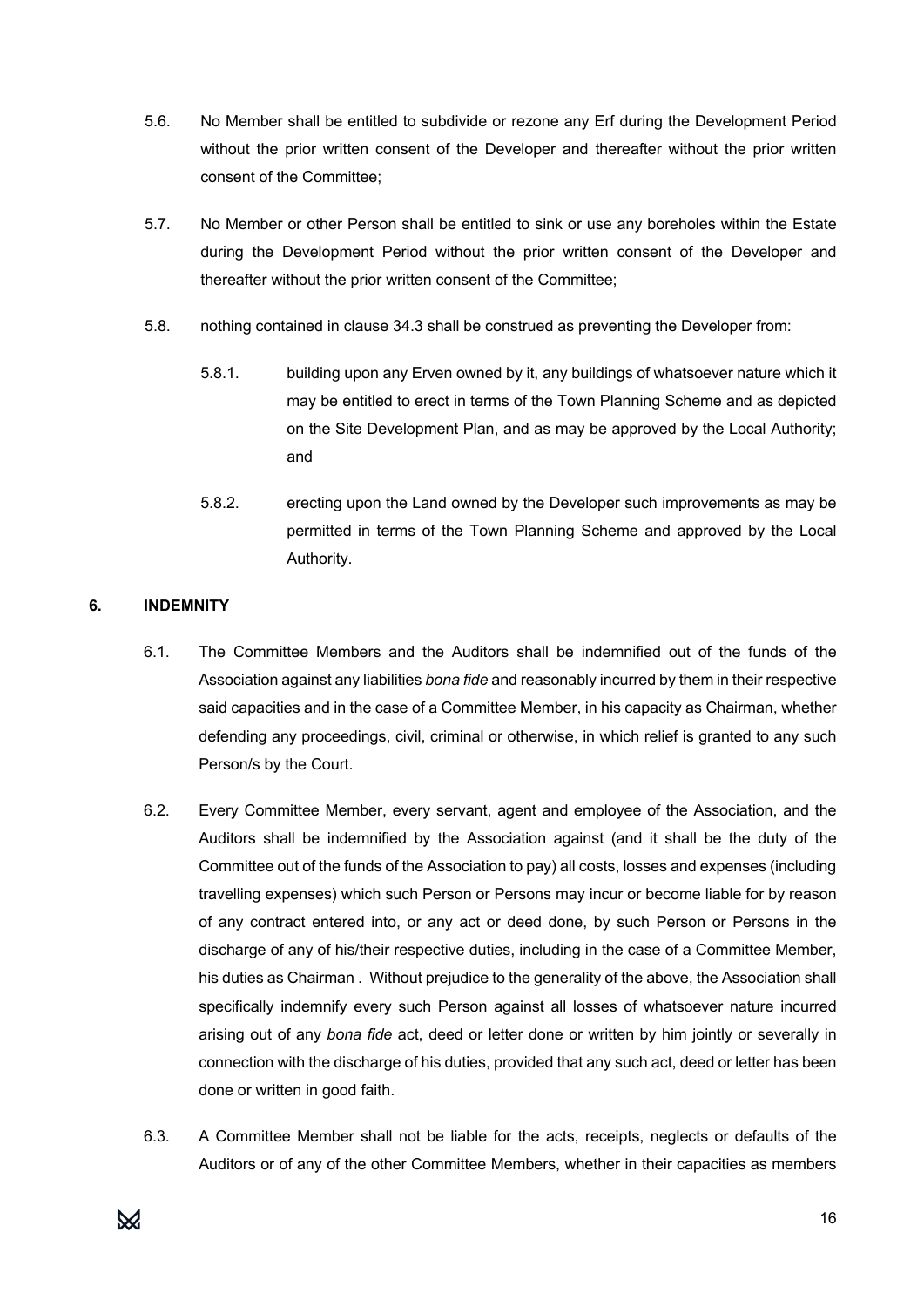of the Committee or as Chairman, or for any loss or expense sustained or incurred by the Association through the insufficiency or deficiency of title to any property acquired by the Committee for or on behalf of the Association, or for the insufficiency or deficiency of any security in or upon which any of the monies of the Association shall be invested, or for any loss or damage arising from the insolvency or tortuous act of any person with whom any monies, securities or effects shall be deposited, or for any loss or damage occasioned by any error of judgement or oversight on his part, or for any other loss, damage or misfortune whatever which shall happen in the execution of any of the duties of his office/s or in relation thereto, unless the same shall happen through lack of *bona fides* or breach of duty or breach of trust.

#### **7. EXCLUSION OF LIABILITY**

- 7.1. Any Member or other Person using or accessing any of the Facilities or Common Areas, does so entirely at his own risk, and no Member or other Person shall have any claim against the Developer, the Association, the Estate Manager or any of their agents, employees or contractors, of whatsoever nature arising from use.
- 7.2. The Association, the Developer, the Estate Manager or any of their agents, employees or contractors shall not be liable for loss (including consequential loss), injury, loss of life or damage to Person or property of any nature whatsoever which any Member, and Resident, any lessee, visitor or occupier of any buildings and/or structures in the Estate, any member of his/their family(ies), or his/their employee, agent, contractor, servant, invitee, visitor, guest or any other person whomsoever may sustain:
	- 7.2.1. by reason of any defect in or state of disrepair of the Common Areas, the Facilities, Services, any communal building, communal facility, or any part thereof, or any fittings, fixtures, equipment or appurtenances of whatsoever nature therein, notwithstanding that such defect or state of disrepair may be due to or occasioned wholly or in part by any act or omission (whether negligent or otherwise) of the Association, the Developer, the Estate Manager, or any of their agents, employees or contractors; or
	- 7.2.2. directly or indirectly, in or about the Estate (including, without limiting the generality of the aforegoing, the Common Areas, the Facilities and the Erven), whether such injury, loss or damage be due to theft, the action of rain, wind, hail, lightning, explosion, spontaneous combustion, gas, fire, water, leakage, seepage, cessation or interruption of or defect in any electric, gas, fuel, water, sanitary, telephone, air conditioning or other services to the Estate (irrespective of the cause thereof), or be due to or occasioned wholly or in part by any act or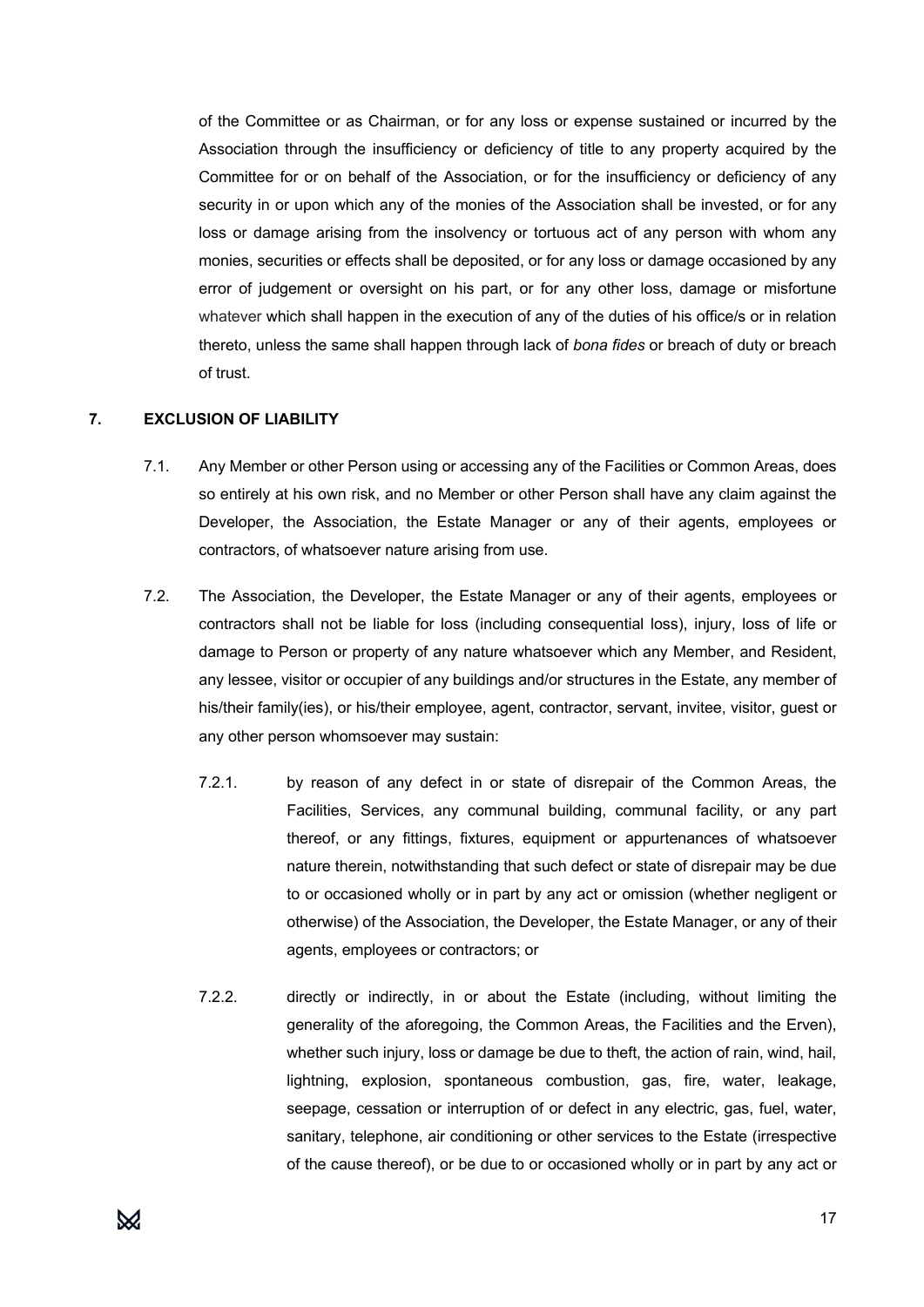omission (whether negligent or otherwise) of the Association, the Developer, the Estate Manager, or any of their agents, employees or contractors, or be due to riots, strikes, civil commotion or any other cause whatsoever.

- 7.3. Every Member individually hereby indemnifies and holds harmless the Association, the Developer, and the Estate Manager against all claims of whatsoever nature which may be brought against the Association, the Developer, or the Estate Manager by that Member, members of his family or any Person within the Estate at the invitation of or under the control of the Member concerned, whatsoever the nature of such claim and howsoever arising.
- 7.4. Every Member individually, and the Association, hereby indemnifies and holds harmless the Council for any damage or loss which may be caused by its certification of this Constitution or any amendment made in terms hereof or by the loss of this Constitution by the Council.

#### **8. APPOINTMENT, REMOVAL AND ROTATION OF THE COMMITTEE MEMBERS**

- 8.1. The Developer shall appoint the first members of the Committee who shall hold office until the first meeting of the Association as envisaged in clause 15.1.1. The Members shall at the first meeting of the Association elect the Committee Members.
- 8.2. The Committee shall consist of:
	- 8.2.1. three Committee Members:
- 8.3. With effect from the first meeting of the Association and during the Development Period, at least 3 (three) Committee Members shall be appointed by the Developer. The Developer appointees need not be Members and may be removed and replaced by the Developer such as it in its discretion determines, upon written notice to the Committee from time to time.
- 8.4. After the Development Period, all Committee Members shall be elected by Members.
- 8.5. The election of the Committee Members in terms of clause 8 are only for the vacancies in terms of clause 8.2.1.
- 8.6. Nominations for the appointment of Committee Members (save for those appointed by the Developer) shall be in writing proposed by 2 (two) Members, which written nomination, together with the nominees written acceptance of the nomination, shall be delivered not later than 14 (fourteen) clear days prior to the AGM, failing which the nomination will be invalid.
- 8.7. Save as set forth in clause 8.8 and save for the Committee Members appointed by the Developer who shall not be obliged to rotate, each Committee Member shall continue to hold office as such from the date of this appointment to office until the AGM next following his said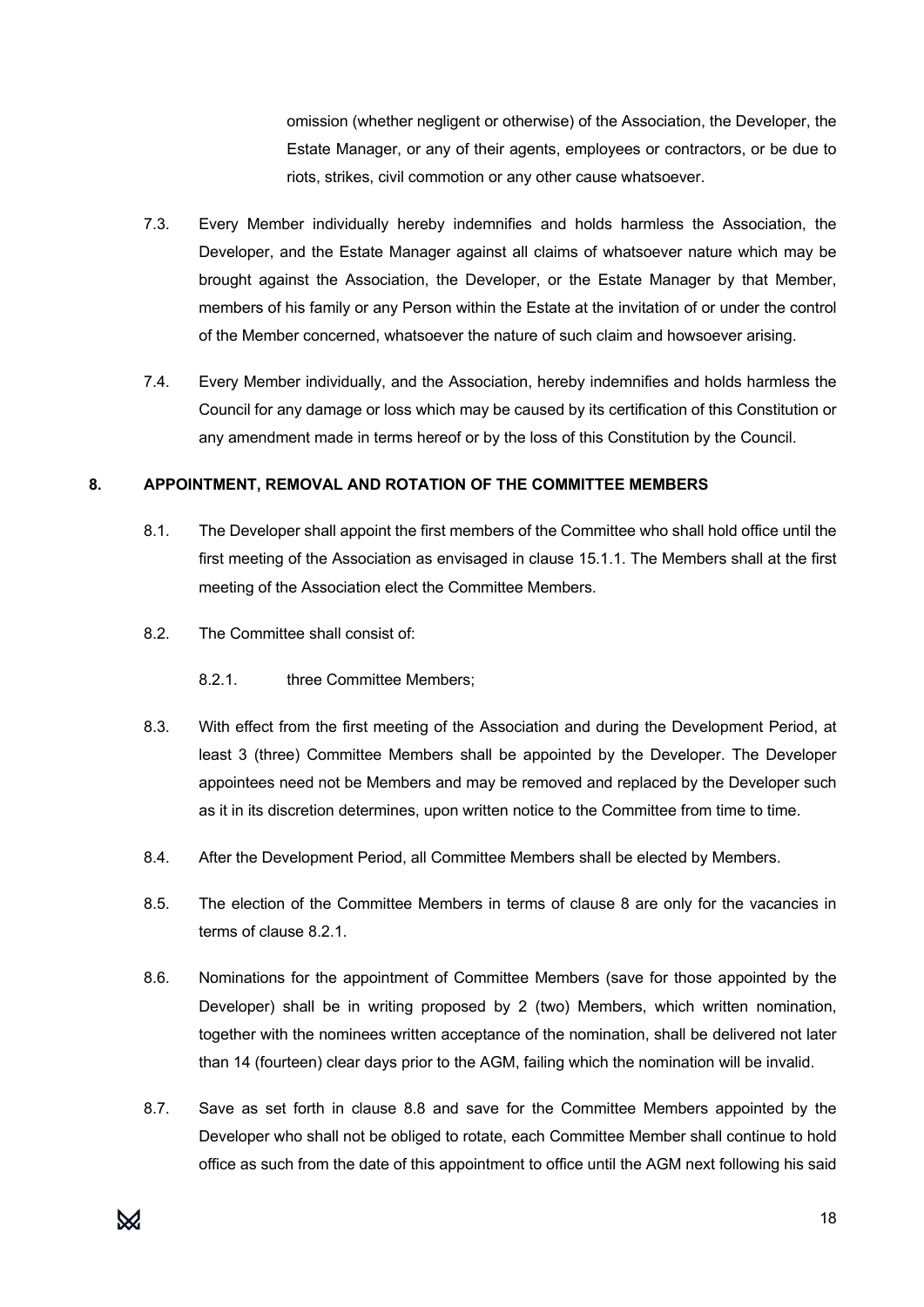appointment, at which meeting each Committee Member shall be deemed to have retired from office as such, but will be eligible for re-election to the Committee at such next meeting.

- 8.8. Any vacancy occurring on the Committee may be filled by the Committee, but so that the total of the Committee Members shall not at any time exceed the maximum number, provided that if the Committee Member who vacates his office was the appointee of the Developer, the Developer shall be entitled to appoint a Committee Member in his stead and if the vacating Committee Member was a nominee of the Members, the remaining Committee Members nominated by the Members shall be entitled to nominate a Committee Member in his stead.
- 8.9. If the number of Committee Member falls below the minimum number pursuant to this Constitution, the vacancies must be filled in accordance with clause 8.8 or at a special general meeting called specifically for the purpose of filling the vacancies, as soon as possible and, in any event, not later than 3 (three) months from the date that the number of Committee Members falls below the minimum. After the expiry of the aforesaid 3 (three) month period, and should the vacancies not be filled, the continuing Committee Members may act only for the purpose of summoning a special general meeting for the purposes of filling vacancies, and until such time as the vacancies are filled.
- 8.10. No person shall be elected as a Committee Member if he is Ineligible or Disqualified (as such terms are understood in terms of the Companies Act) and any such election shall be a nullity.
- 8.11. If any Developer appointee vacates his position, the Developer shall be entitled, but not obliged, to appoint another appointee to replace him.
- 8.12. Save as set out in clause 8.13 below and subject to clauses 8.2 and 8.11, each elected Committee Member shall continue to hold office until the AGM next following his appointment or election, as the case may be, at which meeting each elected Committee Member shall be deemed to have resigned from office as such, and shall be eligible for re-election to the Committee at such meeting.
- 8.13. The Committee Members shall, after proposal and seconding, be elected by ballot or show of hands (if the meeting so determines, and failing which, as determined by the Chairman from time to time) of those Members who attend the AGM, and successive Committee Members shall be elected likewise at each successive AGM, provided that no Member shall be eligible for election unless he shall have been duly nominated and seconded in writing by other Members and such written nomination, duly endorsed by the nominee, has been handed to the Chairman not later than the day preceding the meeting and provided further that such nominee's Levies for the current year have been duly paid and such nominee is not in breach of any of the Estate Rules or any provision of this Constitution. The provisions of this clause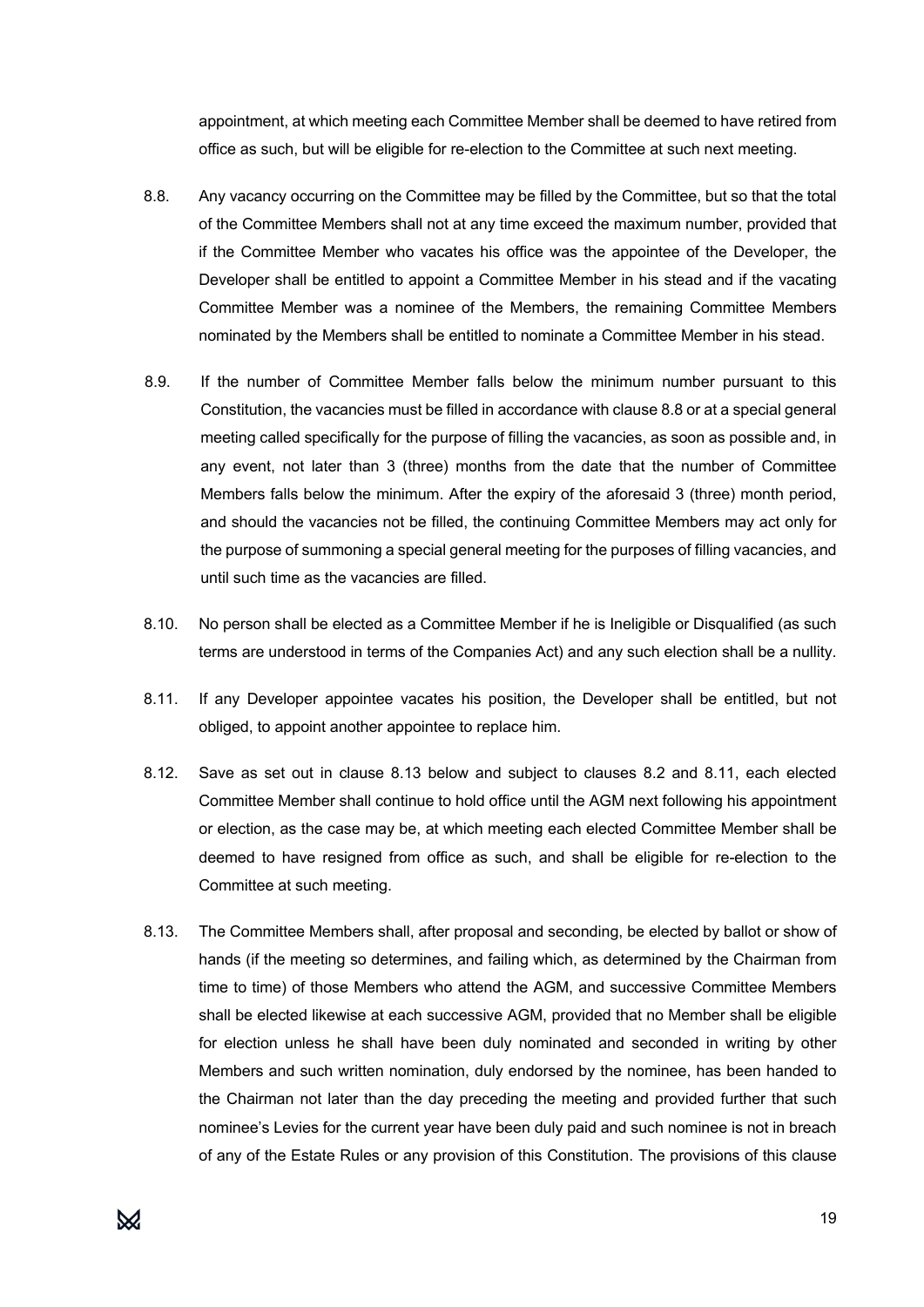8.13 shall apply to any election of Committee Members taking place at a special general meeting called for that purpose.

- 8.14. A Committee Member shall be deemed to have vacated his office as such and shall be required to resign upon:
	- 8.14.1. his estate being sequestrated, whether provisionally or finally, or his surrendering his estate;
	- 8.14.2. his making any arrangement or compromise with his creditors;
	- 8.14.3. his conviction for any offence involving dishonesty;
	- 8.14.4. his becoming of unsound mind or being found mentally ill;
	- 8.14.5. every AGM, but, subject to this clause 8.14, shall be eligible for re-election;
	- 8.14.6. him absenting himself from 3 (three) consecutive meetings of the Committee without leave of absence;
	- 8.14.7. his resignation from such office in writing delivered to the Chairman of the Association;
	- 8.14.8. his death;
	- 8.14.9. being an elected Member, his being removed from office by an Ordinary Resolution of the Members;
	- 8.14.10. being an elected Member, in the event of him being disentitled to exercise a vote; or
	- 8.14.11. being an elected Member, his ceasing to be a Registered Owner; or
	- 8.14.12. his becoming Ineligible or Disqualified (as such terms are understood in terms of the Companies Act).
- 8.15. A Committee Member, save for the Developer appointees, shall, subject to clause 8.16, be a Registered Owner of an Erf.
- 8.16. If a Registered Owner is a juristic person (as that term is defined in the Companies Act), the duly authorised representative thereof, who is an Individual, shall be eligible to serve on the Committee.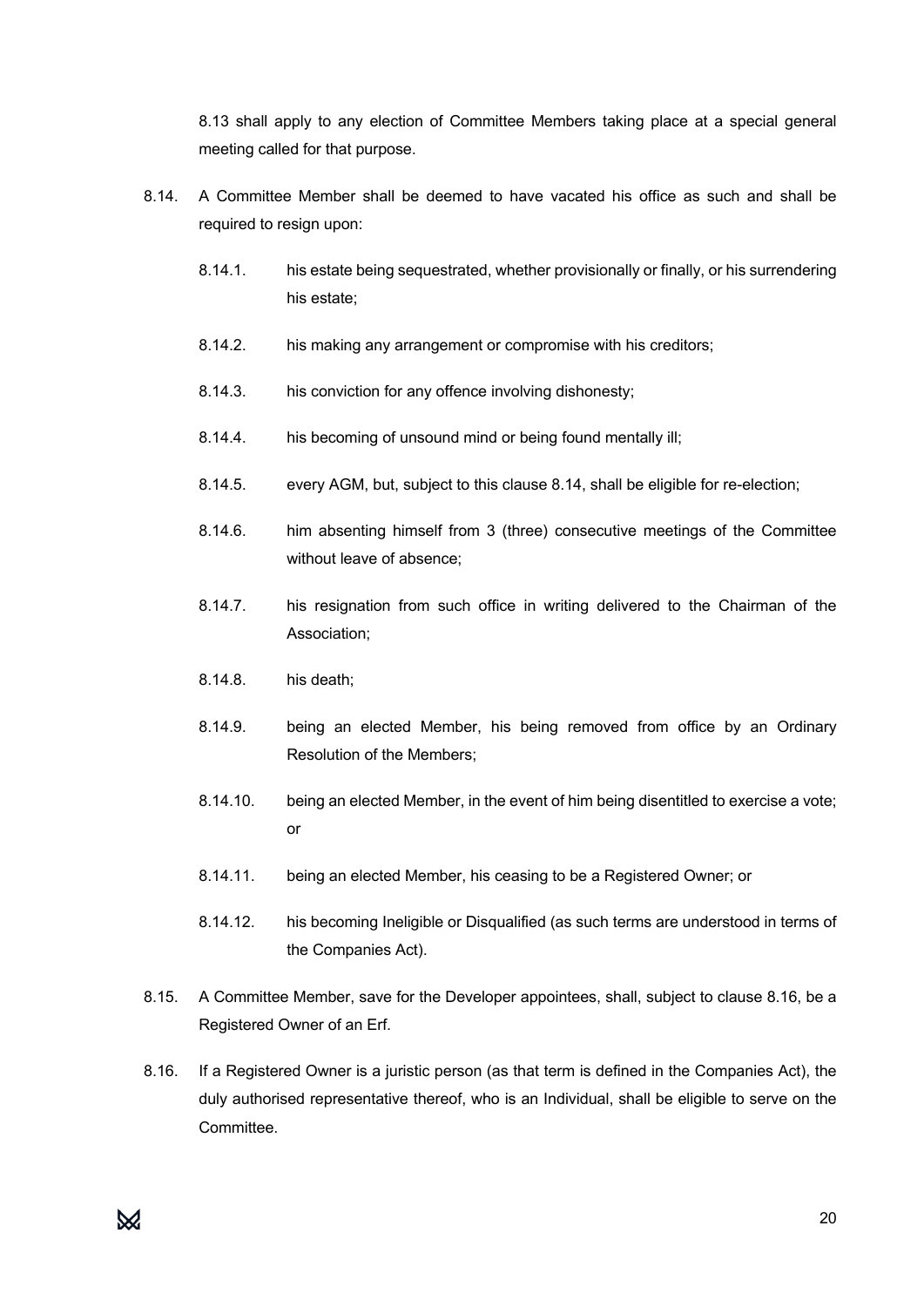- 8.17. Any act performed in the capacity of a Committee Member in good faith, by a person who ceases to be a Committee Member, shall be valid until the fact that he is no longer a Committee Member has been recorded in the minute book of the Committee.
- 8.18. Where any elected Committee Member vacates his office, during any Financial Year, for any reason whatsoever, then the remaining Committee Members shall be entitled to co-opt new members to the Committee, to fill such vacancy, who shall hold office until the next AGM. Clause 8.11 shall apply during the Development Period.

#### **9. THE COMMITTEE**

- 9.1. Within 7 (seven) days of the holding of an AGM the Committee shall meet and shall elect from its own number a Chairman, who shall hold their respective offices until the next AGM, provided that the office of the Chairman shall automatically be vacated upon his ceasing to be a Committee Member for any reason. No one Committee Member shall be appointed to more than one of the aforesaid offices. If any vacancy occurs in any of the aforesaid offices at any time, the Committee shall immediately meet to appoint one of their number as a replacement in such office.
- 9.2. During the Development Period the Chairman shall be one of the Committee Members appointed by the Developer in terms of clause 8.3.
- 9.3. Save as otherwise provided in this Constitution, the Chairman shall preside at all meetings of the Committee, and all general meetings of Members, and shall perform all duties incidental to the office of Chairman and such other duties as may be prescribed by the Committee or Members, and shall allow or refuse to permit invitees to speak at any such meetings, provided however, that any such invitees shall not be entitled to vote at any such meetings.
- 9.4. Committee Members shall be entitled to be repaid all reasonable and *bona fide* direct expenses incurred by them respectively and only after these being approved in writing by the Committee, in or about the performance of their duties as Committee Members and/or Chairman, , as the case may be, but save as aforesaid, shall not be entitled to any other remuneration, fees or salary in respect of the performance of such duties.

# **10. FUNCTIONS AND POWERS OF THE COMMITTEE**

10.1. The Committee shall manage and control the business and affairs of the Association, shall have full powers in the management and direction of such business and affairs and, save as may be expressly provided in this Constitution, may exercise all such powers of the Association including as set out in clause 4.2, and as are not in terms of this Constitution required to be exercised or done by the Association in a general meeting. Notwithstanding the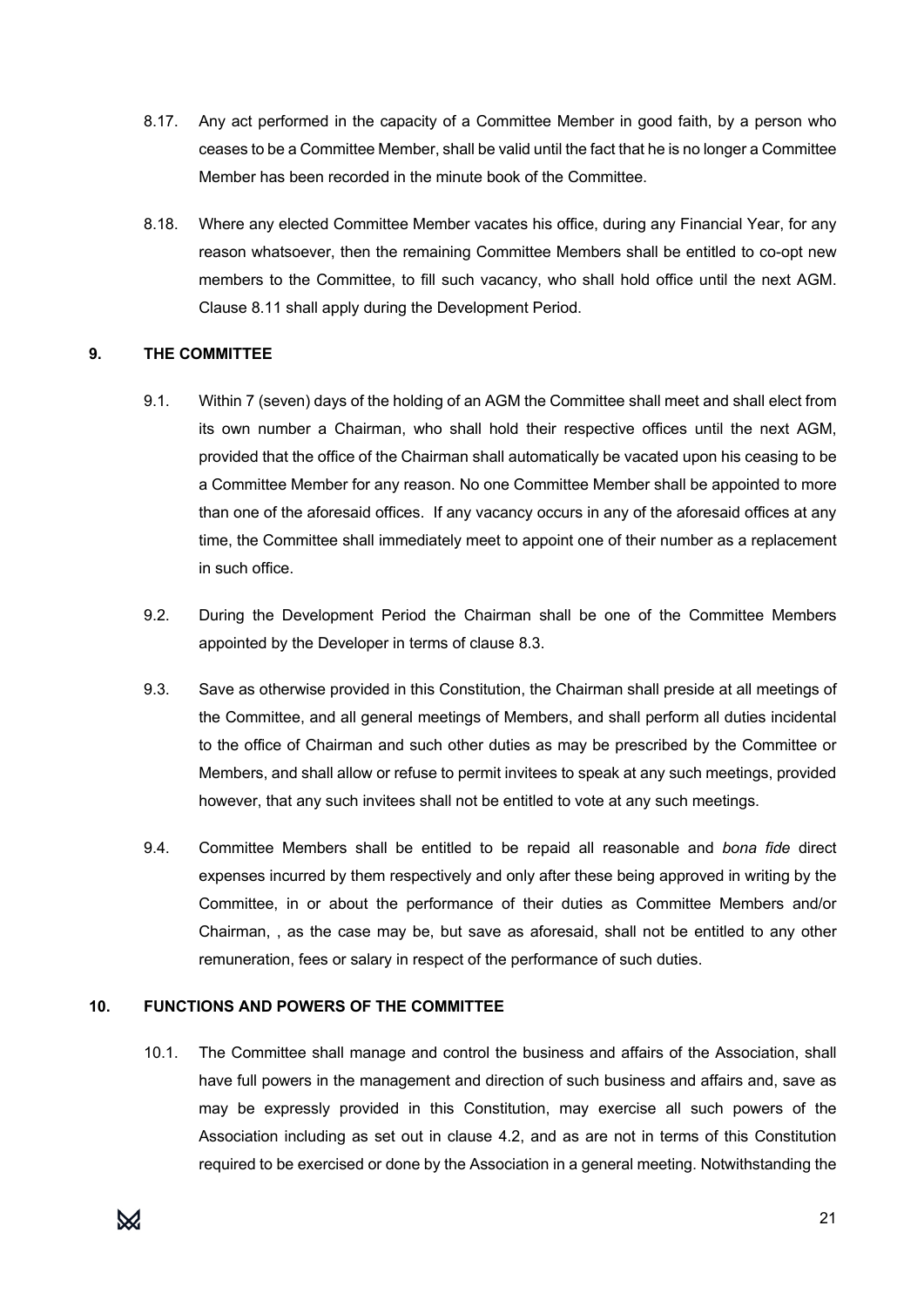aforegoing, the Association in general meeting may, from time to time, prescribe certain regulations concerning the powers conferred upon the Committee, provided that no regulation made by the Association in general meeting shall invalidate any prior act of the Committee which would have been valid if such regulation had not been made.

- 10.2. The Committee shall have the right to vary, cancel or modify any of its decisions and resolutions from time to time.
- 10.3. Subject to the provisions of clause 5, and in addition to any Committee Members co-opted in terms of clause 8.8, the Committee shall have the right to co-opt 1 (one) additional Member chosen by it onto the Committee. A co-opted Committee Member (including as co-opted in terms of clause 8.8) shall enjoy all the rights and be subject to all the obligations of the Committee Members.
- 10.4. The Committee may, should it so decide, investigate any suspected or alleged breach by any Member or Committee Member of this Constitution, in such reasonable manner as it shall decide from time to time.
- 10.5. The Committee may make regulations, by-laws and Estate Rules, binding on Members, not inconsistent with this Constitution:
	- 10.5.1. as to disputes generally;
	- 10.5.2. for the furtherance and promotion of any of the objects of the Association;
	- 10.5.3. for the better management of the affairs of the Association;
	- 10.5.4. for the advancement of the interests of Members;
	- 10.5.5. for the conduct of Committee meetings and general meetings; and
	- 10.5.6. to assist it in administering and governing the Association's activities generally;

and shall be entitled to cancel, vary or modify any of the same from time to time.

- 10.6. The Committee and Town Planning Committee shall further:
	- 10.6.1. have the power to require that any construction on the Estate shall be supervised to ensure that the provisions of this Constitution, the Architectural Guidelines and the Estate Rules are complied with and that all such construction is performed in a proper and workmanlike manner;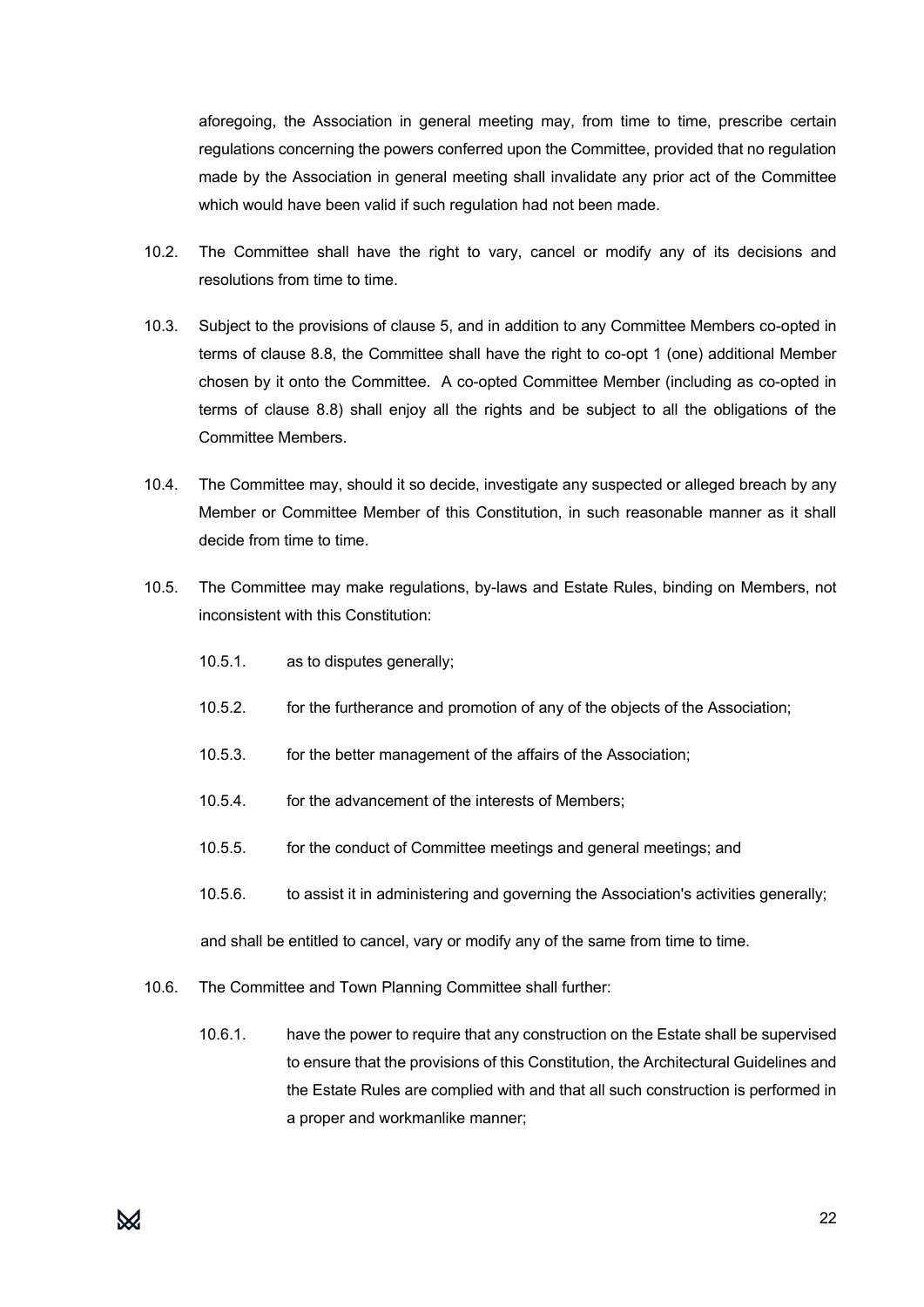- 10.6.2. subject to clause 29.3, be entitled from time to time to update and amend the Architectural Guidelines, and to ensure that the Architectural Guidelines are complied with at all times;
- 10.6.3. ensure compliance with the Landscaping Plan, and contracts or instructions in respect of the Estate, and ensure that these documents and instructions are complied with at all times; and
- 10.6.4. ensure that the conditions of the Council's Approval are properly complied with.
- 10.7. The Committee shall have the right to appoint committees consisting of such number of their members and such outsiders, including the Estate Manager, as they deem fit and to delegate to such committees such of their functions, powers and duties as they deem fit, with further power to vary or revoke such appointments and delegations as the Committee Members may from time to time deem necessary.
- 10.8. Except for any buildings, out-buildings, structures, additions or alterations to be erected or effected by the Developer on the Land and the Common Areas, all plans for buildings, outbuildings, structures, additions and alterations shall be approved by the Committee or Township Planning Committee (if so appointed), or any Person designated by them for such purpose prior to such plans being submitted to the Council for approval, if required.

#### **11. PROCEEDINGS OF THE COMMITTEE**

- 11.1. The Committee may meet together for the dispatch of business, adjourn, postpone and otherwise regulate its meetings as they deem fit, subject to any provisions of this Constitution.
- 11.2. Meetings of the Committee shall be held at least once every quarter, provided that if all the Committee Members have waived in writing the above requirement in respect of a particular quarter, then no meeting of the Committee needs be held for that quarter.
- 11.3. Any Committee Member may convene a meeting at any time, by providing notice to the other Committee Members, and to the Estate Manager who shall be entitled to attend the meeting, but not vote thereat.
- 11.4. The quorum necessary for the holding of any meeting of the Committee shall be 50% (fifty percent) of the Committee Members holding office at any time and present in person or electronically, and in the event that there are 3 (three) Committee Members the quorum shall be 2 (two) Committee Members holding office at any time and present in the country as at the date of the meeting, provided that during the Development Period, at least 1 (one) Developer appointed Committee Member shall be present in person to establish a quorum.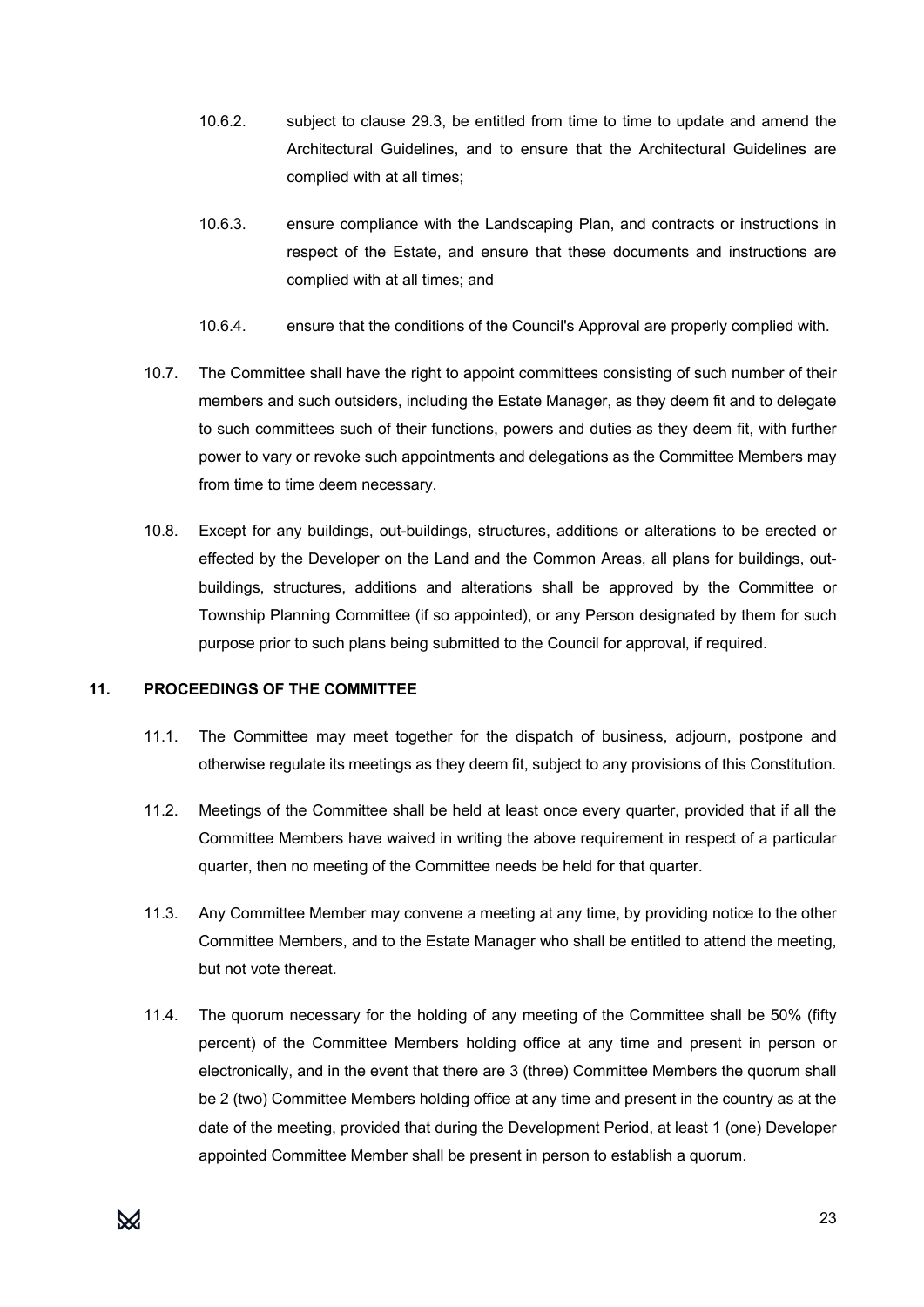- 11.5. The Chairman shall preside as such at all meetings of the Committee, provided that should at any meeting of the Committee, the Chairman not be present within 15 (fifteen) minutes after the time appointed for the holding thereof, then those present of the Committee Members shall vote to appoint a Chairman for the meeting, and that Chairman so appointed shall thereupon exercise all the powers and duties of the Chairman in relation to such meeting.
- 11.6. A Committee Member shall take minutes of every Committee meeting, although not necessarily *verbatim*, which minutes shall be reduced to writing, without undue delay, after the meeting will have closed and shall then be certified correct by the Chairman of the meeting. All minutes of Committee meetings, after such certification, shall be placed in a Committee minute book to be kept in accordance *mutatis mutandis*, with the provisions of the law relating to the keeping of minutes of meetings of directors of companies. The Committee minute book shall be open for inspection at all reasonable times by any Committee Member, the Auditors and the Members.
- 11.7. All competent resolutions recorded in the minutes of any Committee meeting shall be valid and of full force and effect as therein recorded, with effect from the passing of such resolutions, and until varied or rescinded, but no resolution or purported resolution of the Committee shall be of any force or effect, or shall be binding upon the Members or any of the Committee Members unless such resolution is competent within the powers of the Committee.
- 11.8. The proceedings at any Committee meeting shall be conducted in such reasonable manner and form as the Chairman of the meeting shall decide.
- 11.9. A written resolution signed by all the Committee Members, and being not less than is required to form a quorum, shall be valid in all respects as if it had been duly passed at a meeting of the Committee duly convened. The resolution may consist of several documents, each signed by one or more Committee Members.
- 11.10. Resolutions put to the vote at meetings of the Committee shall be carried by a simple majority of those present and entitled to vote.
- 11.11. In the case of an equality of votes, the Chairman of the Committee shall not have a casting vote.
- 11.12. All acts done by the Committee Members or by any committee of the Committee shall, even if it be discovered that there was some defect in the appointment of that Committee Member or any of them, be as valid as if every person had been duly appointed and was qualified.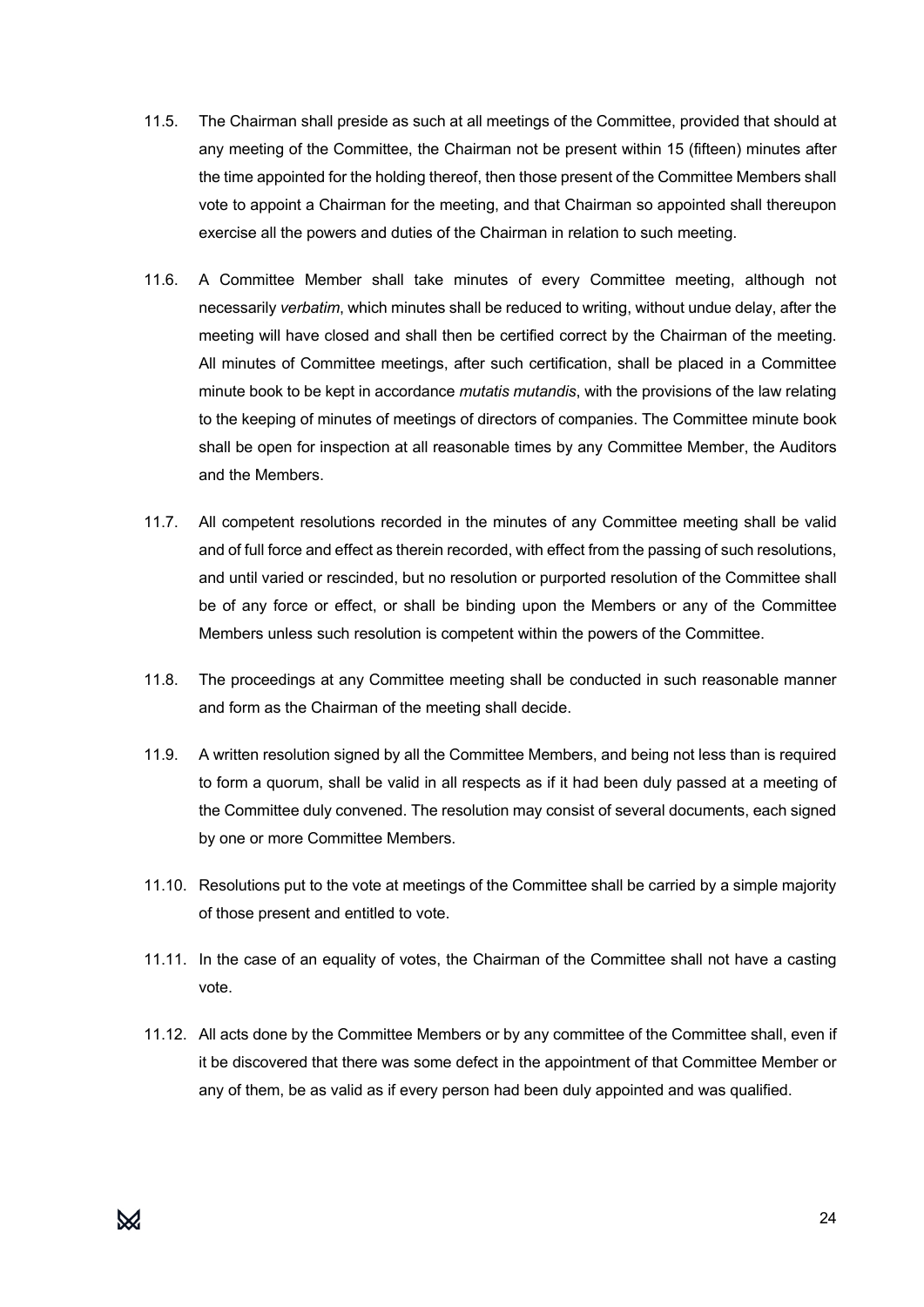#### **12. MEMBERSHIP**

- 12.1. The Members of the Association shall be:
	- 12.1.1. the Developer in its capacity as such during the Development Period;
	- 12.1.2. all Registered Owners of any Erf in the Estate;
- 12.2. Any Person reflected in the records of the Deeds Registry concerned as the registered owner or joint registered owner of any Erf shall be deemed to be the Registered Owner of such Erf and shall further be deemed, *ipso facto*, to be a Member of the Association.
- 12.3. Where any Erf is owned by more than one Registered Owner, all such owners of that Erf shall together be deemed to be 1 (one) Member of the Association, subject to clause 21.4, as to voting.
- 12.4. When a Member ceases to be the Registered Owner or joint Registered Owner of an Erf, he shall *ipso facto* cease to be a Member of the Association.
- 12.5. No Registered Owner or joint Registered Owner of any Erf may resign as a Member of the Association for so long as he remains a Registered Owner or a joint Registered Owner.
- 12.6. For the duration of the Development Period or for so long as the Developer owns the Land, any portion thereof or the remainder thereof from time to time, the Developer shall be a Member of the Association.
- 12.7. As per section 61(3) of the Municipal Planning By-Law, Membership shall commence, in the case of:
	- 12.7.1. a Registered Owner, simultaneously with the transfer of an Erf into the name of a Registered Owner;
	- 12.7.2. the Developer, as soon as the Association is established in terms of clause 2;
- 12.8. When a Member ceases to be a Registered Owner, he shall automatically cease to be a Member of the Association.
- 12.9. The rights and obligations of a Member shall not be transferable, and every Member shall:
	- 12.9.1. to the best of his ability further the objects and interests of the Association; and
	- 12.9.2. observe Estate Rules, all by-laws and regulations made by the Association and/or the Committee, from time to time.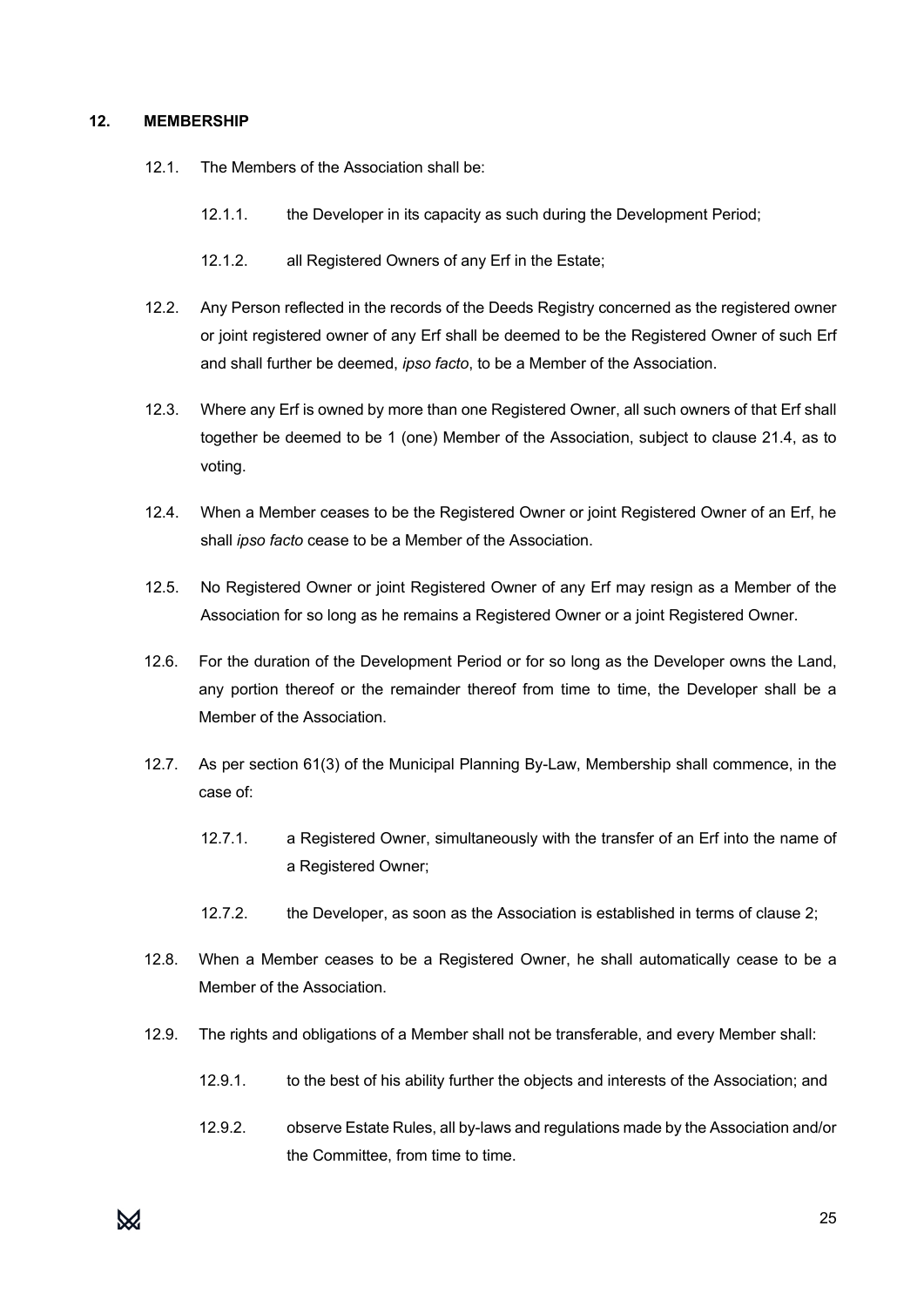- 12.10. No Member shall let or otherwise part with the occupation of his Erf without complying with the requirements of clause 32 and obtaining the prior written consent of the Committee, which may impose any condition to such consent in its discretion, including requiring the written agreement of the proposed occupier that the proposed occupier will be bound by the provisions of this Constitution.
- 12.11. The Member shall be liable and accountable for the acts or omissions of all Persons occupying or having access to his Erf, or any other part of the Association as the case may be, whether lawfully or unlawfully.
- 12.12. Nothing contained in this Constitution shall prevent a Member from ceding his rights in terms of this Constitution as security to the mortgagee of that Member's Erf.
- 12.13. Any Member who is in breach of any provision of this Constitution, or who is in arrears with respect to any amount payable to the Association, shall not be entitled to the rights and powers provided to him in terms of this Constitution, for so long as he remains in breach or arrears, which includes to the avoidance of doubt, the right to vote, which shall be suspended for so long as the Member remains in breach or arrears.

#### **13. CESSATION OF MEMBERSHIP**

No Member ceasing to be a Member of the Association for any reason shall, (nor shall any such Member's executor, curators, trustees or liquidators) have any claim upon or interest in the funds or other property of the Association, but this clause shall be without prejudice to the rights of the Association to claim from such Member or his estate any arrears of Levies or other sums due from him to the Association at the time of his so ceasing to be a Member.

# **14. CO-OWNERSHIP**

- 14.1. No Erf shall be held in co-ownership by more than 2 (two) Persons.
- 14.2. No time-sharing agreement or scheme as contemplated in the Property Time-Sharing Control Act, No. 75 of 1983 may be entered into or created in the Estate and no share block scheme as contemplated in the Share Blocks Control Act, No. 59 of 1980 shall be permitted in the Estate.
- 14.3. No juristic person may be so structured or utilised as to permit its members or shareholders to occupy at pre-determined times any Erf owned by it.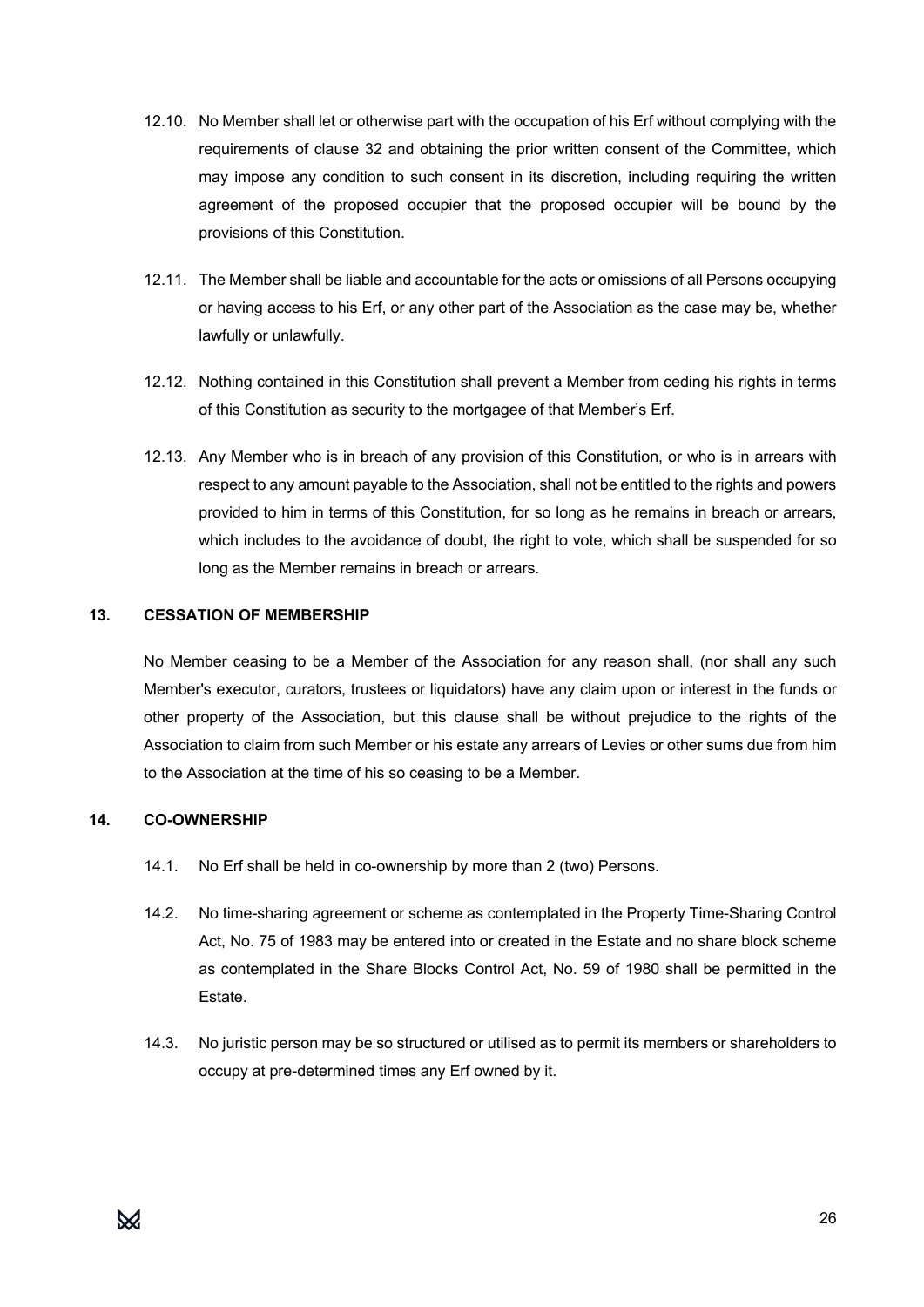#### **15. GENERAL MEETINGS OF THE ASSOCIATION**

- 15.1. The Association shall hold its AGM, in addition to any other general meetings during that year, as soon as possible after the end of each Financial Year, it being the intention that each AGM shall take place not later than 6 (six) months after each Financial Year. Notwithstanding the aforegoing:
	- 15.1.1. the first meeting of the Association shall be called within 60 (sixty) days once 60% (sixty percent) of the Erven have been transferred or within 2 (two) years of the transfer of the first Erf (whichever occurs first). The Developer shall notify the Council that this first meeting has taken place and shall submit minutes of such meeting to the Council and the Director: Planning and Development Management within 60 (sixty) days of such meeting taking place; and
	- 15.1.2. in addition, a first AGM must be held within 12 (twelve) months from the date of the approval of this Constitution by the Council; and
	- 15.1.3. the Association shall specify the meetings as such in the notices, in terms of clause 16.1 below, calling it.
- 15.2. Any meetings of the Association shall be held at such time and place, subject to the aforegoing provisions, as the Committee shall decide from time to time.
- 15.3. The Committee, may, whenever it deems fit, convene a general meeting.
- 15.4. Where the Members who hold at least 51% (fifty-one percent) of the total votes deliver a written request to the Committee to call a general meeting, the Committee shall be obliged to call such meeting.

# **16. NOTICE OF MEETINGS**

- 16.1. An AGM and a general meeting called for the passing of a Special Resolution, shall be called by 21 (twenty-one) days' notice in writing, and a general meeting, other than one called for the passing of a Special Resolution, shall be called by 14 (fourteen) days' notice in writing.
- 16.2. Any notice in respect of an AGM or a general meeting shall, in each case, be exclusive of the day on which it is given, and shall specify the place, the day and the hour of the meeting and the general nature of the business of the general meeting, and in the case of a resolution, the terms and effect of the resolution and the reasons for it.
- 16.3. A notice of a Members' Meeting must be in writing, in plain language and must include –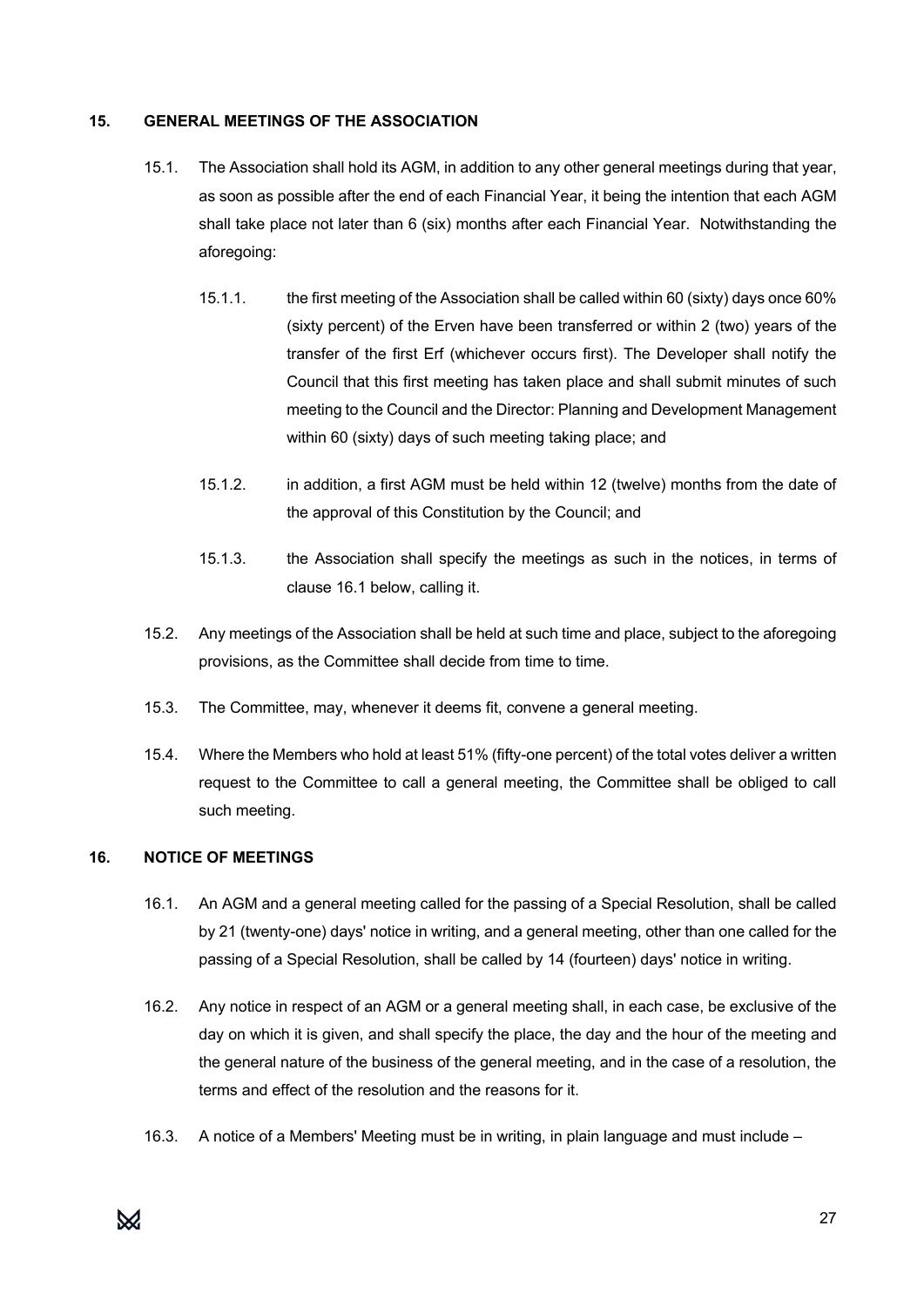- 16.3.1. the date, time and place for the Members' Meeting;
- 16.3.2. the general purpose of the Members' Meeting, and any specific purpose, if applicable; and
- 16.3.3. a copy of any proposed resolution which is to be considered at the Members' Meeting, and a notice of the percentage of Voting Rights that will be required for that resolution to be adopted. Each resolution shall be expressed with sufficient clarity and specificity and accompanied by sufficient information / explanatory material to enable a Person who is entitled to vote on the resolution to determine whether to participate in the Members' Meeting, if applicable, and to seek to influence the outcome of the vote on the resolution. Once a resolution has been approved, it may not be challenged or impugned on the ground that it did not comply with the aforegoing
- 16.3.4. a reasonably prominent statement that:
	- 16.3.4.1. a Member entitled to attend and vote at the Members' Meeting shall be entitled to appoint a proxy to attend, participate in, speak and vote at the Members' Meeting in the place of the Member entitled to vote;
	- 16.3.4.2. a proxy need not be a Member;
	- 16.3.4.3. the proxy may delegate the authority granted to him/her/it as proxy, subject to any restriction in the proxy itself;
	- 16.3.4.4. if applicable, participants in a Members' Meeting are required to furnish satisfactory identification in order to reasonably satisfy the Chairman presiding at the Members' Meeting; and
	- 16.3.4.5. whether participation in the Members' Meeting by electronic communication is available, and if so, provide any necessary information to enable Members entitled to vote or their proxies to access the available medium or means of electronic communication and advise that access to the medium or means of electronic communication is at the expense of the Member entitled to vote or proxy, except to the extent that the Association determines otherwise.
- 16.4. Notices shall be delivered to all Members, the Auditors, and to the Estate Manager.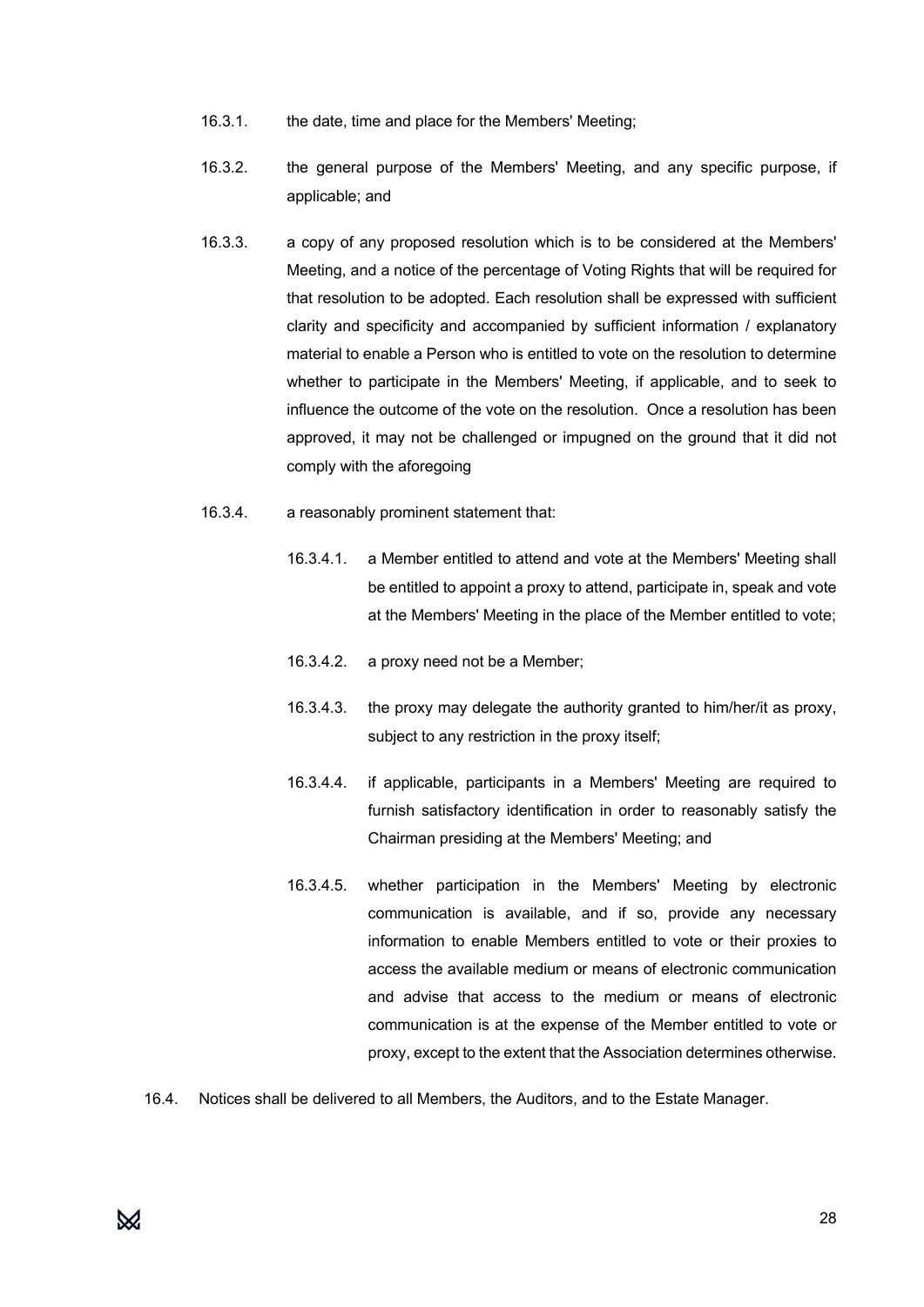- 16.5. A general meeting of the Association shall, notwithstanding that it is called by shorter notice than that specified in these presents, be deemed to have been duly called if it is so agreed:
	- 16.5.1. in the case of a meeting called as the AGM, by all the Members entitled to attend and vote thereat (as well as the Developer for the duration of the Development Period); and
	- 16.5.2. in the case of a general meeting, by a majority in number of the Members having a right to attend and vote at the meeting, being a majority together holding not less than 75% (seventy five percent) of the total number of votes (as provided for in clause 21.1) of all Members (and by the Developer for the duration of the Development Period).
- 16.6. The accidental omission to give notice of a meeting or of any resolution, or to give any other notification, or present any document required to be given or sent in terms of these presents, or the non-receipt of any such notice, notification or document by any Member or other Person entitled to receive the same, shall not invalidate the proceedings at, or any resolution passed at, any meeting.
- 16.7. A notice shall be in writing and shall be given or served by the Association upon any Member, either personally, via email or by post in a prepaid registered letter, properly addressed to the Member, subject to the provisions of clause 16.8 below, at the address of the Erf owned by him, or at such other address as is given by the Member in writing to the Association.
- 16.8. No Member shall be entitled to have a notice served on him personally at any address not within the Republic of South Africa, but any Member may require the Association, by notice, to record an address within the Republic of South Africa which shall be deemed to be his address for the purpose of the service of notices.
- 16.9. Any notice given by post shall be deemed to have been served at the time when the letter containing the same was posted, and in proving the giving of the notice by post, shall be sufficient to prove that the letter containing the notice was properly addressed and posted. Any notice sent by e-mail to a party's chosen e-mail address shall be deemed to have been received on the date of despatch, unless the contrary is proved.
- 16.10. Where a notice is to be given to a Member, which comprises more than one Person, then any notice provided to the Person mentioned first in the register of Members shall be deemed as validly delivered.
- 16.11. In the event of the death, legal disability, or insolvency (which shall include the liquidation or placing under business rescue of a company or other body corporate) of a Member, the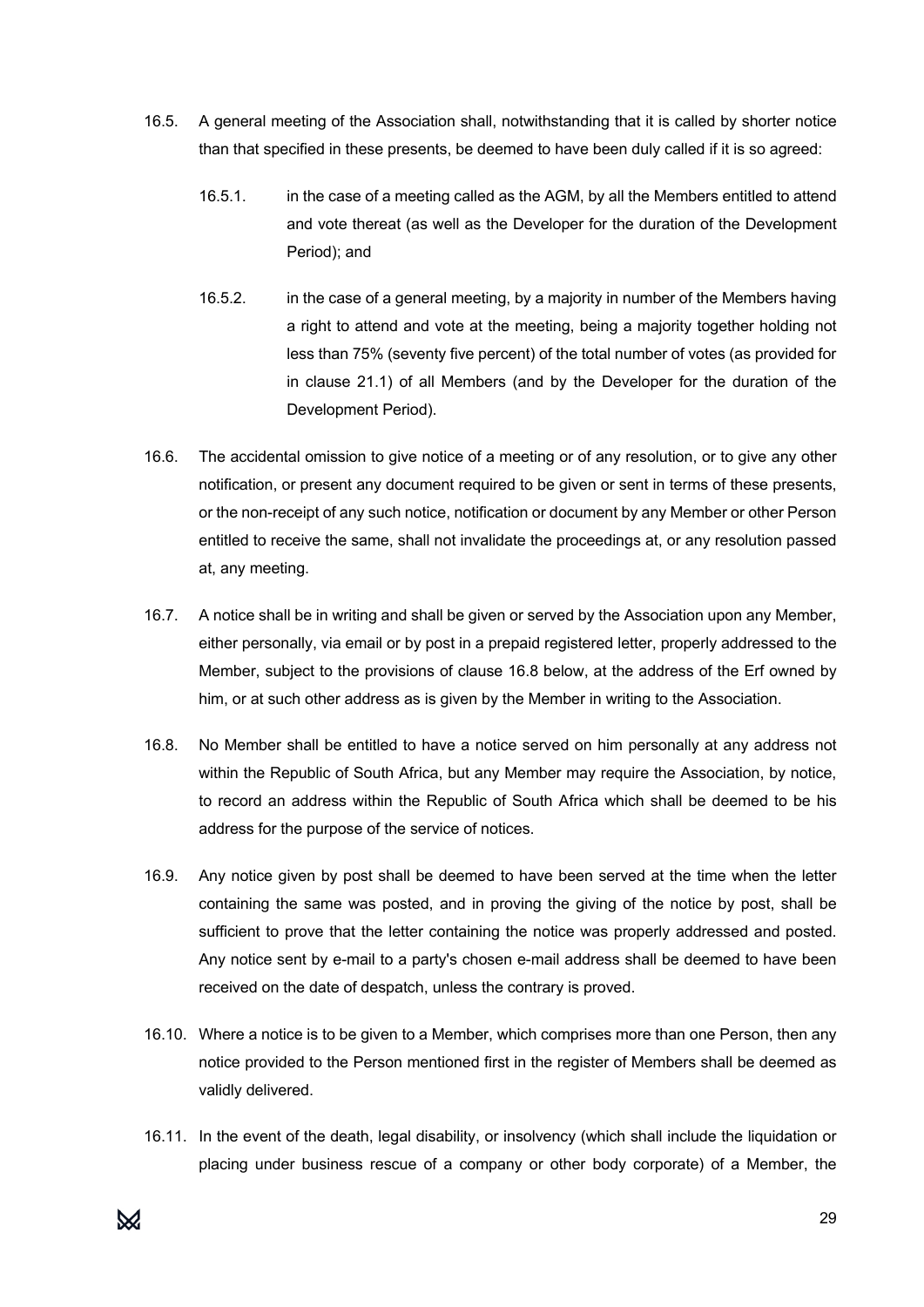Association shall be entitled to give any notice required by this Constitution in any manner in which the same may have been given if the death, legal disability, insolvency or business rescue had not occurred. Notwithstanding the aforegoing, as soon as proof of the appointment of any representative of such Member has been given to the Association, such notices shall thereafter by given by the Association to any such representative addressed to such Person by name and at the address provided, and failing the provision of such address, at the address of the Erf of the Member concerned.

#### **17. QUORUM**

- 17.1. No business shall be transacted at any general meeting unless a quorum is present at the beginning of the meeting.
- 17.2. The quorum necessary for the holding of any general meeting shall be such of the Members entitled to vote, as together for the time being, represent 20% (twenty percent) of the total votes of all Members of the Association entitled to vote, for the time being, save that not less than 3 (three) Members must be personally present or present by proxy, and provided further that, for the duration of the Development Period, the Developer is present in person or by proxy.
- 17.3. The quorum necessary for the holding of any special general meeting shall be such of the Members entitled to vote, as together for the time being, represent 20% (twenty percent) of the total votes of all Members of the Association entitled to vote, for the time being, save that not less than 3 (three) Members must be personally present or present by proxy, and provided that, for the duration of the Development Period, the Developer is present in person or by proxy.
- 17.4. If within 30 (thirty) minutes from the time appointed for the holding of a general meeting a quorum is not present, the meeting, if convened on the requisition of Members, shall be dissolved, in any other case it shall stand adjourned to the same day in the next week, at the same place and time, or at such other place as the Chairman of the meeting shall appoint, and if at such adjourned meeting a quorum is not present within 30 (thirty) minutes from the time appointed for holding the meeting, the Members present shall be a quorum, provided that, for the duration of the Development Period, the Developer is present in person or by proxy.

# **18. AGENDA AT MEETINGS**

In addition to any other matters required by this Constitution to be dealt with at an AGM, the following matters shall be dealt with at every AGM:

18.1. confirm proxies, nominees and other persons representing Members;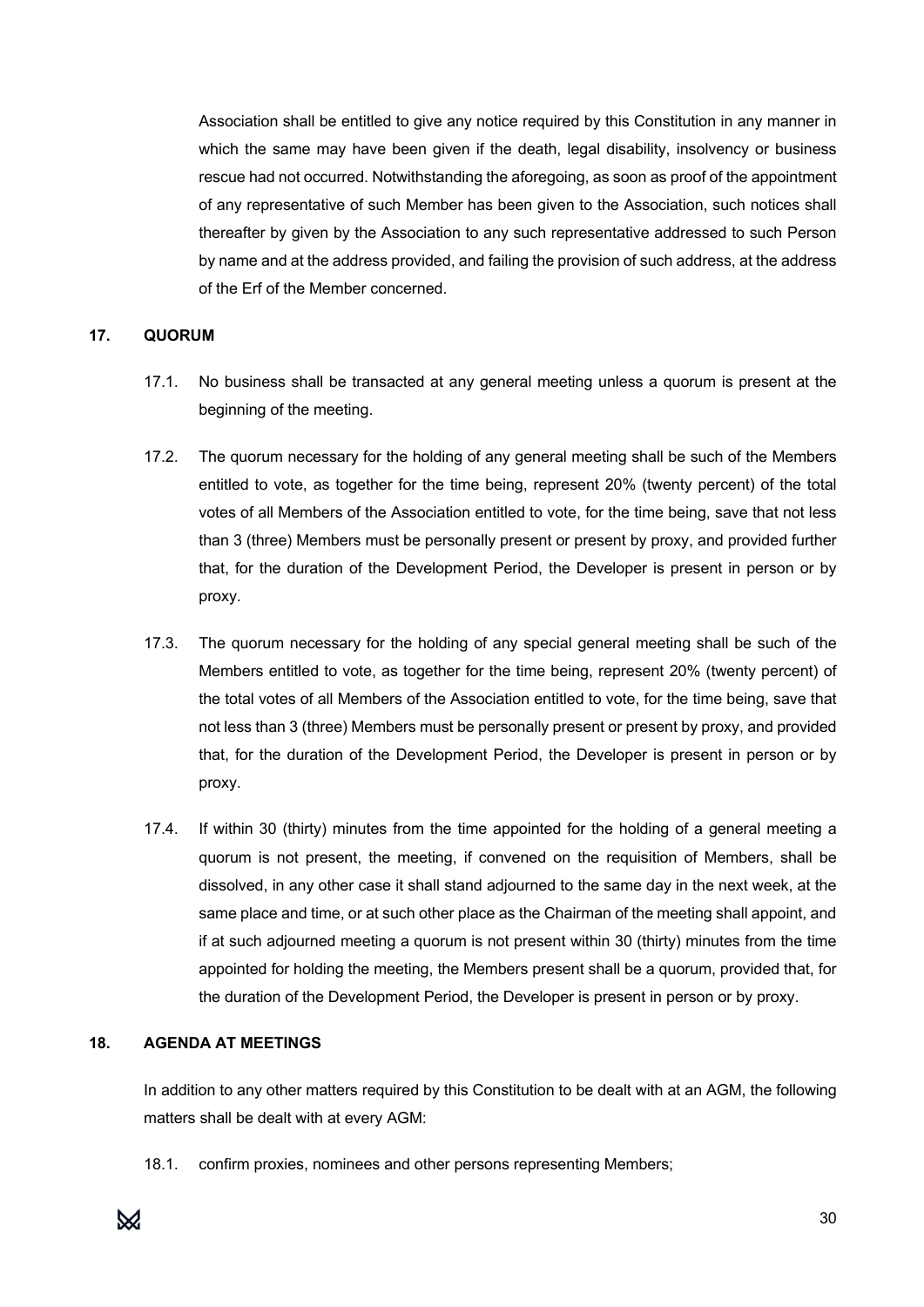- 18.2. determine that there is a quorum;
- 18.3. elect a person to chair the meeting, if necessary;
- 18.4. approve the agenda;
- 18.5. the confirmation of the minutes of the preceding AGM and of any extraordinary general meetings held subsequently;
- 18.6. deal with matters arising from these minutes and any unfinished business;
- 18.7. the consideration of the Chairman's report to the Committee;
- 18.8. the consideration of the Estate Manager(s)'s report (if applicable) to the Members;
- 18.9. the consideration of any matters raised at the meeting, including any resolution proposed for adoption by the meeting and the voting upon any such resolution;
- 18.10. the consideration of the balance sheet and income statement of the Association for the last Financial Year of the Association preceding the date of such meeting;
- 18.11. the consideration of the report of the Auditors;
- 18.12. confirmation of the Auditor's appointment;
- 18.13. the consideration of the total Levy, for the financial year during which such AGM takes place, the total Levy being the sum of all the Levies to be collected from Members in terms of clause 22; and
- 18.14. to consider and approve the various insurances for the Association; including, but not limited to:
	- 18.14.1. the determination of the extent of fidelity cover required in terms clause 6 and 7.
- 18.15. the election of the Committee and any other office bearers;
- 18.16. the consideration of any regulations in terms of clause 10.1 concerning the powers conferred upon the Committee;
- 18.17. any other matters as may be required to be dealt with by the Members or the Committee;
- 18.18. dissolve the meeting.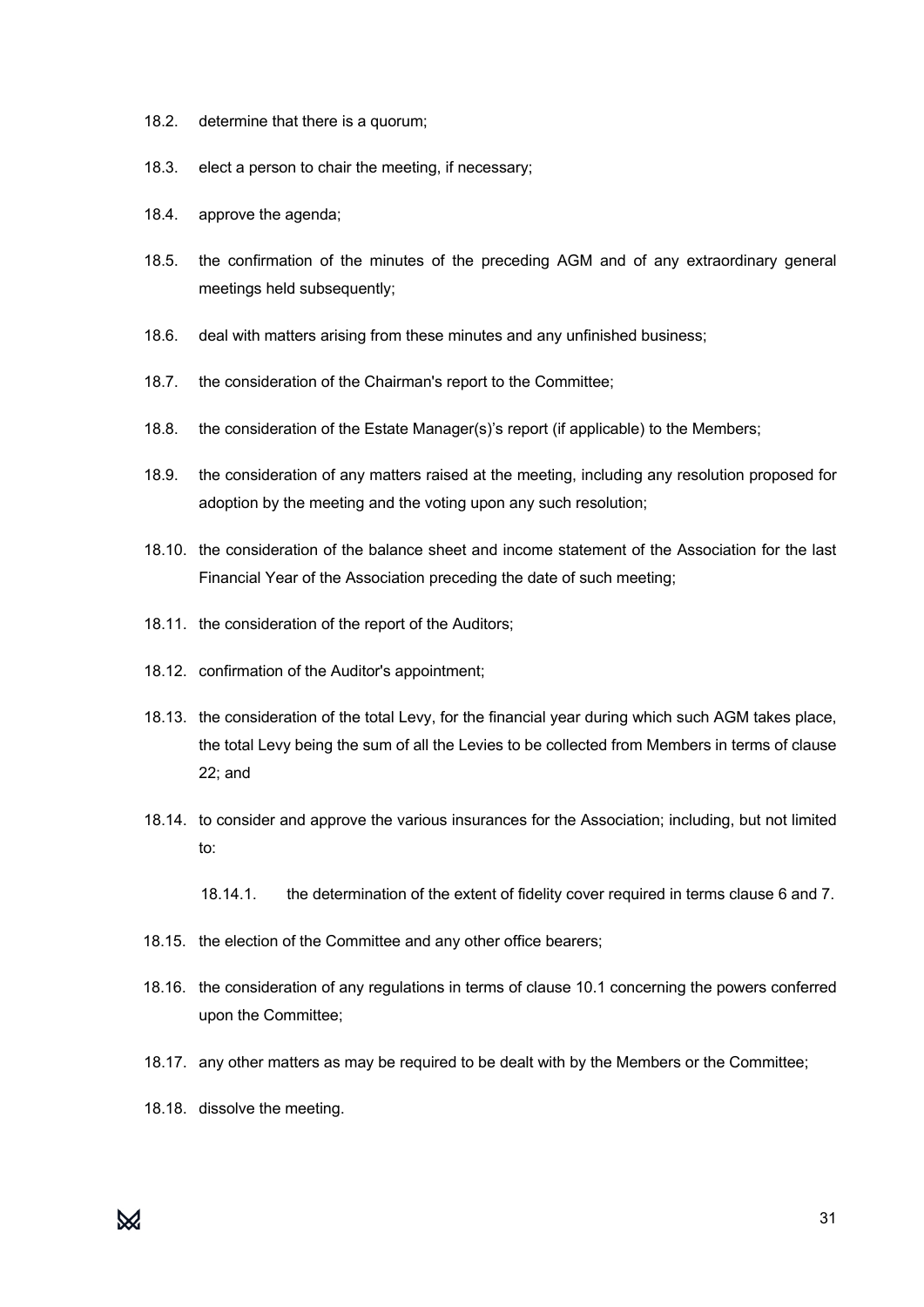#### **19. PROCEDURE AT GENERAL MEETINGS**

- 19.1. The Chairman shall preside as such at all general meetings, provided that should he not be present within 15 (fifteen) minutes after the time appointed for the holding thereof, then the Members present at such meeting entitled to vote, shall vote to appoint a Chairman for the meeting, who shall thereupon exercise all the powers and duties of the Chairman in relation to such meeting.
- 19.2. The Chairman may, with the consent of any general meeting at which a quorum is present (and if so directed by the meeting) adjourn a meeting from time to time and from place to place, but no business shall be transacted at any adjourned meeting other than the business which might have been transacted at the meeting from which the adjournment took place. Whenever a meeting is adjourned for 10 (ten) days or more, notice of the adjourned meeting shall be given in the same manner as of an original meeting. Save as aforesaid, the Members shall not be entitled to any notice of adjournment, or of the business to be transacted at an adjourned meeting.
- 19.3. All general meetings shall be conducted in accordance with best practice as relates to meetings of this nature.

#### **20. PROXIES**

- 20.1. A Member may be represented at a general meeting by a proxy, who need not be a Member. The proxy shall be entitled to vote at a general meeting on behalf of that Member, on condition that no proxy maybe entitled to represent more than 5 members.
- 20.2. The instrument appointing a proxy shall be in writing and signed by the Member concerned or his duly authorised agent or representative, also confirmed in writing, provided that where a Member is more than 1 (one) Person, any 1 (one) of those Persons may sign the instrument appointing a proxy on such Member's behalf.
- 20.3. The said proxy shall be deposited to the Association management or Chairman prior to the time appointed for the commencement of the meeting.
- 20.4. No instrument appointing a proxy shall be valid after the expiration of 12 (twelve) months calculated from the date of its execution.
- 20.5. A proxy shall be valid for any adjournment of the general meeting to which it relates unless otherwise indicated on the proxy.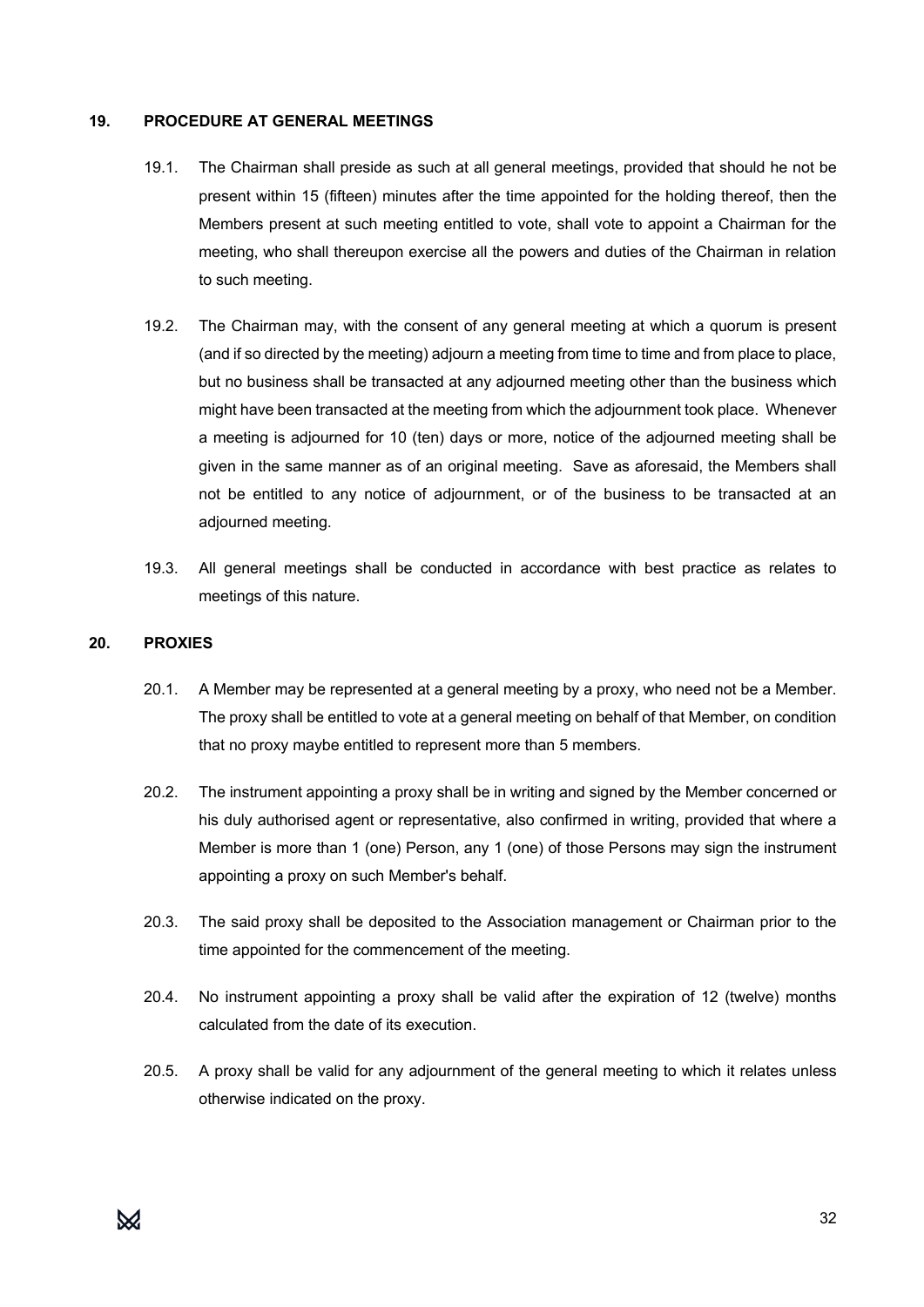20.6. The instrument appointing a proxy shall be in the following form or as near thereto as circumstances permit:

| <b>MZURI PROPERTY OWNER'S ASSOCIATION</b>                                                                                                                                |                                                                                                 |         |                  |  |  |  |  |  |
|--------------------------------------------------------------------------------------------------------------------------------------------------------------------------|-------------------------------------------------------------------------------------------------|---------|------------------|--|--|--|--|--|
| A Statutory body established in terms of section 61 of the City of Cape Town's Municipal Planning<br>By-Law, 2015 ("Association")                                        |                                                                                                 |         |                  |  |  |  |  |  |
| <b>PROXY</b>                                                                                                                                                             |                                                                                                 |         |                  |  |  |  |  |  |
|                                                                                                                                                                          |                                                                                                 |         | being a Member   |  |  |  |  |  |
|                                                                                                                                                                          |                                                                                                 |         |                  |  |  |  |  |  |
|                                                                                                                                                                          |                                                                                                 |         |                  |  |  |  |  |  |
|                                                                                                                                                                          |                                                                                                 |         |                  |  |  |  |  |  |
|                                                                                                                                                                          | my behalf at the Annual General Meeting/general meeting (as the case may be) of the Association |         |                  |  |  |  |  |  |
|                                                                                                                                                                          |                                                                                                 |         |                  |  |  |  |  |  |
|                                                                                                                                                                          | In favour of                                                                                    | Against | Abstain          |  |  |  |  |  |
| Resolution No.                                                                                                                                                           |                                                                                                 |         |                  |  |  |  |  |  |
|                                                                                                                                                                          |                                                                                                 |         |                  |  |  |  |  |  |
| Resolution No.                                                                                                                                                           |                                                                                                 |         |                  |  |  |  |  |  |
|                                                                                                                                                                          |                                                                                                 |         |                  |  |  |  |  |  |
| Resolution No.                                                                                                                                                           |                                                                                                 |         |                  |  |  |  |  |  |
|                                                                                                                                                                          |                                                                                                 |         |                  |  |  |  |  |  |
|                                                                                                                                                                          | (indicate instruction to proxy by way of a cross in space provided above)                       |         |                  |  |  |  |  |  |
|                                                                                                                                                                          | Unless otherwise instructed, my proxy will vote or abstain as he thinks fit.                    |         |                  |  |  |  |  |  |
|                                                                                                                                                                          |                                                                                                 |         |                  |  |  |  |  |  |
| NOTE: A Member entitled to attend and vote is entitled to appoint a proxy to attend, speak and<br>vote in his place. Such proxy need not be a member of the Association. |                                                                                                 |         |                  |  |  |  |  |  |
|                                                                                                                                                                          |                                                                                                 |         |                  |  |  |  |  |  |
|                                                                                                                                                                          |                                                                                                 |         | <b>SIGNATURE</b> |  |  |  |  |  |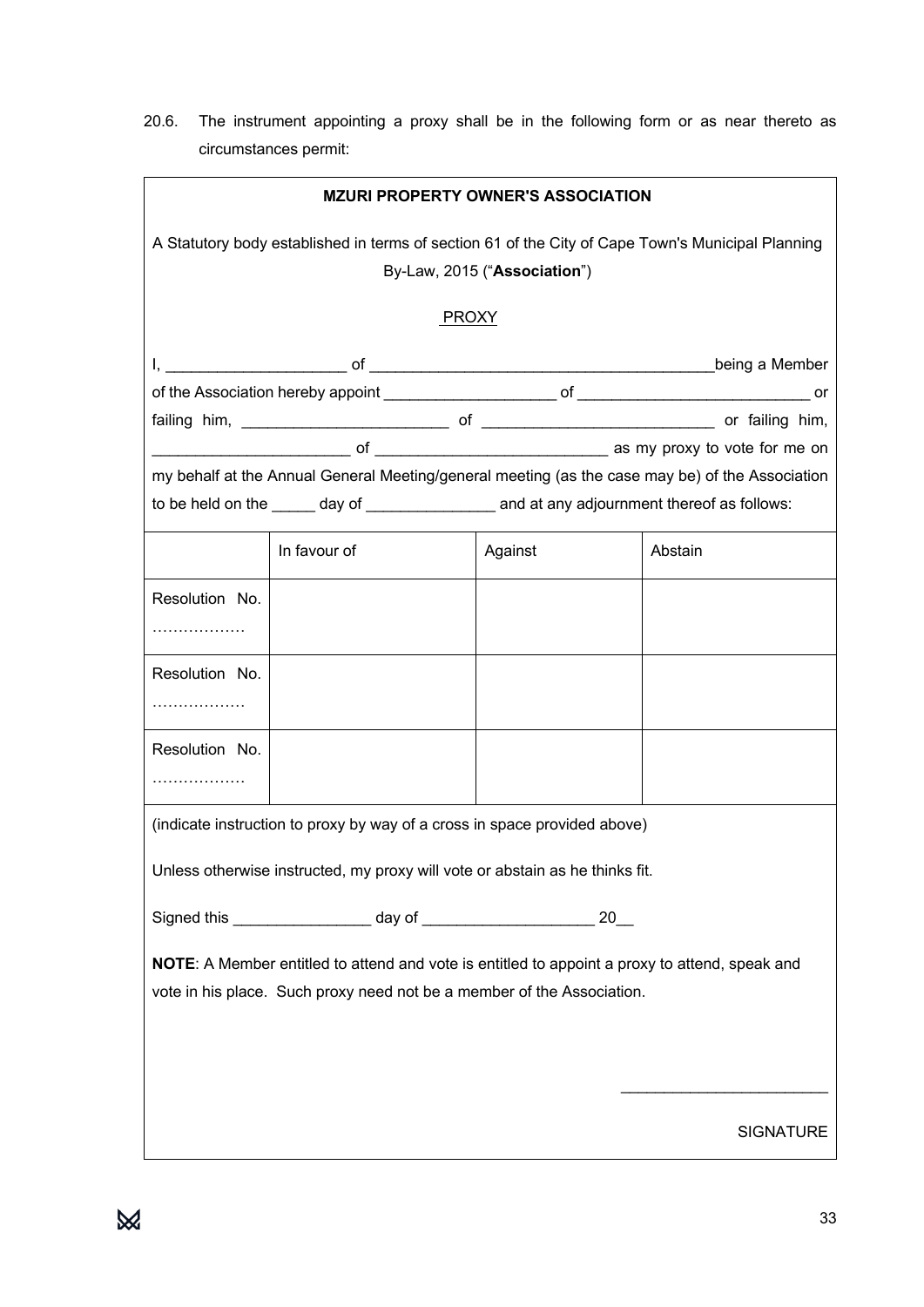# **21. VOTING**

- 21.1. At every general meeting, the following provisions shall apply in regard to voting:
	- 21.1.1. every Member, including the Developer, in person or by proxy and entitled to vote shall have 1 (one) vote in respect of each Erf registered in his name;
	- 21.1.2. in addition to the votes in terms of clause 21.1.1 and 21.1.3, during the Development Period, the Developer, in person or by proxy, shall have 1 (one) vote for each Erf or Unit registered in the name of all the other Members and shall have 1 (one) additional vote;
	- 21.1.3. in the event of any Member including the Developer holding undeveloped land in the Estate, such Member shall, in person or by proxy, have 1 (one) vote for each separate piece of land depicted as an Erf or a portion on the Site Development Plan and registered in his name; and
	- 21.1.4. if an Erf is registered in the name of more than 1 (one) Person then all such coowners, in person or by proxy, shall jointly have 1 (one) vote.
- 21.2. No Person other than a Member, and who shall have paid every Levy and other sum (if any) which shall be due and payable to the Association in respect of or arising out of his membership, and who is not under suspension, shall be entitled to be present or to vote on any question, either personally or by proxy, at any general meeting.
- 21.3. Where a Member is a juristic person, such Member shall be represented by such representative as the Member may determine provided that the Chairman may disallow the vote of such representative unless the representative is able to produce sufficient proof to the satisfaction of the Chairman as to his right to represent the Member.
- 21.4. Where a Member comprises more than one Person, such Member shall be represented by such representative as the Member may determine provided that:
	- 21.4.1. the Chairman may disallow the vote of such representative unless he is able to produce proof to the satisfaction of the Chairman as to his right to represent the Member;
	- 21.4.2. if such Persons cannot so decide unanimously, then the Person whose name stands first in the register of Members shall be entitled to cast the vote; and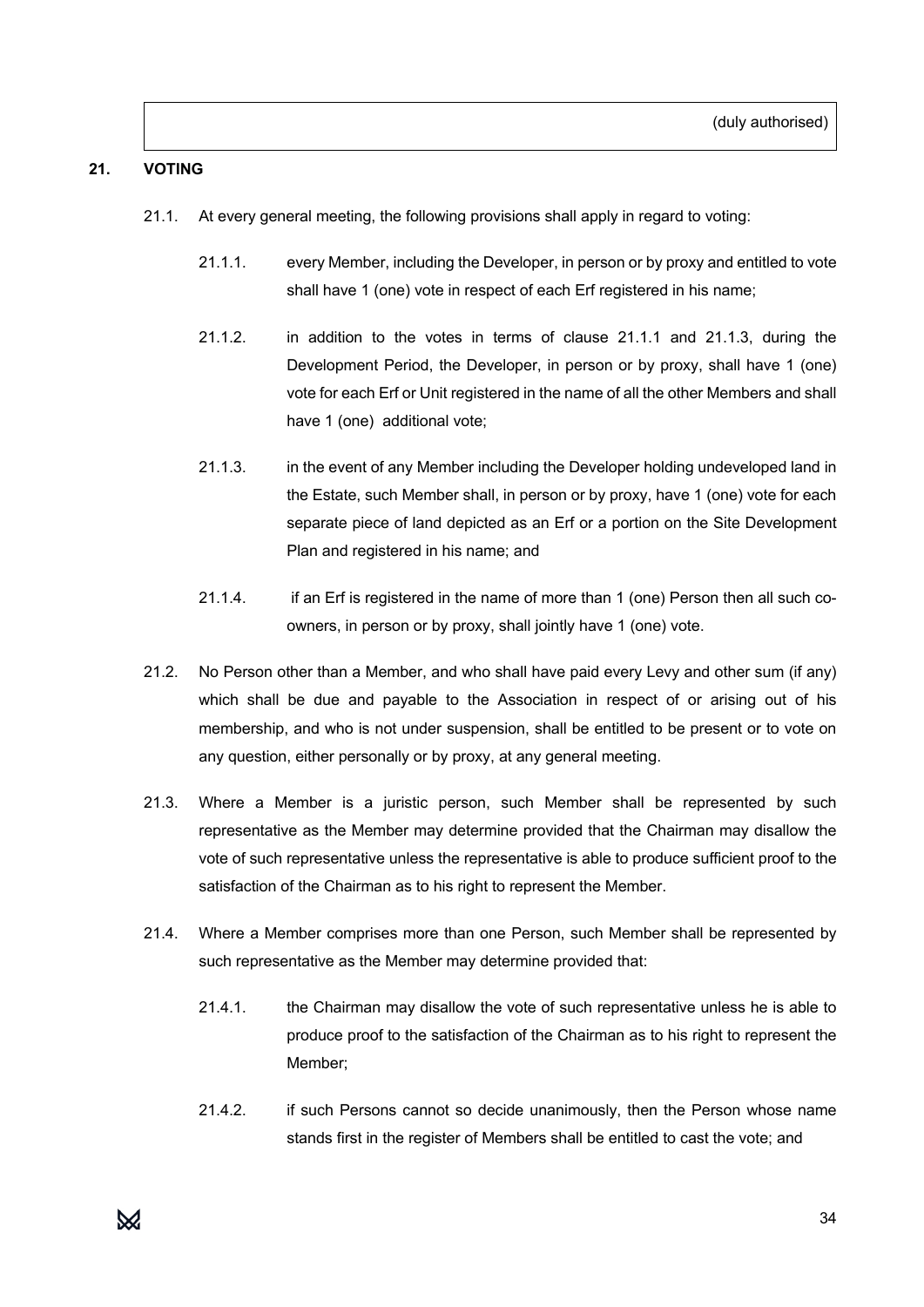- 21.4.3. the vote(s) cast to the satisfaction of the Chairman shall be final and binding upon all Persons constituting the relevant Member, irrespective of any error or absence of authority.
- 21.5. At any general meeting, unless a poll is requested, a resolution put to the vote of the meeting shall be decided on a show of hands.
- 21.6. Voting on the election of a Chairman of a general meeting (if necessary), or on any question of adjournment, shall be decided on a show of hands by a majority of the Members present in person or by proxy, subject however to the Developer's rights in clause 21.10.
- 21.7. Every resolution and every amendment of a resolution proposed for adoption by a general meeting shall be seconded at the meeting and, if not seconded, shall be deemed not to have been proposed.
- 21.8. A Special Resolution or the amendment of a Special Resolution, shall be carried by 75% (seventy five percent) of Members present at a meeting and entitled to vote.
- 21.9. An Ordinary resolution or the amendment of an Ordinary Resolution shall be carried on a simple majority of all the votes cast thereon by Members present at a meeting and entitled to vote.
- 21.10. For the duration of the Development Period, the Developer shall have the right to veto any resolution, if the impact of such resolution, in the opinion of the Developer should the resolution be carried into effect, would affect the image of the Development, alter the aesthetic nature of the improvements on the Land or be prejudicial to the ongoing marketing of the Development, be prejudicial to the marketing and operations of the Estate and/or to sales of Erven and/or to the successful completion of the Development and/or be in contravention of any conditions of approval and/or the Council's Approval.
- 21.11. An abstention shall be counted for the purposes of establishing a quorum but shall not be counted as a vote for or against the resolution in question.
- 21.12. In the case of an equality of votes, the Chairman of the general meeting shall not be entitled to a casting vote in addition to its deliberative vote.
- 21.13. Unless any Member present, in person or by proxy, at a general meeting, before closure of the meeting objects to any declaration made by the Chairman of the meeting as to the result of any voting at the meeting, or to the propriety or validity of the procedure at such meeting, such declaration by the Chairman shall be deemed to be a true and correct statement of the voting, and the meeting shall in all respects be deemed to have been properly and validly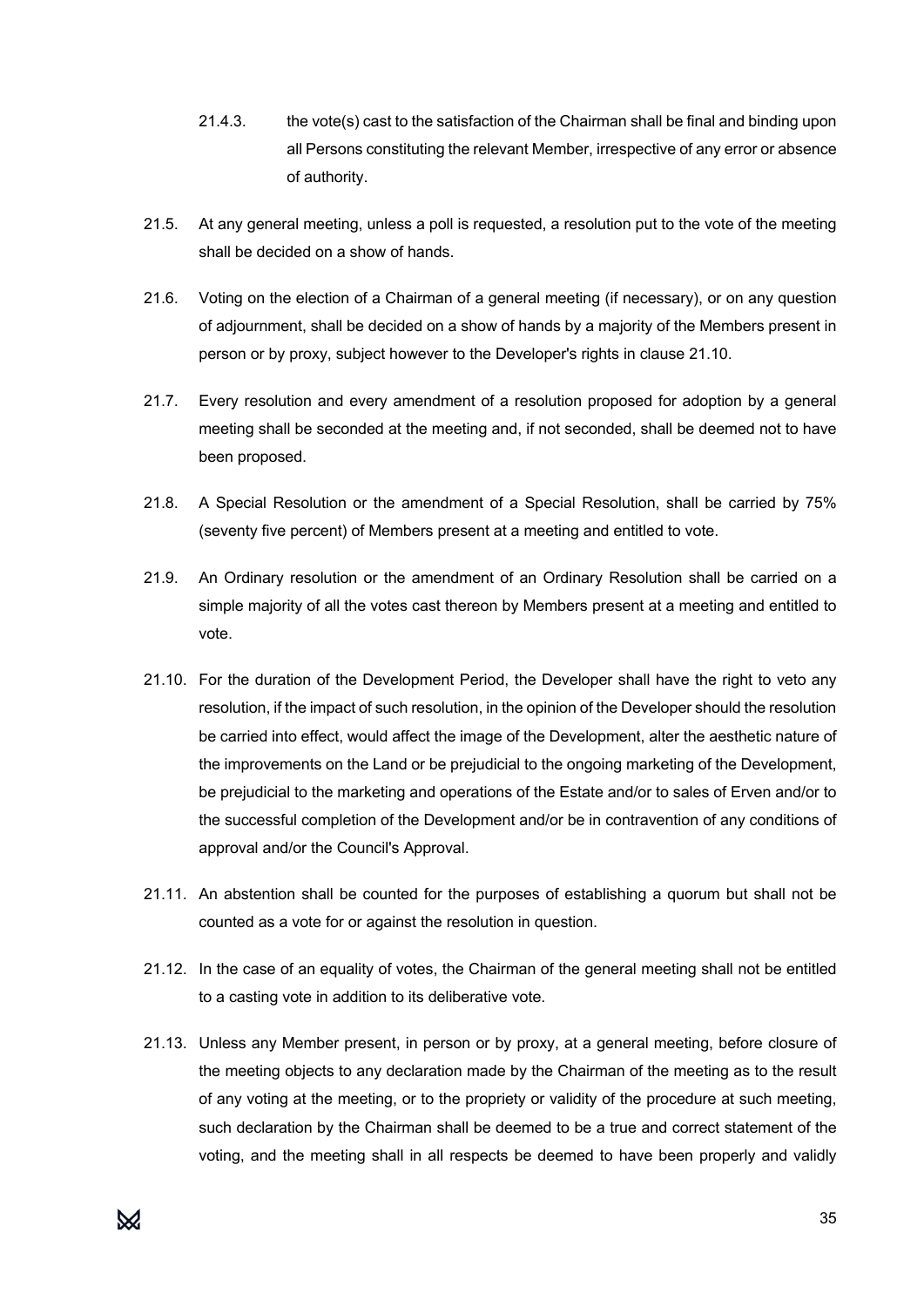constituted and conducted, and an entry in the minutes to the effect that any motion has been carried or lost, with or without a record of the number of votes recorded in favour of or against such motion, shall be conclusive evidence of the vote so recorded if such entry conforms with the declaration made by the Chairman of the meeting as to the result of any voting at the meeting.

- 21.14. No objection shall be raised to the admissibility of any vote except at the meeting or postponed or adjourned meeting at which the vote objected to is cast and every vote not disallowed at such meeting shall be valid for all purposes. Any such objection made in due time shall be referred to the chairperson of the meeting whose decision shall be final and conclusive.
- 21.15. If any difficulty or dispute arises regarding the admission or rejection of a vote, or regarding any other matter, such difficulty or dispute is to be determined by the chairperson, whether or not scrutineers have been appointed to count the votes and his decision shall be final and conclusive

#### **22. FINANCE COMMITTEE AND LEVIES**

- 22.1. There shall be established a Finance Committee which shall consist of the Estate Manager and 2 (two) Committee Members, of which 1 (one) Committee Members shall be appointed by the Developer during the Development Period.
- 22.2. The Finance Committee shall from time to time make Levies upon the Members for the purpose of meeting all the expenses which the Association has incurred, or to which the Finance Committee reasonably anticipates the Association will be put by way of maintenance, repair, improvement and keeping in good order and condition of the Roads, open spaces, Facilities, Services, Common Property, Facilities and/or the exterior of any buildings, structures, erections and improvements in the Estate, including Dwellings and/or for payment of all rates and other charges payable by the Association in respect of the Erven vested in it and/or for the services rendered to it and/or for payment of the salaries and/or wages of the employees of the Association and generally for the payment of all expenses necessarily or reasonably incurred in connection with the management of the Association, the Estate, and the Association's affairs, including all and any expenses reasonably or necessarily incurred in the attainment of the objects of the Association or the pursuit of its business, insurance and any reserves which the Committee may deem necessary
- 22.3. At the first meeting of this Finance Committee, the initial budget and levy must be approved at a meeting, which is to be held within 30 (thirty) days of the establishment of the Association.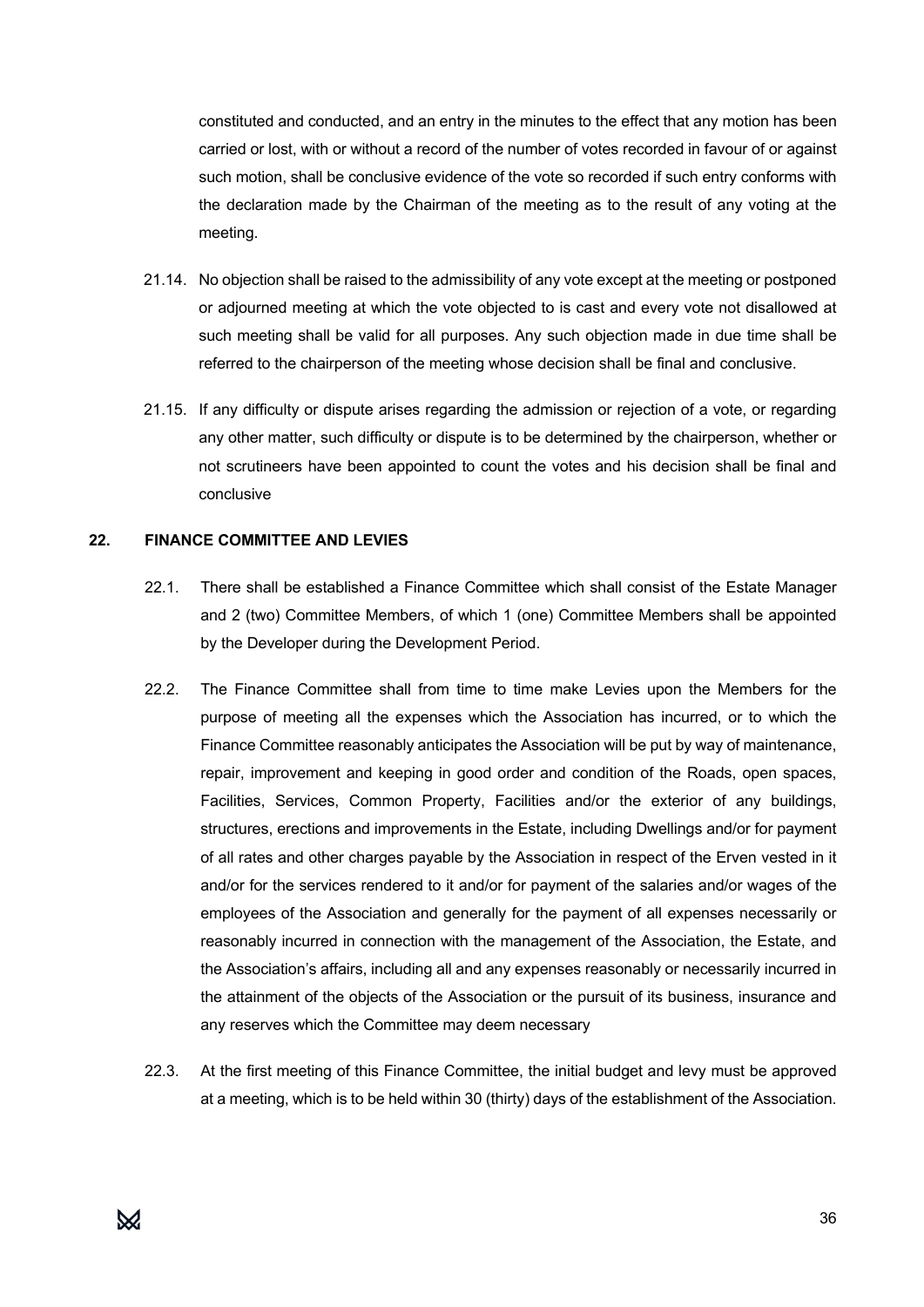- 22.4. In calculating the amount of the Levies, the Finance Committee shall take into account income, if any, earned by the Association.
- 22.5. In computing and allocating the Levy, the Finance Committee shall take into account all expenses.
- 22.6. The Finance Committee shall, not less than 30 (thirty) days prior to the end of each Financial Year, prepare and serve upon every Member at the address chosen by him an estimate in reasonable detail of the amount which shall be required by the Association to meet the expenses during the ensuing Financial Year, and shall specify separately such estimated deficiency, if any, as shall result from the preceding Financial Year. The Finance Committee may include in such estimate an amount to be held in an Investment Account in the name of the Association to meet anticipated future expenditure not of an annual nature.
- 22.7. Each notice to Members shall specify the contribution and Levies payable by that Member to such expenses and any fund for future expenditure and the Association bank accounts into which such payments must be made.
- 22.8. Every Levy shall be payable in equal monthly instalments due in advance on the 1st (first) day of each and every month of each Financial Year or in such a manner as may be determined by the Finance Committee from time to time.
- 22.9. In the event of the Finance Committee for any reason whatsoever failing to prepare and serve the estimate referred to in clause 22.6 timeously, every Member shall notwithstanding lack of service of such estimate continue to pay the Levy and any contributions previously imposed and shall once such notice is served, pay such Levy as may be specified.
- 22.10. The Finance Committee may from time to time make special Levies upon the Members in respect of all such expenses as are mentioned in clause 22.2, which were not included in any estimate made in terms of clause 22.6 and the Finance Committee may in imposing such Levies further determine the terms of payment thereof.
- 22.11. The Finance Committee shall be empowered, in addition to such other rights as the Association may have in law as against its Members, to impose fines against Members in respect of non-compliance with any of the provisions of this Constitution and to determine the rate of interest from time to time chargeable upon arrear Levies, provided that such rate of interest shall not exceed such rate laid down as is legally permissible and provided further that nothing contained in this Constitution shall derogate from any other remedies available to the Association.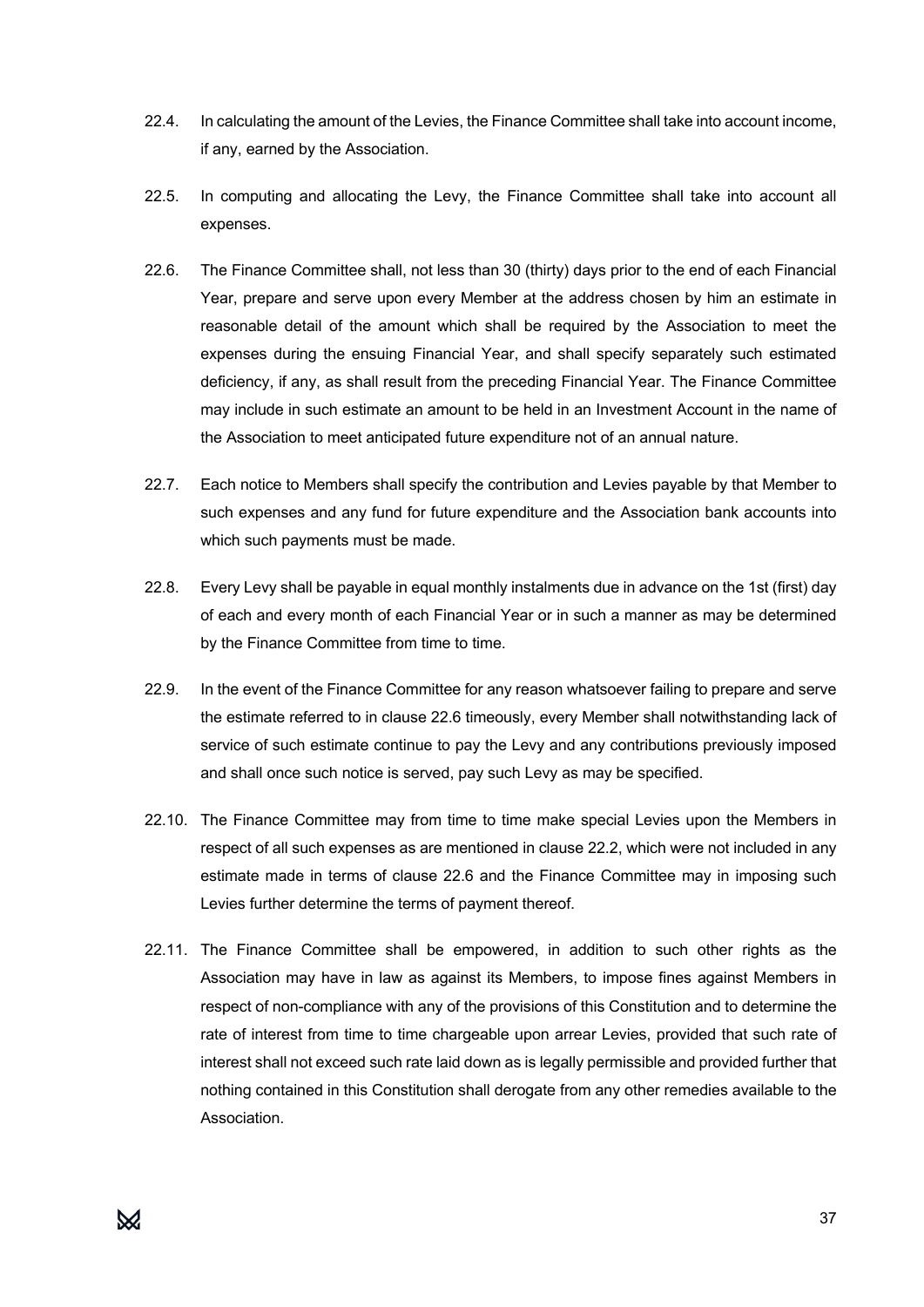- 22.12. Any amount due by a Member by way of Levies and interest shall be a debt due by him to the Association. The obligation of a Member to pay future Levies and interest shall cease upon his ceasing to be a Member without prejudice to the Association's right to recover arrear Levies and interest. No Levies or interest paid by a Member shall under any circumstances be repayable by the Association upon his ceasing to be a Member. A Member shall be liable as from the date upon which he becomes a Member pursuant to the transfer of an Erf, to pay the Levies and interest thereon attributable. No Member shall transfer his Erf until the Association has certified that the Member has at the date of transfer fulfilled all his financial obligations to the Association and furnished the Member with a clearance certificate.
- 22.13. In calculating the Levies payable by any Member, the Finance Committee shall as far as reasonably practical:
	- 22.13.1. assign those costs arising directly out of the Erf itself to the Member owning such Erf;
	- 22.13.2. assign those costs relating to the Estate generally to the owners of all Erven equally provided however that the Finance Committee may in any case where it considers it equitable so to do:
		- 22.13.2.1. assign to any Business Unit such greater share of the costs and expenses mentioned in this clause 22 as it may consider reasonable in the circumstances;
		- 22.13.2.2. assign to any Member any greater or lesser share of the costs and expenses as it may consider to be reasonable in the circumstances; and
		- 22.13.2.3. assign to any Member any greater or lesser share of the costs and expenses as it may consider to be reasonable in the circumstances.
- 22.14. The Association may come to agreement with the Developer for the repayment by the Association to the Developer of ongoing costs or expenses incurred by the Developer for the provision of services and the Facilities and Services within the Estate.
- 22.15. No Member shall be entitled to any of the privileges of membership unless and until he shall have paid every fine, Levy, interest and any penalty interest thereon in terms of clauses 22.11, and any other sum (if any) which may be due and payable to the Association from whatsoever cause arising.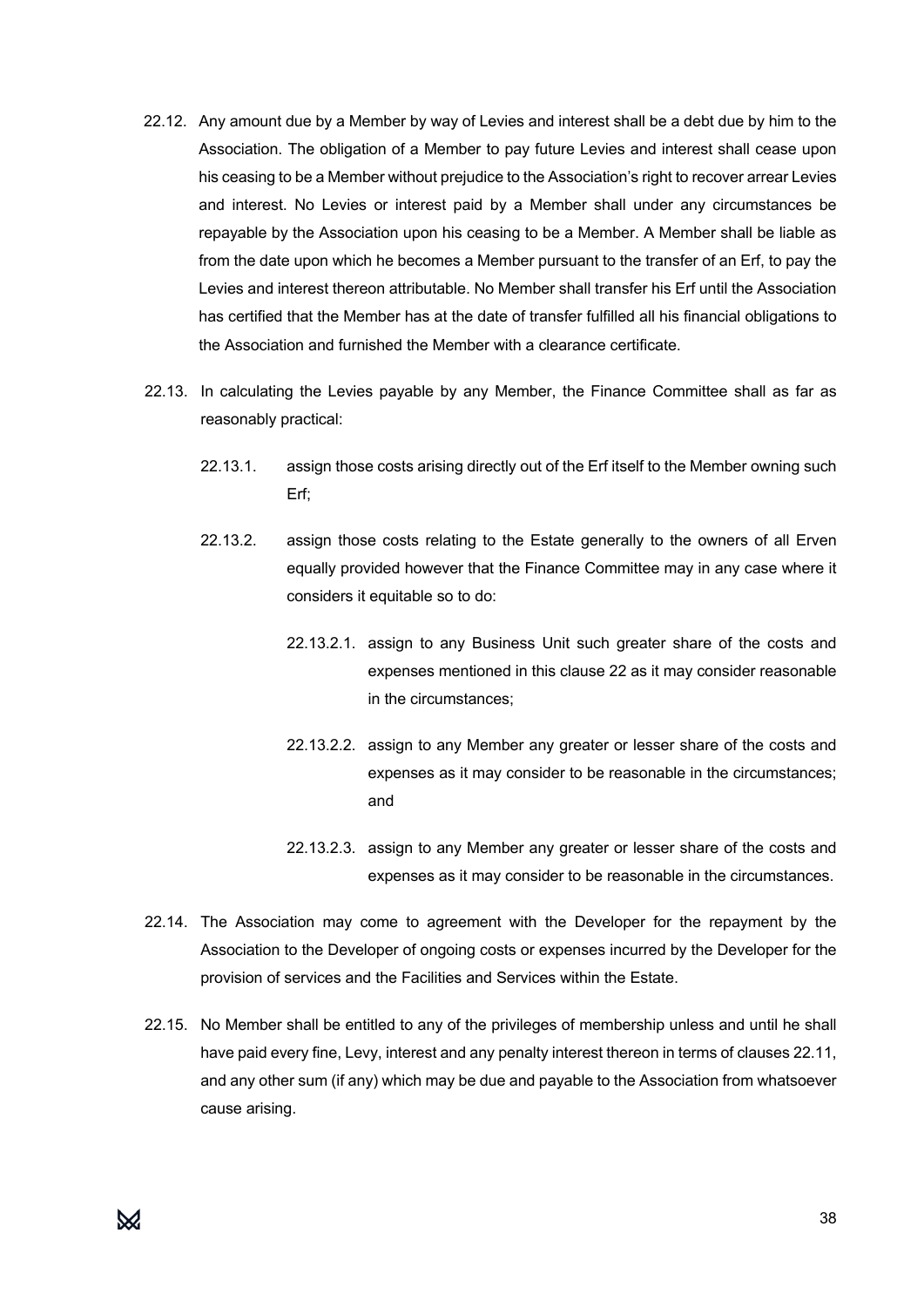- 22.16. The Committee or the Finance Committee shall be entitled to undertake on behalf of the Association any works of a capital nature to an aggregate limit of R1 000 000.00 (one million Rand) per Financial Year, without the sanction of a resolution of the Members at a Member's Meeting, but which is subject to ratification at the annual general meeting.
- 22.17. The Finance Committee shall for the period from the date of commencement of business of the Association raise Levies in accordance with the principles set out above.
- 22.18. Levy income will be exempt from tax in terms of the provisions of Section 10(1)(e) of the Income Tax Act 58 of 1962, provided that:
	- 22.18.1. the sole object of the Association is to manage the collective interest common to all its Members, which includes expenditure applicable to the Common Property, the Facilities and the collection of Levies for which Members are liable; and
	- 22.18.2. the Association is not permitted to distribute its funds to any Person other than to a similar association of Persons.
- 22.19. The Finance Committee's decision in calculating the Levy, the allocation thereof to Members and imposing any annual escalation thereon shall be final and binding on all Members.
- 22.20. Any amounts paid by a Member in respect of Levies shall be apportioned first towards outstanding interest and costs of recovery, and thereafter towards any Levies and amounts due by the Member to the Association.
- 22.21. For so long as the Developer is the registered owner of the Land or any portion thereof or the remainder thereof, the Developer shall not be required to pay Levies. The Developer shall, however, for the duration of the Development Period pay the difference between the actual expenses incurred by the Association but excluding any provisions for a reserve fund, and the aggregate of the Levies payable jointly by the Members who are Registered Owners each month from time to time, including any other income received by the Association (e.g. penalties). For the avoidance of any doubt it is recorded that in determining the aggregate of individual Levies payable by Members who are Registered Owners from time to time for the purposes of this clause 22.21, the aggregate shall include all Levies payable by such Members, irrespective of whether or not such Levies have actually been paid by those Members. In the event that there is a dispute as to the actual costs incurred by the Association at any time, then the matter shall be referred to the Association's auditor who, acting as an expert and not as an arbitrator, shall issue a certificate which shall be final and binding on the parties and who shall be entitled for this purpose to have access to all the records and books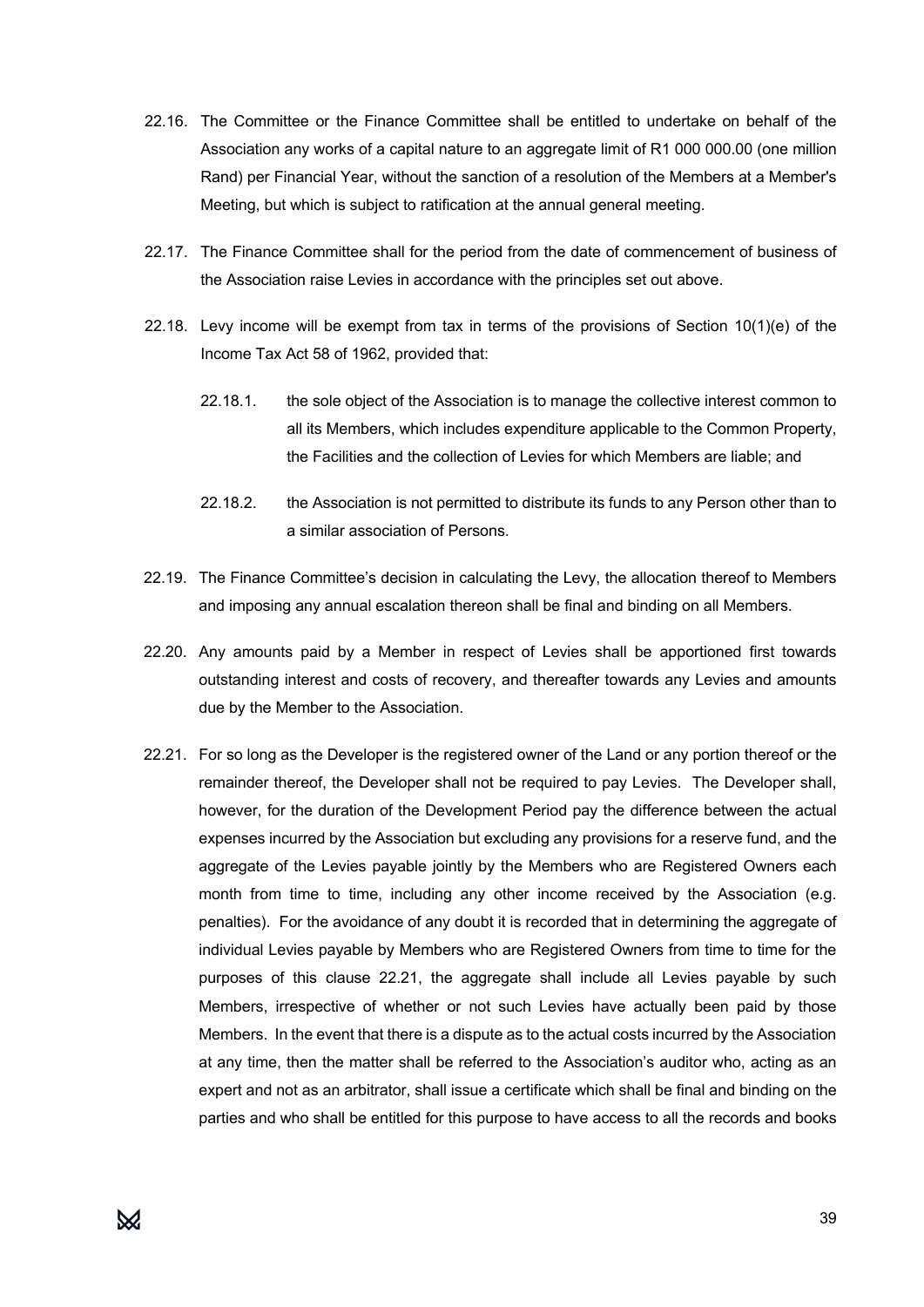of account of the Association as and when required. The costs of the said auditor shall be borne by the Association.

#### **23. MAINTENANCE FUND ADMINISTRATION LEVY**

- 23.1. Upon the transfer of any Erf (except for the first transfer from the Developer), [or portion thereof], an administration levy equal to 1% (one percent) of the total consideration paid to the Member in respect of the Erf, [or portion thereof] (or if there is no consideration paid or payable, then an administration levy equal to 1% (one percent) of the fair market value of the Erf, [or portion thereof]) shall be paid to the Association.
- 23.2. The Finance Committee will administer and control the administrative levy which will be paid into maintenance fund accounts established for such purposes by the Finance Committee and determine what amounts may be paid from this fund.
- 23.3. The alienation by a shareholder of his shares, [or portion thereof] in a company owning an Erf, or by a Member of his member's interest [or portion thereof] in a Close Corporation owning an Erf; or by a beneficiary of his interest [or portion thereof] in a Trust owning an Erf, shall be deemed to be the Alienation of an Erf or Unit and the provisions of clause 23.1 shall apply *mutatis mutandis*.
- 23.4. Payment of the 1% (one percent) administration levy is however exempted in the event of a transfer from a deceased Member to the surviving spouse, child or a trust created for the benefit of the respective surviving spouse, child or trust of such deceased Member. This exemption will apply should the Committee be satisfied that the respective relatives of the deceased Member remain Members of the Association.

# **24. INSURANCE**

- 24.1. The Committee shall take steps to insure all buildings and improvements on Erven registered in the name of the Association, all common areas, Facilities, Services and all movable property of the Association to the full replacement value thereof against such risks as the Committee may determine and shall take out such additional insurance as it considers necessary.
- 24.2. The Members may by Special Resolution direct the Committee to insure against such other risks as the Members may determine.

# **25. ACCOUNTING RECORDS AND FINANCIAL STATEMENTS**

25.1. The Association shall maintain the necessary accounting records which shall be accessible to Members from its Registered Office.

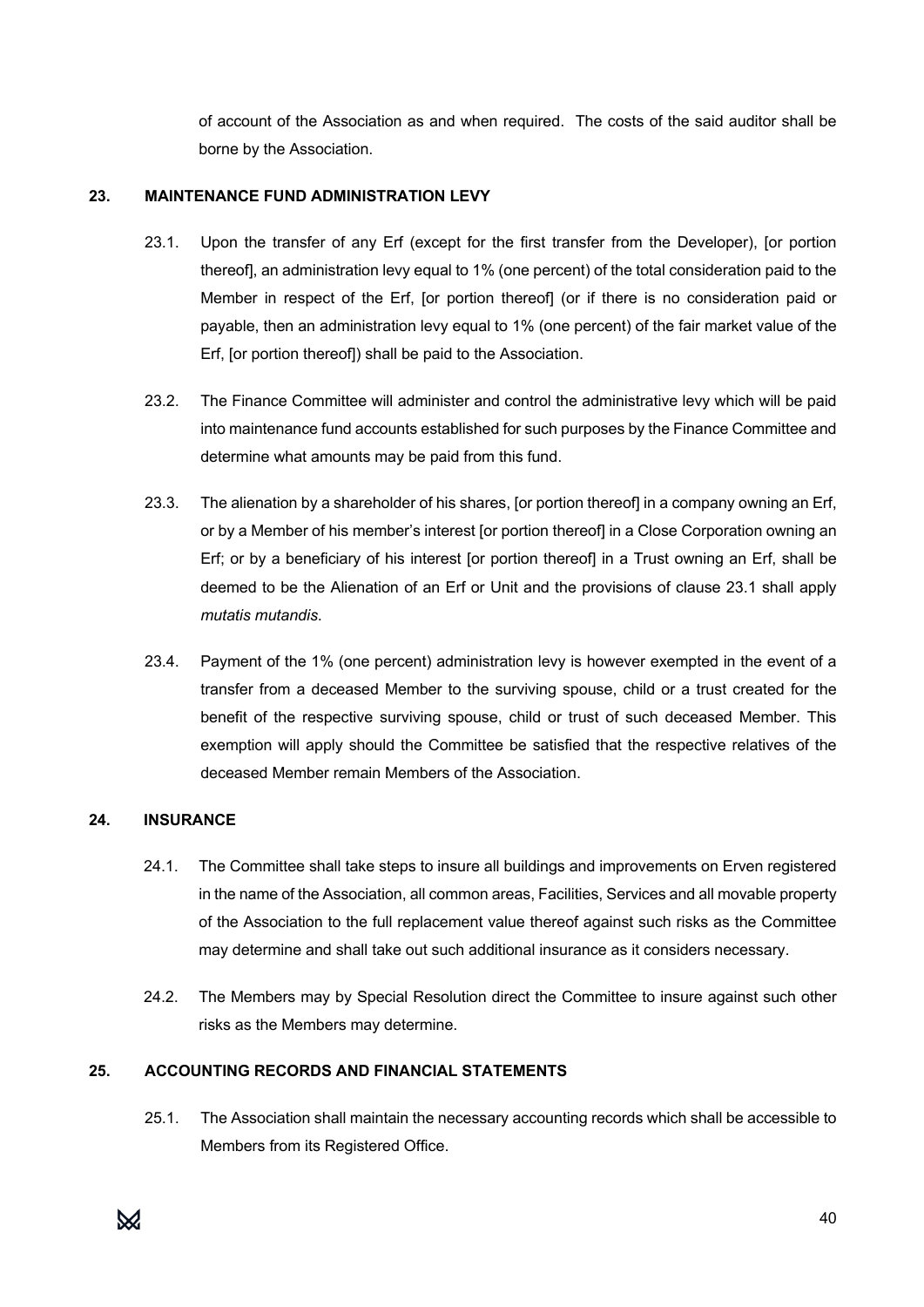- 25.2. The Association shall have its annual financial statements audited.
- 25.3. The Committee Members, or the Members at a Members' Meeting, shall from time to time determine at what times and places (save in the case of accounting records which shall be accessible from the Registered Office during business hours) and under what conditions, the documents which the Members are entitled to inspect and take copies of.
- 25.4. Apart from the Members, no other Person shall be entitled to inspect any of the documents of the Association unless expressly authorised by the Committee or by Ordinary Resolution.
- 25.5. The Association shall notify the Members of the publication of any annual financial statements of the Association, setting out the steps required to obtain a copy of those financial statements. If a Member demands a copy of the annual financial statements, the Association shall make same available to such Member at a fee which covers any incidental costs.
- 25.6. At each Annual General Meeting, the Committee shall lay before the Association the Audited annual financial statements for the immediately preceding Financial Year of the Association. A summary of such annual financial statements shall be attached to the notice sent to Members convening the AGM.
- 25.7. Where the Association is required to provide a Person with annual financial statements of the Association, it shall be sufficient to provide a summarised version of such annual financial statements, provided that the notification also includes instructions as to how the Person may obtain the complete version of such annual financial statements.

#### **26. AUDIT**

Once at least in every year, the accounts of the Association shall be examined, audited and the correctness of the income and expenditure account and balance sheets ascertained by the Auditors.

#### **27. INCOME TAX**

- 27.1. The sole object of the Association is to manage the collective interest common to all its Members, which includes expenditure applicable to the common property, security measures and development control and the collection of Levies for which such Members are liable, and as set out in this Constitution.
- 27.2. The income and property of the association whence-so-ever derived from shall, be applied solely towards the promotion of its main objects and, subject to clause 30.1.3, no portion thereof shall be paid or transferred directly or indirectly, by way of dividend, bonus or otherwise howsoever, to any Member, Committee Member.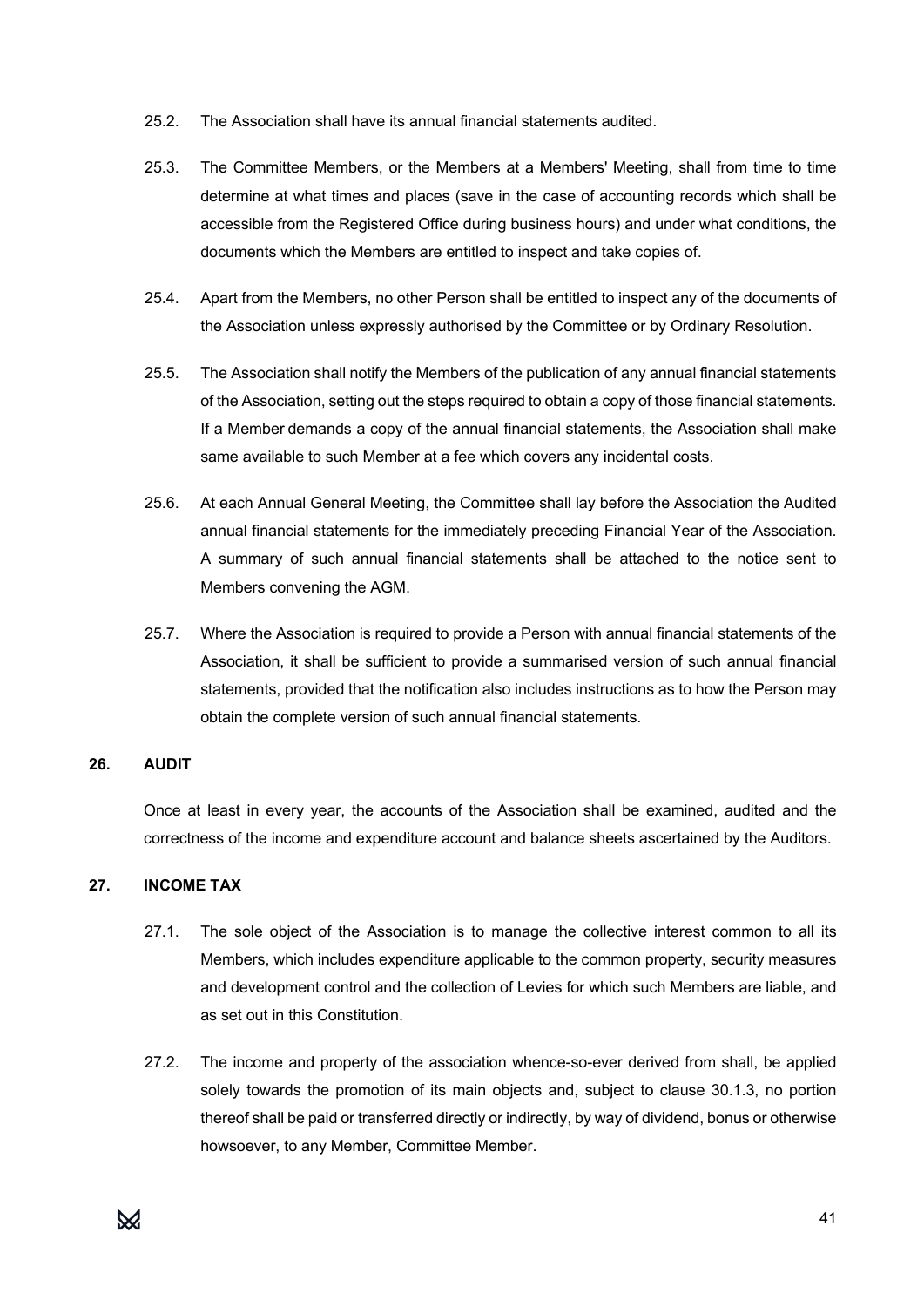- 27.3. The Association may not knowingly be a party to or knowingly permit itself to be used as part of any transaction, operation or scheme of which the sole purpose is the reduction, postponement or avoidance of liability for any tax, duty or levy which, but for such transaction, operation or scheme, would have been or would have become payable by any person under legislation administered by the Commissioner for the South African Revenue Services.
- 27.4. The Association shall submit annual returns of income tax together with financial statements to the Tax Exemption Unit of the South African Revenue Services.
- 27.5. The Association is not permitted to distribute its funds to any person other than to a similar association of persons and may not make loans or advances to Members, Committee Members. The distributing of funds to a similar association or person may only take place upon authority of a Special Resolution.

#### **28. ESTATE RULES**

- 28.1. The Developer, the Committee and/or the Association shall have the power to make and enforce the Estate Rules from time to time*,* to provide for the use and enjoyment of the Common Areas by Members and Residents, and to promote the harmonious co-existence of all Members and Residents in the Estate, which rules are binding on Members and are subject to change at the discretion of the Developer, the Committee and/or the Association, as the case may be, and may contain provisions governing *inter alia*:
	- 28.1.1. the relationship between the Members and the Association, Committee Members and the Members and the Committee Members and the Association;
	- 28.1.2. the use, maintenance, renovations, upkeep, installations and repairs of the Estate, including the Common Areas and the Facilities, subject at all times to the zoning of the Land and the conditions imposed in the Council's Approval;
	- 28.1.3. the harmonisation of the aesthetic upmarket appearance of the Estate;
	- 28.1.4. the preservation of the natural environment, vegetation and fauna in the Estate;
	- 28.1.5. the use of parking areas;
	- 28.1.6. the use and control of business premises and Business Units;
	- 28.1.7. the authorisation of permitted Persons on the Estate:
	- 28.1.8. the keeping of flammable substances;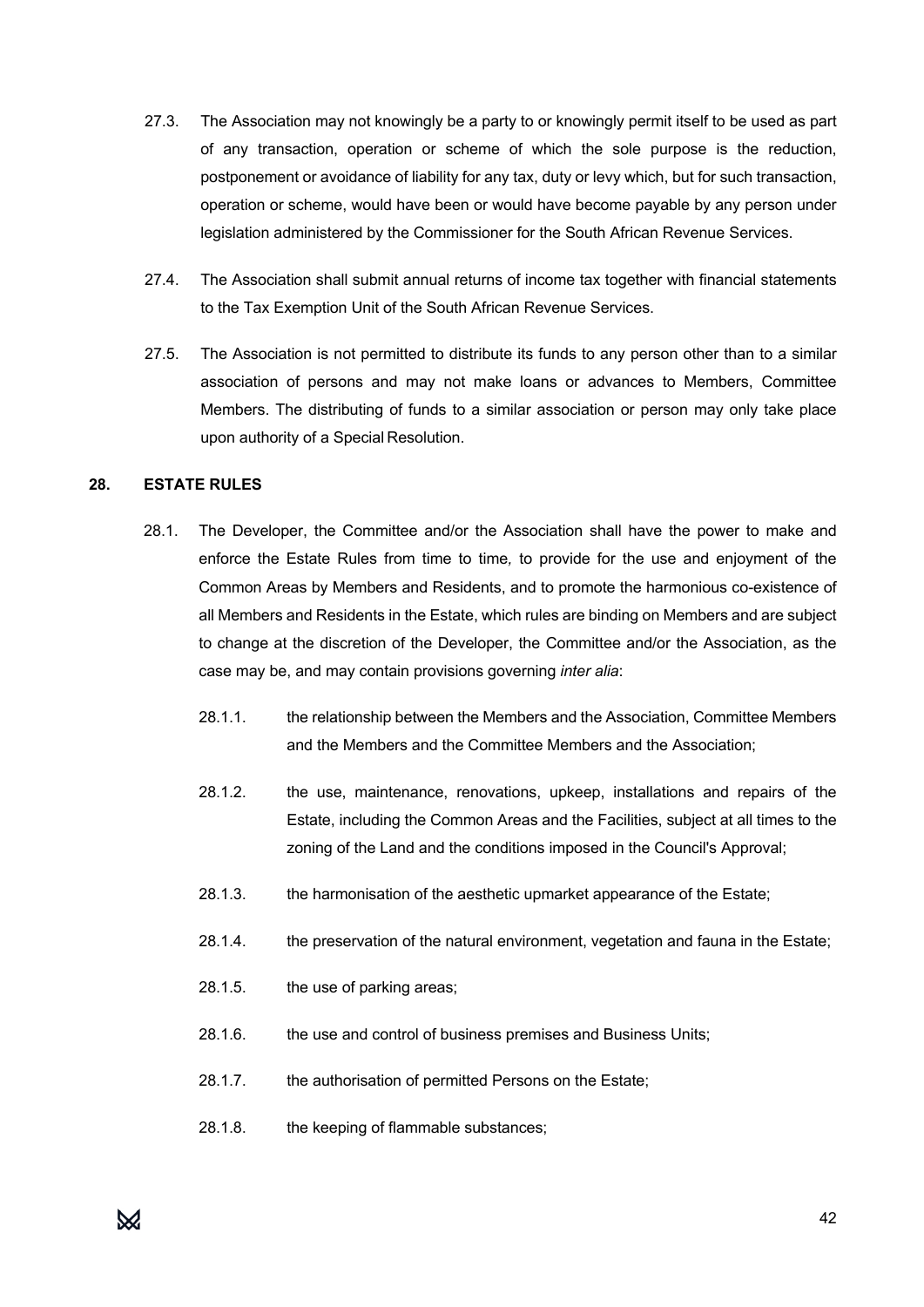- 28.1.9. the conduct of any Persons within the Estate for the prevention of nuisance of any nature to any Member;
- 28.1.10. a Code of Conduct for Builders and Service Providers;
- 28.1.11. the use by the Members and their guests, lessees and Residents, of Common Property, the Facilities, Dwellings, Roads, driveways and/or open spaces, including the right to prohibit, restrict or control such use of the Roads and open spaces or any portion thereof as may from time to time be necessary or expedient;
- 28.1.12. the right to control, restrict and prohibit the keeping of pets in and upon the Estate and restrict or control the keeping of any animal which they regard as dangerous or a nuisance;
- 28.1.13. the permissibility of activities on the Estate, subject at all times to the zoning of the Land and the conditions contained in the Council's Approval;
- 28.1.14. the establishment and management of sporting and social clubs for the benefit of the Members; and
- 28.1.15. any such other rules as the Committee in its discretion considers fit and proper for the proper management of the Estate, the Association, the different categories of Dwellings, and Business Units, provided such rules are fair and reasonable and do not conflict with any provisions of this Constitution.
- 28.2. In enforcing this Constitution and any of the Estate Rules, the Committee may:
	- 28.2.1. take or cause to be taken such steps as it may consider necessary to remedy any breach of the said Estate Rules of which a Member may be guilty, and debit the costs of so doing to the Member concerned, which costs shall be deemed to be a debt due and payable by the Member concerned to the Association, on demand; and/or
	- 28.2.2. impose a system of fines or penalties; and/or
	- 28.2.3. take such other action including legal proceedings as they may deem fit and, to this end, employ such legal representatives as it deems necessary.
- 28.3. In the event of any breach of the Estate Rules by members of a Member's household or by his Residents, guests, invitees, or lessees, such breach shall be deemed to have been committed by such Member himself but, without prejudice to the aforegoing, the Committee may take or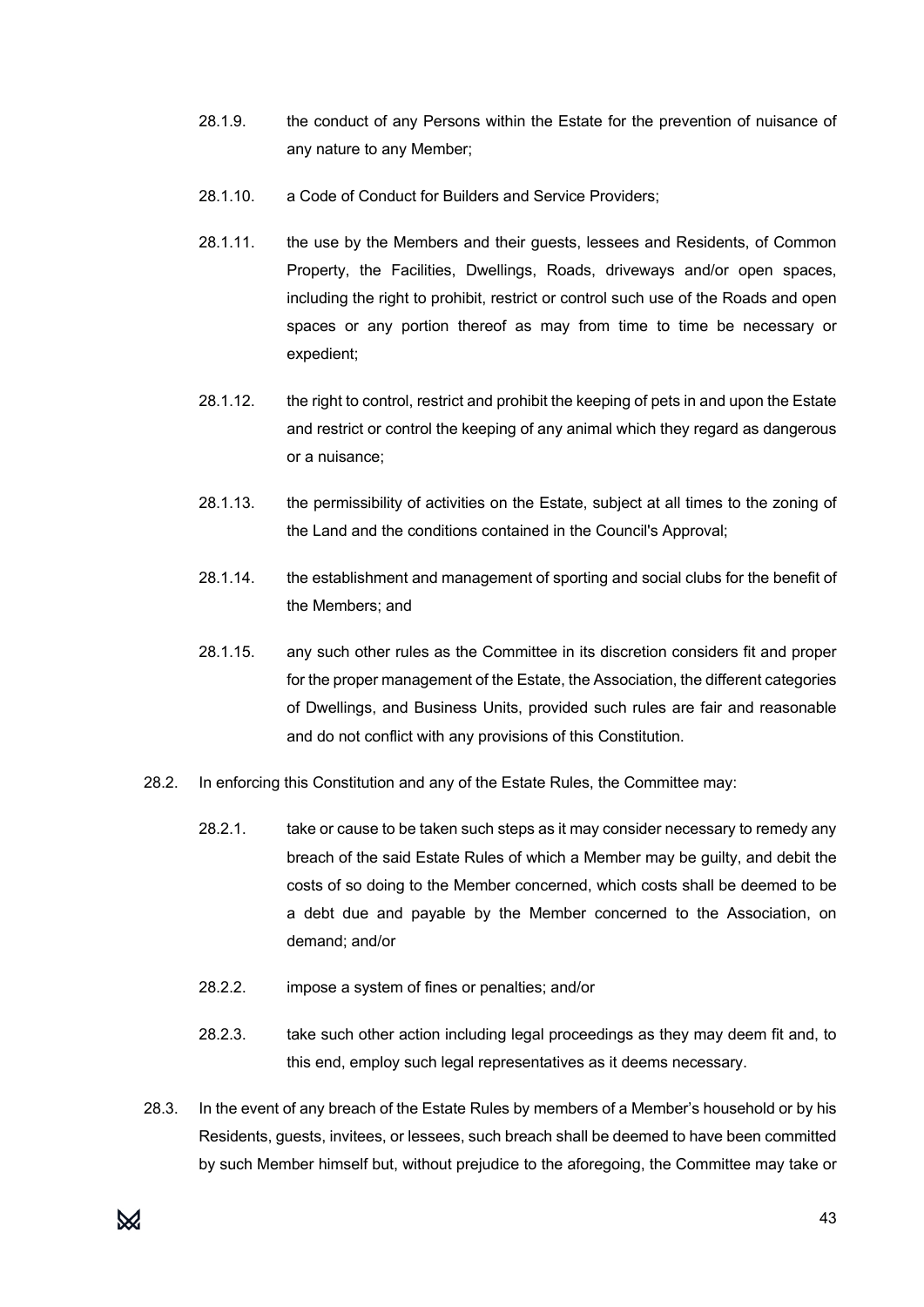cause to be taken such steps against the Person actually committing the breach as it in its discretion may deem fit.

- 28.4. If any Member disputes the fact that he has committed a breach of any of the Estate Rules, a committee of 3 (three) Committee Members appointed by the Chairman shall adjudicate upon the issue, in such manner and according to such procedure as the Chairman may direct, subject always to the observance of the precepts of natural justice.
- 28.5. Any fine or penalty imposed upon any Member in terms of clause 28.2.2 shall be deemed to be a debt due and payable by the Member to the Association, payable on demand and recoverable by ordinary civil process.
- 28.6. If any Member is in persistent or flagrant breach of any of the provisions of this Constitution or any of the Estate Rules, or being in breach thereof fails to remedy such breach, the Committee may discontinue any service provided to such Member and/or to the Member's Erf for such period as the Committee may deem fit, provided that the Committee shall have given to the Member concerned not less than 7 (seven) days prior written notice of its intention to do so.
- 28.7. The Estate Manager or such other Person as may be empowered by the Committee shall ensure compliance with the Estate Rules by the Members, their guests, invitees, Residents, learners, their lessees and all other Persons within the Estate and to this end issue such notices, impose and collect such fines and do such things as may be necessary in this regard.
- 28.8. Every Member hereby undertakes to the Association that he shall comply (and shall ensure that his guests, invitees, learners and lessees comply) with any Estate Rules made in terms of this clause 28.
- 28.9. The Association shall publish a copy of any Estate Rules, as amended from time to time after being accepted by CSOS, on the Association's website, unless in making any Estate Rules, the Association determines that any other method of publication shall be used.

#### **29. ARCHITECTURAL GUIDELINE**

- 29.1. The Architectural Guideline have been compiled by the Developer.
- 29.2. All Members are required to comply at all times with the Architectural Guideline.
- 29.3. The Architectural Guideline may, after establishment of the Association, and before the first AGM, be updated and amended by the Developer, in its discretion, subject to Council's approval, if necessary. After the first AGM, the Architectural Guideline may be updated and amended by the Committee, only as follows: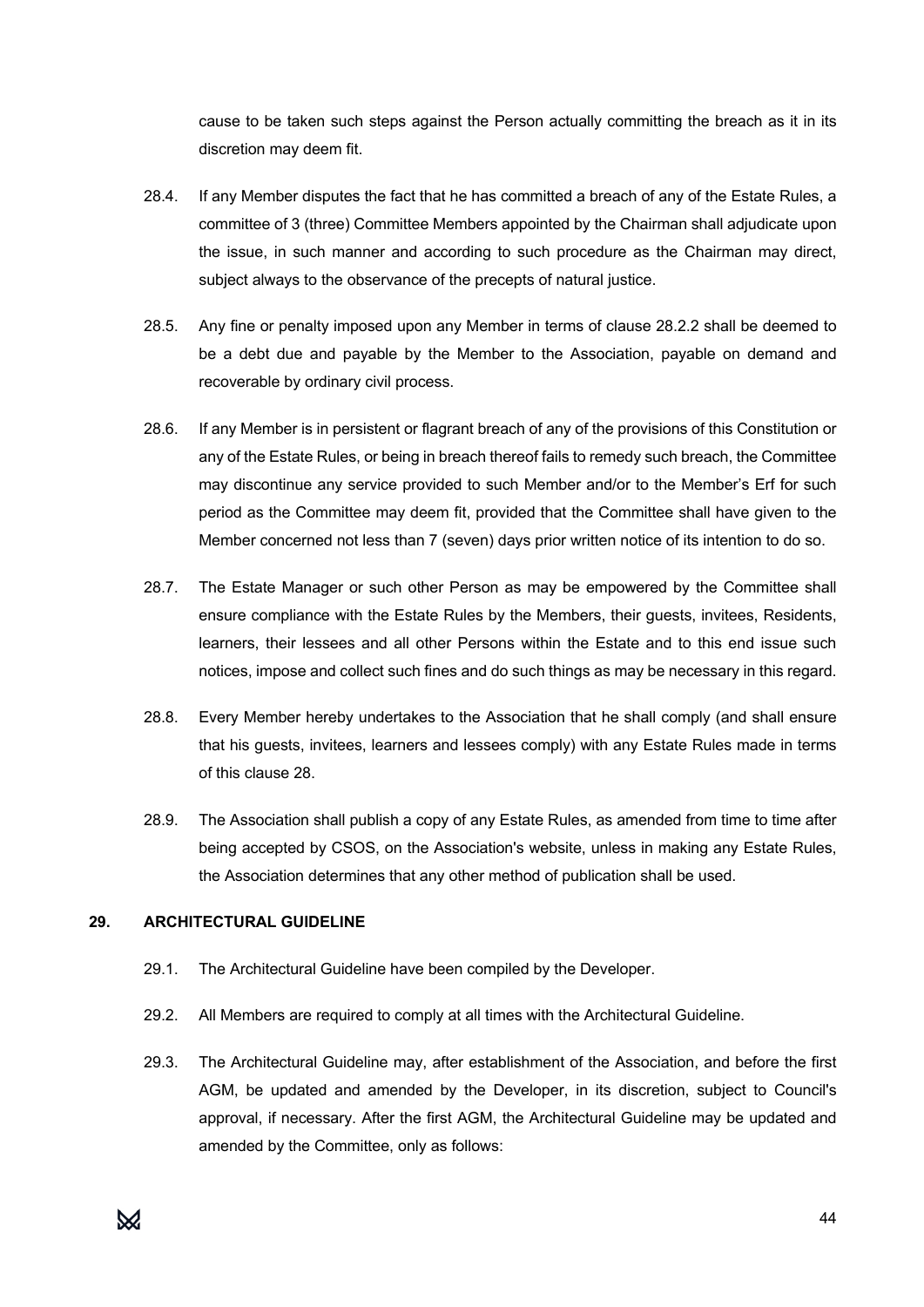- 29.3.1. with the prior written approval of the Council, if applicable, and to the extent necessary;
- 29.3.2. with the prior written approval of the Developer during the Development Period, who may in its sole discretion, give or withhold such approval, or give such approval with such conditions attached as it deems appropriate in its sole discretion; and
- 29.3.3. after consultation with the Town Planning Committee, and with the advice of the professional architect appointed as a member of the Township Planning Committee.

#### **30. RESERVED MATTERS**

- 30.1. In addition to specific clauses where a Special Resolution is required, the following decisions of the Association (and the Committee) may only be taken with the approval of a Special Resolution:
	- 30.1.1. the raising of any special Levy for unbudgeted expenditure in excess of R1,000, 000 (One Million Rand) in any Financial Year, which will be adjusted each year in January in accordance with the annual rate of change expressed as a percentage in the Consumer Price Index;
	- 30.1.2. the institution or defence of any legal proceedings other than those arising in the ordinary course of the Associations' activities;
	- 30.1.3. the remuneration, or any change in remuneration, payable to any Committee Member for services rendered or any loans to Committee Members;
	- 30.1.4. the inclusion of any additional land into the Estate, other than as is contemplated in clause 47;
	- 30.1.5. loans to any third party; and
	- 30.1.6. the disposal or encumbrance of any asset or other investment, otherwise than in the ordinary course of activity of the Association.

#### **31. OTHER PROFESSIONAL OFFICERS**

The Committee shall at all times have the rights to engage on behalf of the Association, the services of accountants, auditors, attorneys, advocates, property managers, architects, engineers, advisors any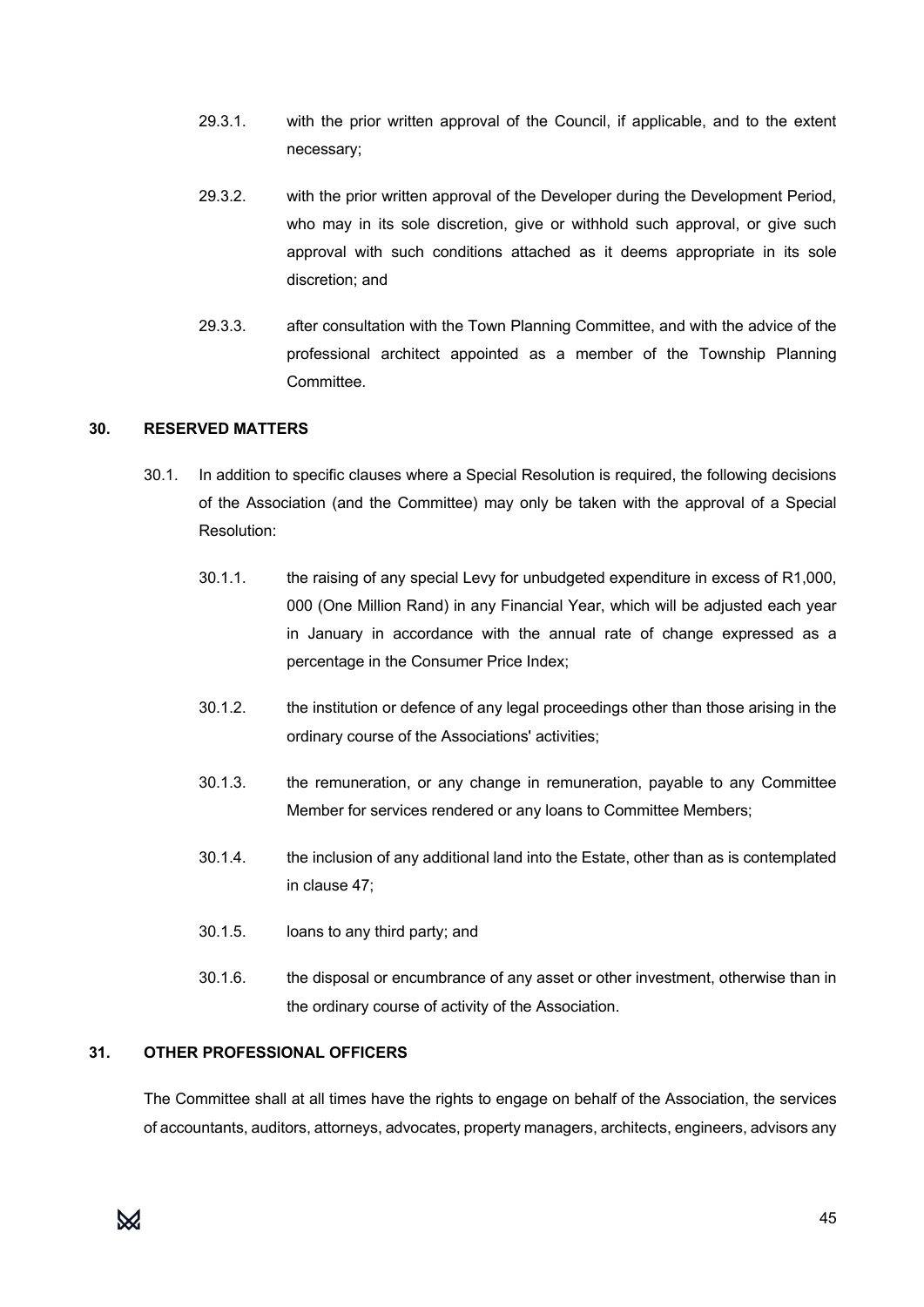other professional Person or firm and/or any other employee/s whatsoever, for any reasons thought necessary by the Committee and on such terms as the Committee shall decide.

#### **32. OCCUPATION**

- 32.1. No Member shall be entitled to take occupation or allow any other Person to take occupation of an Erf until such time as the construction and/or renovations of buildings and/or structures on such Erf have been fully completed and the architect appointed by the Developer during the Development Period and after the Development Period the architect appointed by the Committee has issued a certificate of completion thereof. In the event that a Member should take occupation or allow occupation to be taken of his Erf or part thereof, without first obtaining a certificate of completion from the architect appointed above, then and in such event the Association shall be entitled, without prejudice to any other rights that it may have, to have the Member, Residents and/or all Persons occupying the dwelling or part thereof, evicted therefrom or to refuse the Member, any Resident and/or all Persons occupying the buildings and/or structures on the Erf or part thereof access to the Estate.
- 32.2. Notwithstanding the aforegoing, no Member shall be entitled to take occupation or allow any other Person to take occupation of his Erf or part thereof until such time as the Council has issued either an occupancy certificate or temporary occupation certificate in terms of the prevailing statutes and regulations.

#### **33. BUILDING ON THE PROPERTY**

33.1. All Members undertake that the erection of a Dwelling will commence within 24 (twenty four) months after the date of registration of transfer of the Erf to the first Registered Owner thereof, and will be completed within 36 (thirty six) months from such date of registration of transfer of the Erf into the name of the first Registered Owner thereof. Completion shall have occurred only upon the issue of a completion certificate by the Association which shall only be issued after the lodgement with the Association of a copy of the occupancy certificate issued by the local authority and after the Association's representative is satisfied that the buildings and landscaping on the Erf comply with the Mzuri Estate Architectural Guideline and the Mzuri Estate Landscaping Guideline respectively.

The trustees of the Association may impose sanctions or penalties on Members who fail to commence or complete construction of a Dwelling within the time limits prescribed above, which penalties will be calculated at staggered rates in accordance with the provisions of the Constitution from the date of first transfer of the relevant Property to the first Registered Owner thereof until the date of issue by the Association of a completion certificate as envisaged in clause 33.1 above.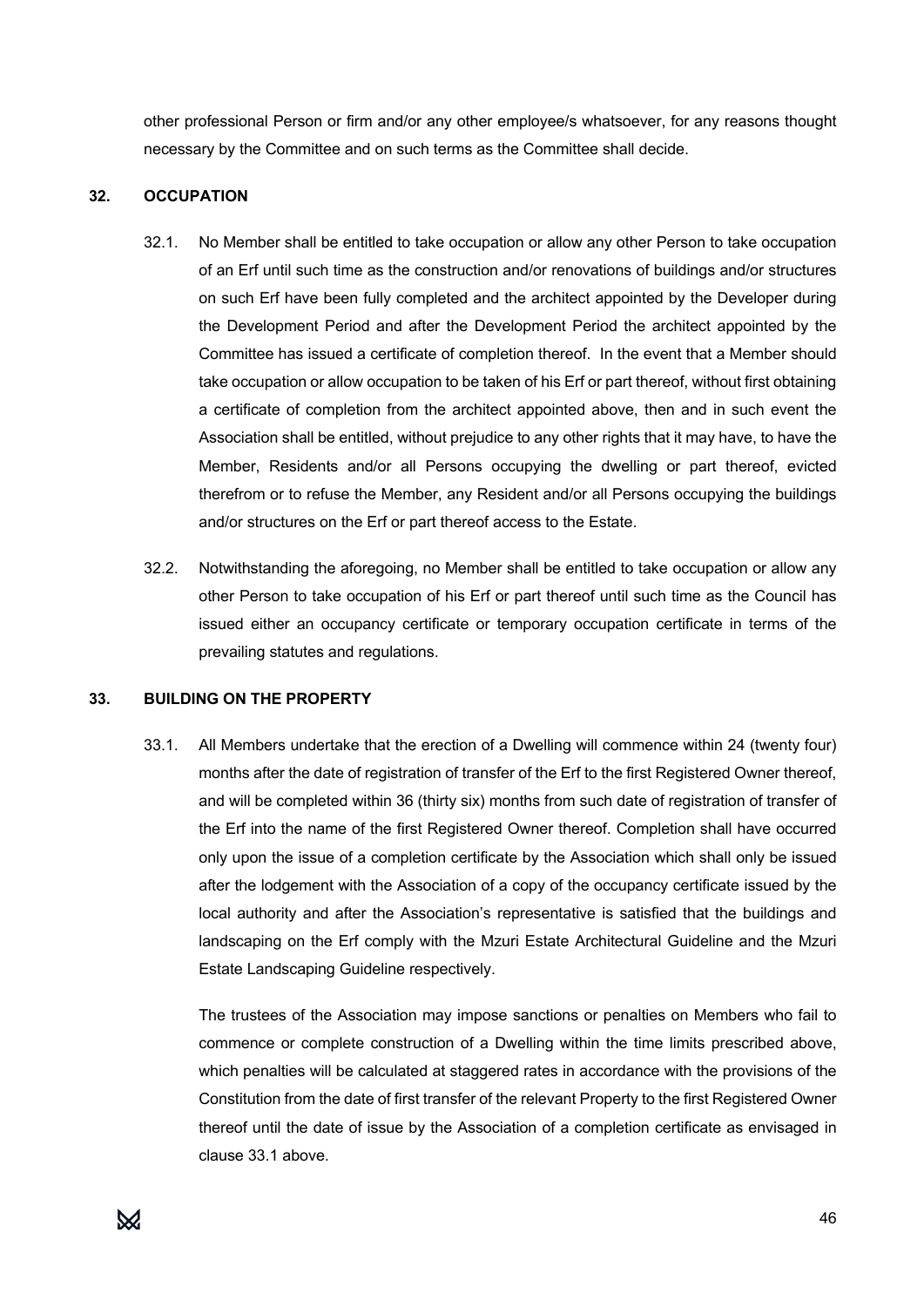#### **34. APPROVAL FOR PROPOSED WORK**

- 34.1. A Member desiring to make any alterations, improvements, additions, modifications or renovations to such buildings and/or structures ("**Proposed Work**") on his Erf, shall submit a full set of proposed building and landscaping plans (if applicable), which indicate both construction and design details, to the Town Planning Committee, or any Person nominated by the Town Planning Committee, for written approval, prior to submission of such plans to the Council.
- 34.2. The Town Planning Committee shall only give written approval for the Proposed Work:
	- 34.2.1. requests for architectural design review shall be done in accordance with the Mzuri Estate Architectural Guideline;
	- 34.2.2. if it complies with the Architectural Guideline;
	- 34.2.3. after detailed plans of the Proposed Work as prepared by an architect registered with the South African Council for the Architectural Profession and who has been accredited by the Association, have been submitted to the Association;
	- 34.2.4. if the Proposed Work complies with the documents and requirements set out in clause 4.2.6 and has been approved with the advice of the architect appointed by the Town Planning Committee; and
	- 34.2.5. the Member has made payment of all costs which may be incurred in obtaining this approval, including the costs of the Town Planning Committee Members or their nominee(s) and any scrutiny fees as determined by the Town Planning Committee from time to time.
- 34.3. No Member shall, without the prior written consent of the Town Planning Committee or in the absence of a Town Planning Committee, the Committee:
	- 34.3.1. change the colour of the exterior walls of any building, nor the colour of the exterior of the doors and window frames thereof, nor any fixture or fitting excluding however door and window handles, locks, knockers and similar ornaments upon the exterior thereof;
	- 34.3.2. replace any appurtenances, including pergolas, blinds, shutters, awnings or ornaments upon the exterior walls or surfaces of any building, save only to renew such items as may initially have been so placed upon construction of the building, with such items of the same nature and of similar appearance;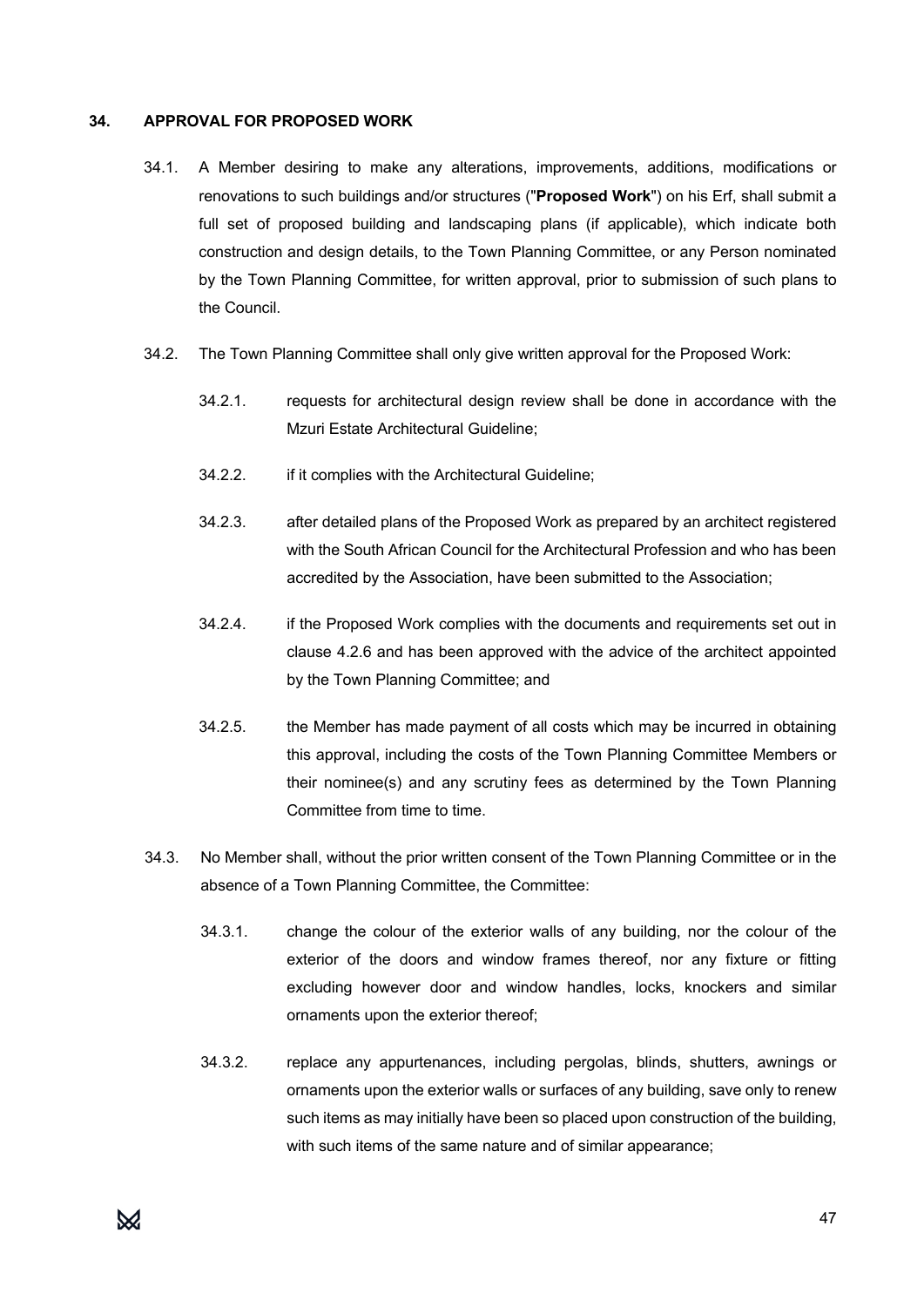- 34.3.3. make any additions or extensions to any buildings or erect any further buildings or structures or fences whether of a temporary or permanent nature;
- 34.3.4. remove any fixtures, fittings, doors or windows nor demolish any portion of the exterior of any building without the consent of the Town Planning Committee; and/or
- 34.3.5. in the event of the destruction of any Dwelling (or part thereof), and the owner thereof deciding to rebuild same, the plans for such rebuilding shall prior to such rebuilding taking place, be submitted to the Association which shall within 21 (twenty-one) days of such submission to it, submit any comments which it may have in connection therewith to the Town Planning Committee for approval. The decision of the Town Planning Committee in regard to the proposed rebuilding shall be final and binding. The proposed rebuilding may not commence without the prior written approval of the Town Planning Committee and, if applicable, the Local Authority,

and which in all instances shall require that the Member complies with the content of the Architectural Guideline and which has been approved by the architect appointed by the Town Planning Committee from time to time.

- 34.4. After obtaining the written approval of the Town Planning Committee Members for the Proposed Work, the Member shall submit the building and landscaping plans (if applicable) to the Council for approval, with the approval of the Town Planning Committee Members evidenced by an endorsement of the relevant plans.
- 34.5. After obtaining the approval of the Council for the Proposed Work, the Member shall comply with all conditions, standards and requirements imposed by the Council and the Association.
- 34.6. The provisions of this clause 33 shall not apply to the Developer provided that the Developer shall comply with the Architectural Guideline and the conditions imposed by the Council when approving the Development.
- 34.7. The Town Planning Committee shall be entitled to determine a damages deposit and a builder's management fee payable by the Registered Owner which deposit and fee shall be payable by the Registered Owner concerned in such amount, for such purposes and on such terms and conditions as may be determined by the Town Planning Committee from time to time. The Developer shall not be obliged to pay any such damages deposit or builder's management fee.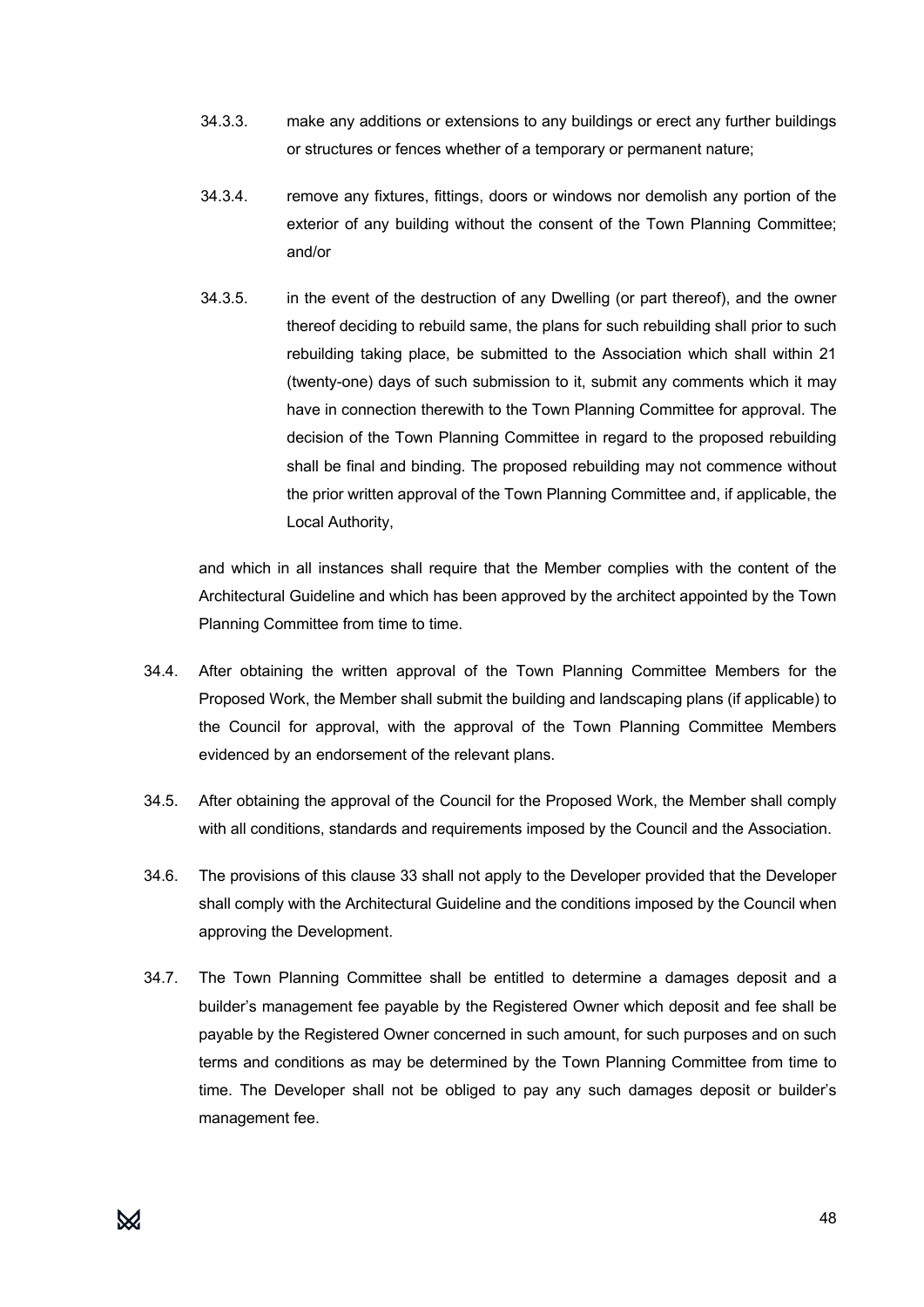#### **35. MAINTENANCE**

- 35.1. Every Member shall be obliged to maintain in good order and repair and in a clean and tidy condition, up to the high standards of the Estate, the exterior of all buildings under the ownership and/or control and/or management of the Member including the Common Property, private Roads, public open space areas, boundary walls and fencing, falling within their jurisdiction.
- 35.2. Whenever the Committee considers that the appearance of any portion of the Estate, which for the purpose of this clause 35 means and includes any Erf and all structures and buildings thereon and all gardens forming part thereof, vested in a Member is such as to be unsightly or injurious to the amenities of the surrounding area or the Estate generally, the Committee shall be entitled to serve notice on such Member to take such steps as may be specified in the notice to eliminate such unsightly or injurious conditions:
	- 35.2.1. the Member to whom such notice is given may within 21 (twenty-one) days of receipt of such notice refer the matter to the Town Planning Committee which shall either uphold the notice or declare it to be of no force or effect. In the event of the Town Planning Committee upholding the notice, it shall specify a period within which the steps referred to in the notice should be taken and in the event of the Member failing to take such steps within the time specified, the Town Planning Committee or the Committee may instruct the Estate Manager(s) to take such steps as may be necessary and to recover the cost thereof from the Member concerned, which cost shall be deemed to be a debt owing to the Association; and
	- 35.2.2. in the event of the Member failing, without referring the matter to the Town Planning Committee, to comply with such notice within a reasonable time to be specified in such notice, the Committee may instruct the Estate Manager(s) to take such steps as may be necessary and to recover the cost thereof from the Member concerned, which costs shall be deemed to be a debt owing to the Association.
- 35.3. The Association shall be entitled to determine the routine maintenance requirements of the exterior of each and every building within the Estate and to instruct the Estate Manager(s) to attend to such requirements from time to time. The Members hereby agree that the Estate Manager(s) shall be entitled, whenever the Committee decides such routine maintenance is required, to proceed therewith and to recover the costs thereof from the Association which shall in turn recover the costs thereof by way of Levy from the Members concerned.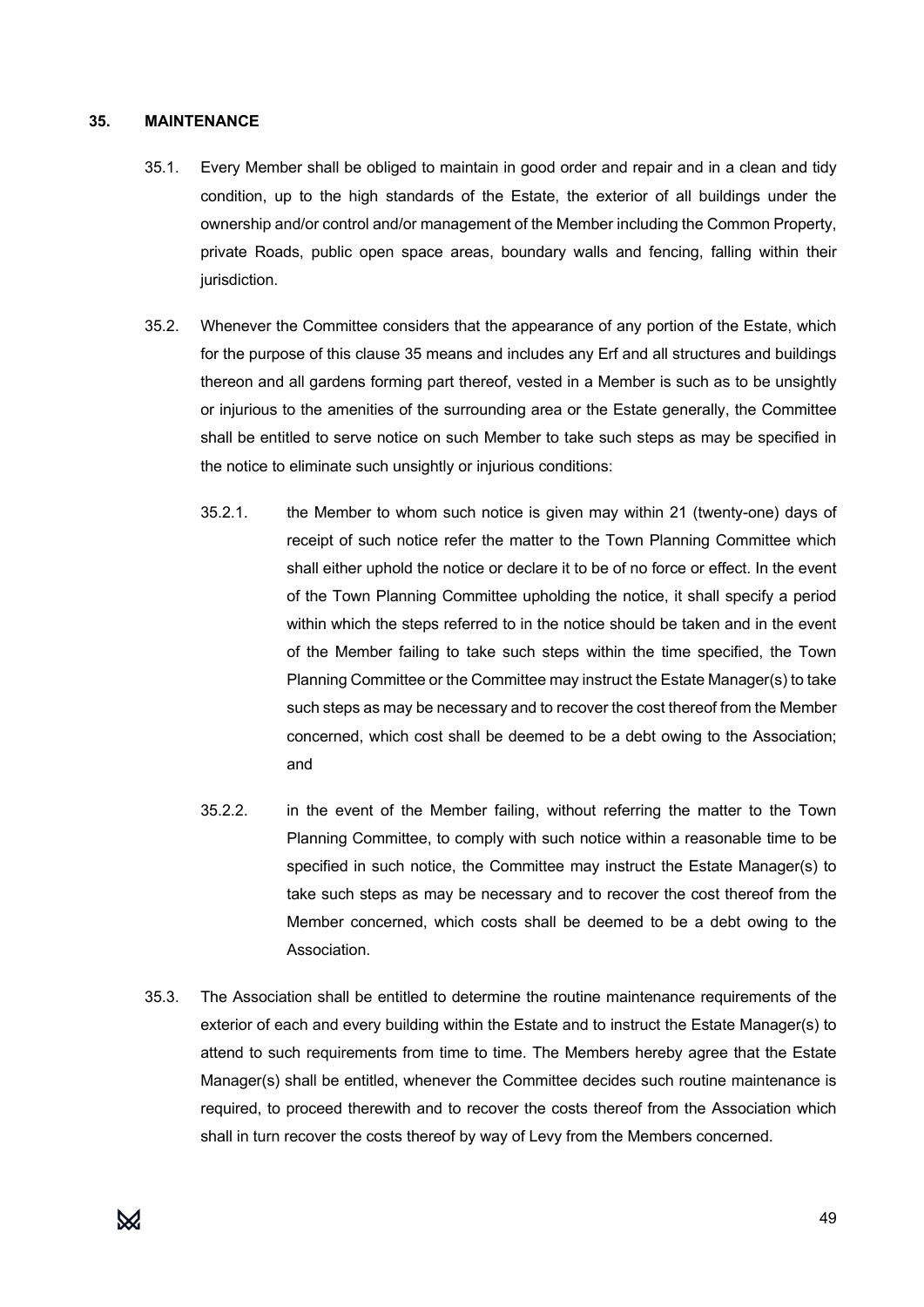- 35.4. The Committee shall be entitled from time to time to determine the routine maintenance requirements:
	- 35.4.1. of all open spaces and Roads in the Estate;
	- 35.4.2. of the Common Property;
	- 35.4.3. the Facilities;
	- 35.4.4. of all other ground within the Estate not covered by buildings whether held by the Association or by Members,

and to instruct the Estate Manager(s) to attend to such maintenance requirements from time to time. The Members hereby agree that the Estate Manager(s) may when so instructed by the Committee, take such action as may be required by the Committee and recover the cost from the Association, which shall in turn be entitled to recover the costs from the Members concerned by way of Levies.

- 35.5. The Committee or Town Planning Committee shall be entitled to reasonable access to any Erf or building thereon at all reasonable times in pursuance of the purposes of this clause 35.
- 35.6. In the event of any portion of the exterior of any building requiring repair, the Estate Manager(s) shall advise the Member thereof in writing of the required repair. The Member may thereupon either affect the repair himself or instruct the Estate Manager(s) to do so at the Member's cost. In the event of the Member failing to make the necessary repair within 21 (twenty-one) days of the written notice referred to above, the Estate Manager(s) shall be empowered to effect such repair himself, and to recover the cost either from such Member or direct from the Association, in which event the Association may recover such costs from the Member concerned either by way of Levies or otherwise as it deems fit.

#### **36. FACILITIES**

The Committee has control of all Facilities within the Estate and may set down such rules as it may consider necessary from time to time for the use of any such Facilities by the Members, including the charging of such fee as they may deem necessary or desirable. The Committee may delegate to committees such powers, duties and functions as to enable the committee to co-ordinate the activities and requirements of each Facility, particularly in relation to the orderly use of the Facilities. No Persons other than Members may use or enjoy such Facilities, save on such basis as is set out in the Estate Rules or any other rules relating thereto, or as may be permitted by the Committee from time to time.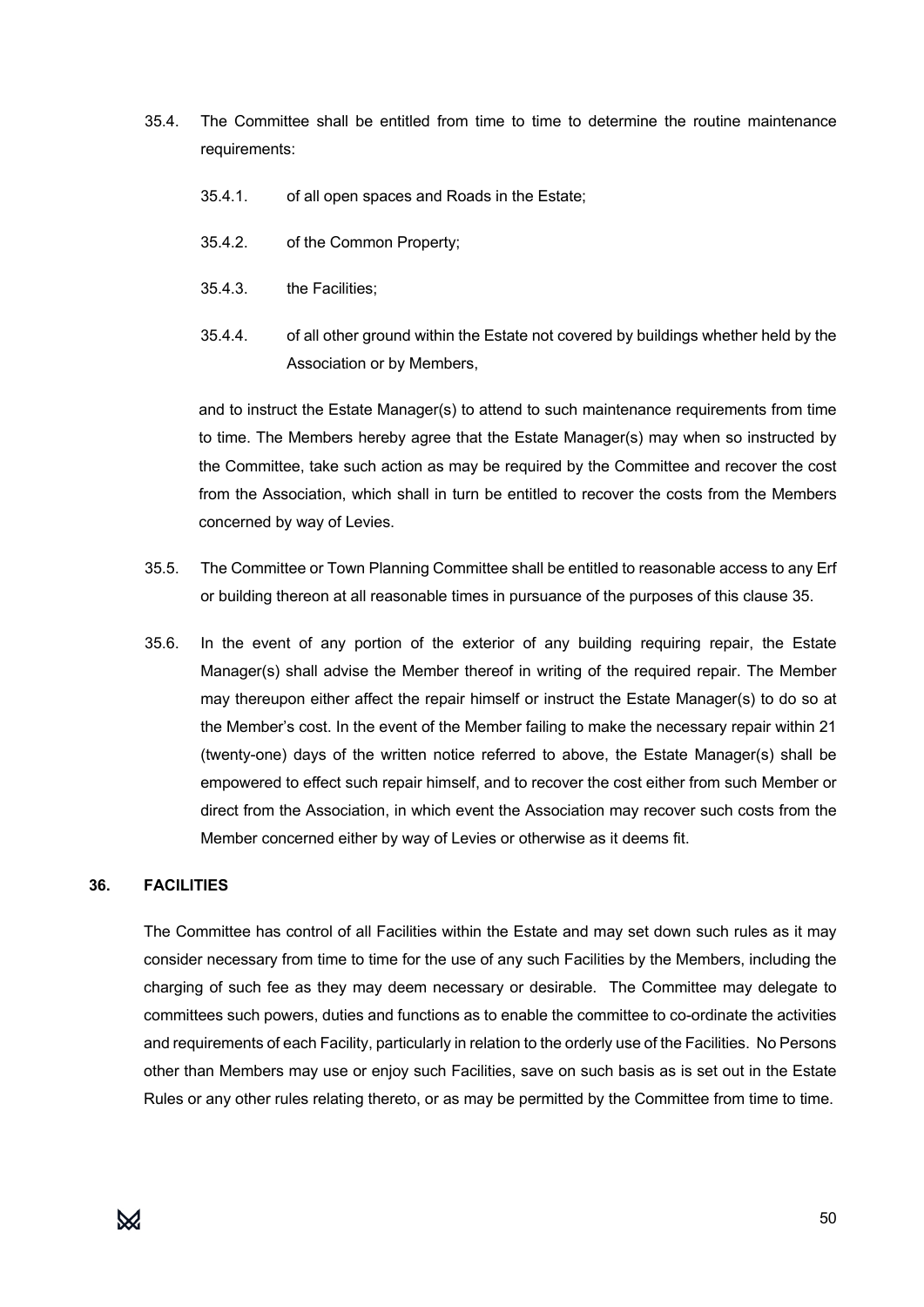#### **37. SERVITUDES**

- 37.1. It is recorded that Servitudes may be registered by the Developer at its cost against the title deed of the Land (or title deeds applicable once subdivision has taken place) and as more fully set out in Council's Approval.
- 37.2. The Association will bear responsibility for the cost, maintenance, upkeep and repair of such Servitudes, if any, and such costs shall be included in the Levies payable by Members in terms of clause 22.

#### **38. SERVICES**

- 38.1. With effect from the date upon which the Association is created in terms of clause 2, the obligation to maintain and repair the Services shall pass from the Developer to the Association.
- 38.2. The Association shall accordingly be responsible for maintenance of the Services on the Estate, and shall abide with Council's Approval and the relevant Council by-laws and regulations in this regard, including:
	- 38.2.1. Urban Storm Water Impacts Policy;
	- 38.2.2. Noise Control Regulations 2013 (P.N 200/2013);
	- 38.2.3. Environmental Authorisation Record of Decision dated 2013-06-10;
	- 38.2.4. Water By-law,

and as amended from time to time.

- 38.3. FIBRE CONNECTIVITY
	- 38.3.1. The following provisions shall apply in respect of the use of the transmission and reception of telecommunication (voice, broadband and data), multimedia signals and services to Members and Residents, occupiers and visitors to the Association: -
		- 38.3.1.1. The Developer shall appoint a suitable service provider to deploy and operate a fibre based, open access network for the purposes of carrying the telecommunications and internet signals and services.
		- 38.3.1.2. The Developer shall grant the suitable service provider an exclusive right to indefinitely use the ducts connecting each Erf to the network,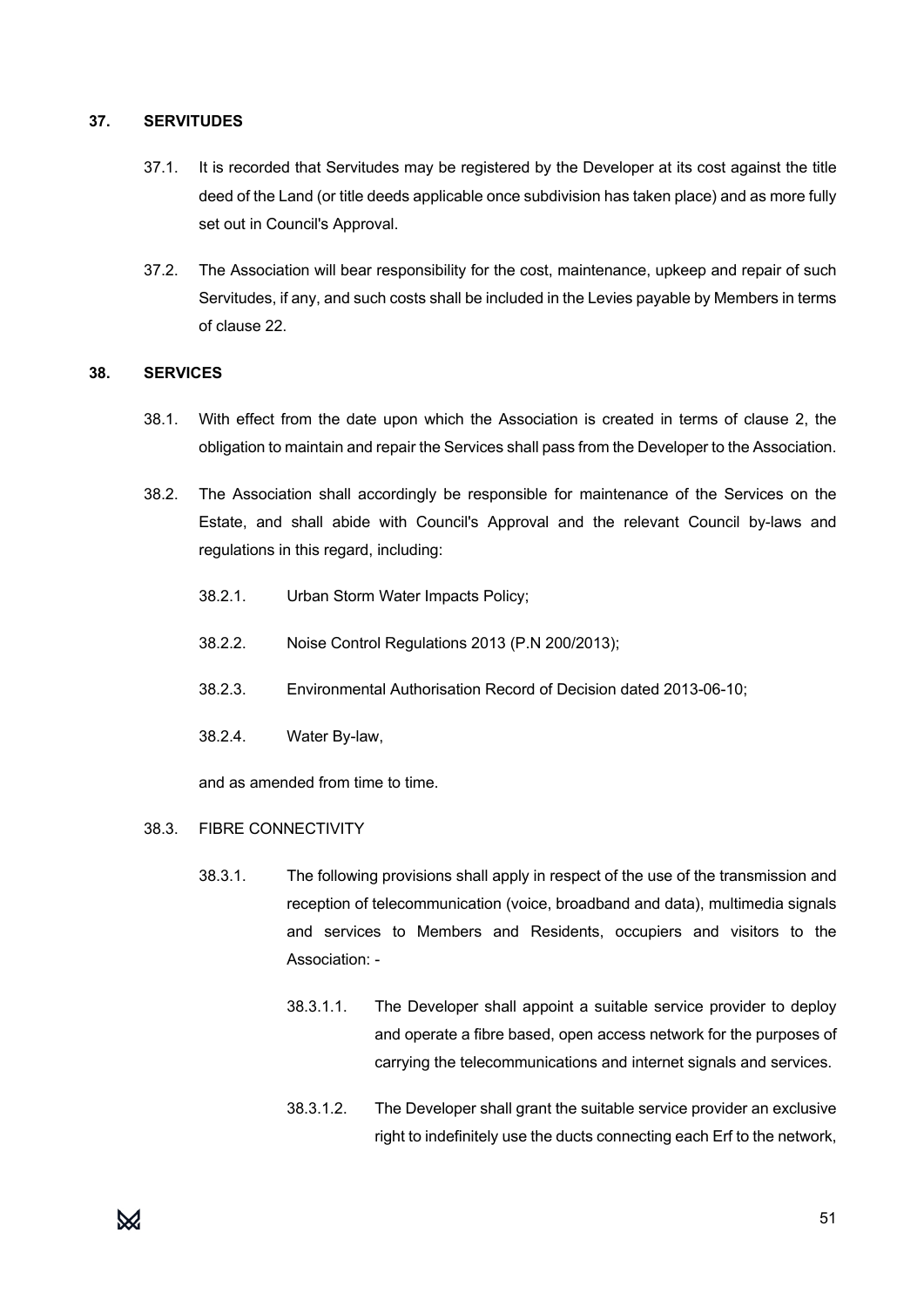and the owners hereby irrevocably consent thereto, as far as needs be.

- 38.3.1.3. The suitable service provider will deploy the network to each Erf connection point. All equipment up to an Erf connection point is the sole property of the suitable service provider which equipment remains immovable property and will not accede to the land and / or the common property.
- 38.3.1.4. Members will be responsible for the cost of connection to the network and complying with all of the requirements of their selected internet service providers (ISP's) for the scheme in respect of telecommunications and internet signals and services.

#### **39. CONTRACTS AND REGULATIONS**

- 39.1. The Committee may from time to time:
	- 39.1.1. make regulations governing, inter alia:
		- 39.1.1.1. the Members' rights of use, occupation and enjoyment of the Common Areas;
		- 39.1.1.2. the external appearance of and the maintenance of the Common Areas and the building or other improvements erected on the Common Areas;
		- 39.1.1.3. the erection of any buildings and/or structures of any nature whatsoever, and the alteration, modification and renovation to such buildings and/or structures within the Estate, subject always to the Architectural Guidelines, the Council's Approval and the requirements of the Council from time to time;
		- 39.1.1.4. compliance with the Council's Approval;
		- 39.1.1.5. the conduct of Members generally;
	- 39.1.2. enter into agreement(s) with the Local Authority governing the matters set out in clause 39.1 and any other incidental matters;
	- 39.1.3. enter into agreement(s) with the Local Authority and other parties for the provision of Services on the Estate;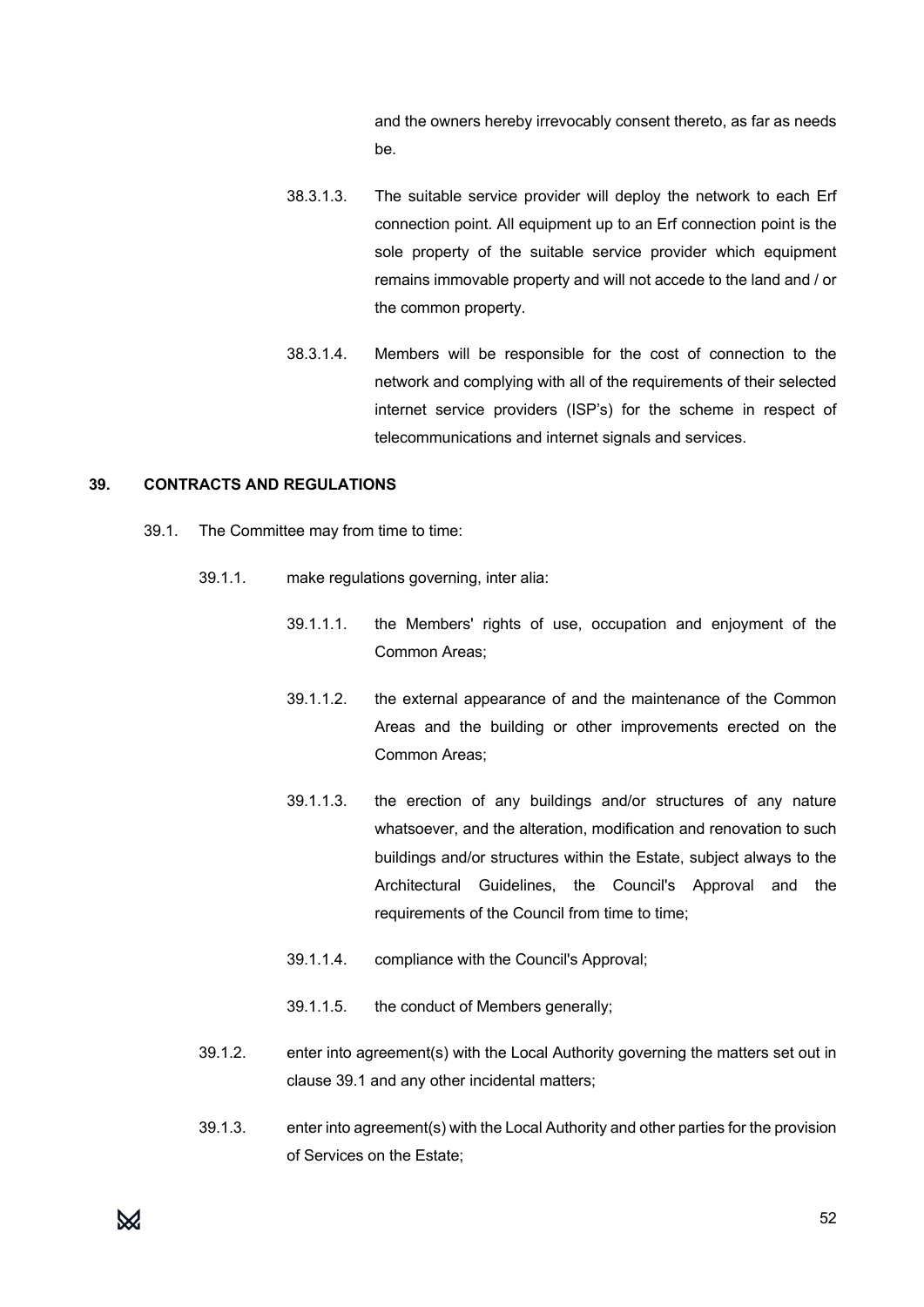- 39.1.4. impose penalties which it considers appropriate in its sole discretion against Members who are in default of any of their obligations in terms of this Constitution, including the terms of payment of such penalties; and
- 39.1.5. enter into agreements to lease, alienate or purchase land.
- 39.2. Each Member undertakes to the Association that he shall comply with:
	- 39.2.1. the provisions of this Constitution;
	- 39.2.2. any regulations made in terms of clause 39.1.1; and
	- 39.2.3. any agreements referred to in clause 39.1.2 and 39.1.3 insofar as those agreements either directly or indirectly impose obligations on him.
- 39.3. Each Member undertakes to the Association that he shall not object to any application for land use rights, including but not limited to an application for rezoning, such as may be necessary and in order to implement the Development and/or for the Developer to incorporate additional land as is envisaged in clause 47 below.

#### **40. WASTE WATER TREATMENT WORKS**

- 40.1. The Estate will deal with waste water and effluent in two parts:
	- 40.1.1. Phase 1A will be connected and will dispose of wastewater and effulent via the Municipal Wastewater System.
	- 40.1.2. As soon as the first of the remaining phases is completed the Wastewater Treatment Works on the Estate will also be completed.
	- 40.1.3. As soon at the Wastewater Treatment Works is completed, the units in Phase 1A will be redirected from the Municipal Wastewater System to the Wastewater Treatment Works on the Estate.
	- 40.1.4. The remainder of phases will be connected to and will dispose of wastewater and effluent via the Wastewater Treatment Works on the Estate.
- 40.2. The Association is responsible for the maintenance, repair and replacement of this plant.
- 40.3. This plant will provide recycled non-potable water to all properties in the Estate.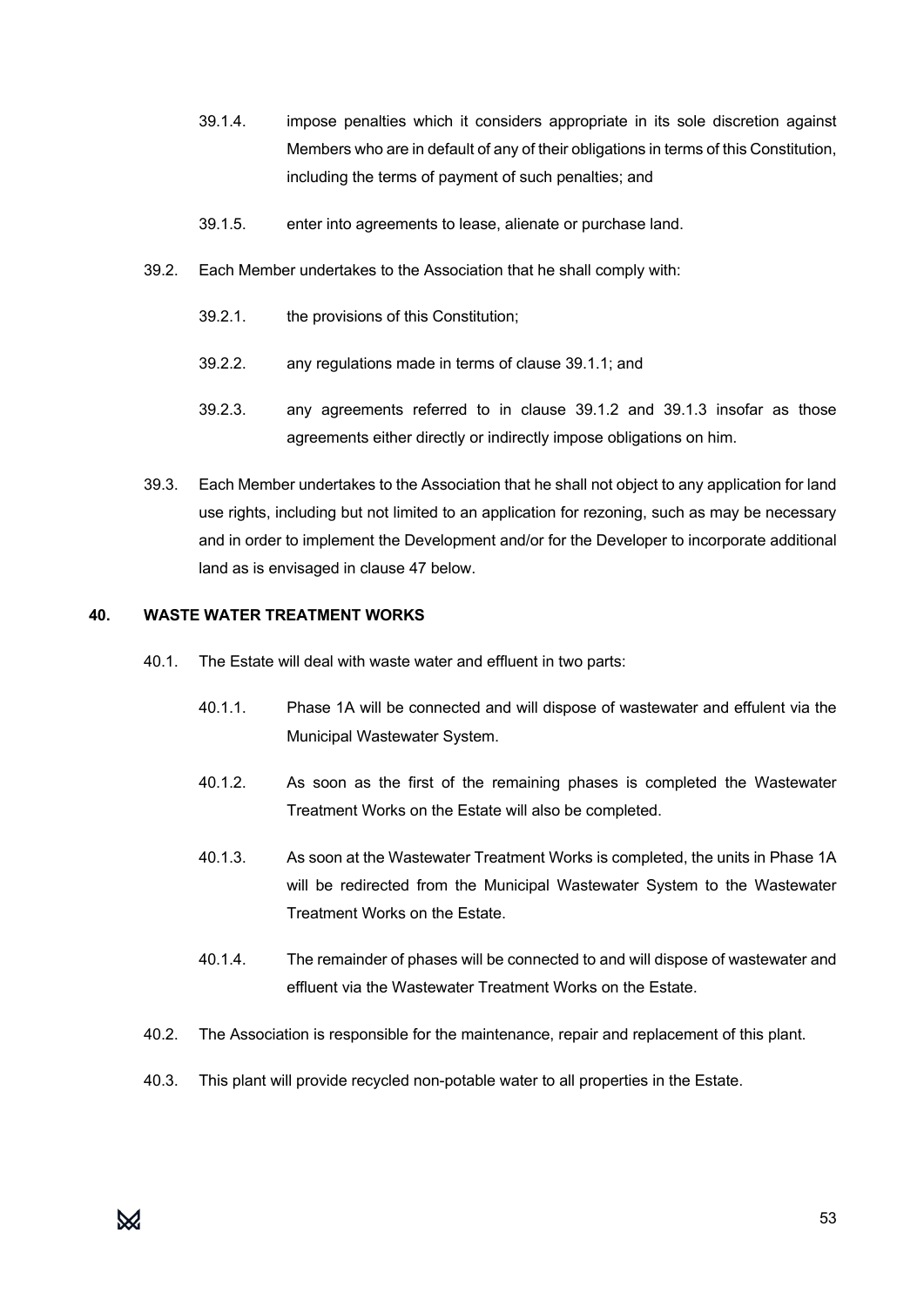40.4. The costs of connecting to the Municipal Waste Water system and the costs of operating the plant and the costs of the maintenance, repair and replacement of this plant will from part of the levy as determined in clause 22.2 above.

#### **41. ESTATE MANAGER**

- 41.1. Subject to the provisions of clause 41.4, during the Development Period the Developer, and thereafter, the Committee, shall be entitled to appoint an Estate Manager and any employees or contractors to manage the affairs of the Association, so as to ensure that the obligations of the Association in terms of this Constitution are properly satisfied.
- 41.2. Any fees and/or remuneration payable to the Estate Manager shall be paid by the Association and not the Developer.
- 41.3. The appointment of the Estate Manager shall be capable of termination on reasonable notice.
- 41.4. The affairs of the Association shall at all times be entrusted to a professional Estate Manager with appropriate executive powers, suitable qualifications and relevant experience, so as to conform to the requirements of good corporate governance.
- 41.5. Subject to this Constitution, and the terms of his appointment, the Estate Manager shall have the full power to manage and control the business and affairs of the Association, and may exercise all such powers of the Association and do all acts on behalf of the Association as may be exercised by the Association itself.
- 41.6. The Developer shall be entitled to appoint the Managing Agent and estate manager for the Development during the Development Period, which appointment shall be valid and binding on the members of the Association for a period of 3 (three) years following the termination of the Development Period.
- 41.7. Any contract concluded with an Estate Manager shall include a provision which shall allow for the appointment to be revoked if:
	- 41.7.1. he is in breach of any of the provisions of the contract or he is guilty of any conduct which at common law would justify the termination of a contract between master and servant; and
	- 41.7.2. where the Estate Manager is a juristic person:
		- 41.7.2.1. an order is made for its provisional or final liquidation or it is placed in business rescue, or compromises with any of its creditors; or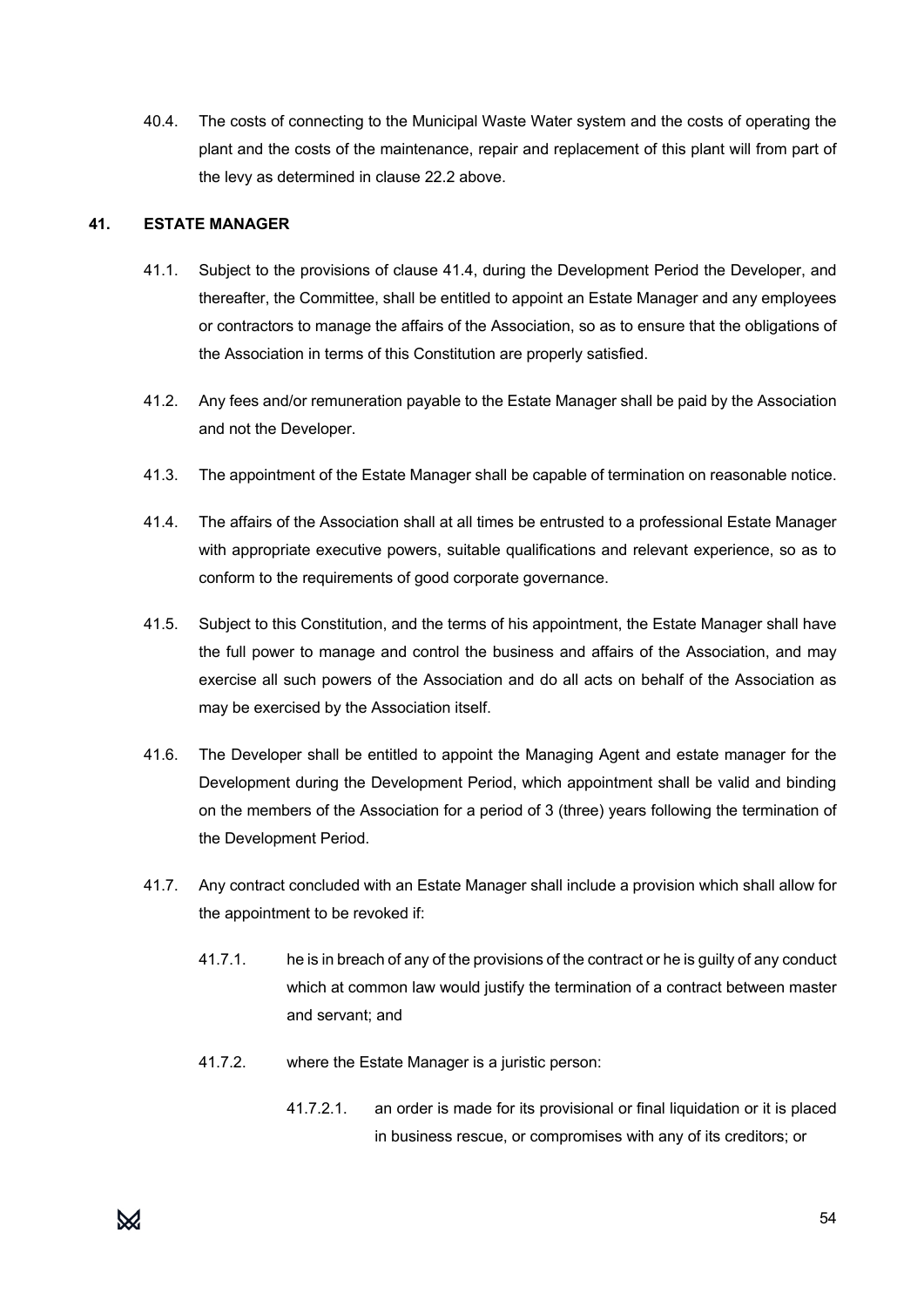- 41.7.2.2. any director or member of the Estate Manager is convicted of an offence involving an element of dishonesty or fraud;
- 41.7.3. where the Estate Manager is a natural person:
	- 41.7.3.1. he applies for the surrender of his estate as insolvent, or his estate is sequestrated, either provisionally or finally; or
	- 41.7.3.2. he is convicted of an offence involving an element of dishonesty or fraud; or
- 41.7.4. a Special Resolution of the Members is passed to that effect, provided that in such event the Estate Manager so removed from office shall not be deprived of any right he may have to claim compensation or damages for breach of contract.

#### **42. TRANSFER OF ERVEN AND RESTRICTION ON ALIENATION**

- 42.1. In terms of Council's Approval, ownership of common property Erven, as depicted on the Site Development Plan, shall be transferred to the Association simultaneously with the transfer, or separate registration, of the first deducted portion of Land.
- 42.2. Any land (including Servitudes) in the Estate held by the Association, whether owned, leased or a servitude, shall not be disposed of, mortgaged, alienated or transferred to any third party and this restriction shall be carried forward into the title deeds (where applicable) of the applicable land. This clause 42 may not be amended without the written consent of the Developer during the Development Period, and without the consent of Council, to the extent required.
- 42.3. Where an Erf is owned by a company, close corporation or trust, should the shareholder/s or member/s or trustee/s or beneficiaries, as the case may be, wish to alienate or transfer any shares or Membership or beneficial interest in such entity he shall not be entitled to do so unless he complies with the requirements of this clause 42.
- 42.4. The Association shall not furnish consent to any sale envisaged in this clause 42 during the Development Period, without the Developer's prior written consent.
- 42.5. All sale agreements disposing of any Erf, all title deeds to Erven, and all powers of attorney to pass transfer of Erven, shall include the following conditions, which shall be carried forward into the relevant title deeds: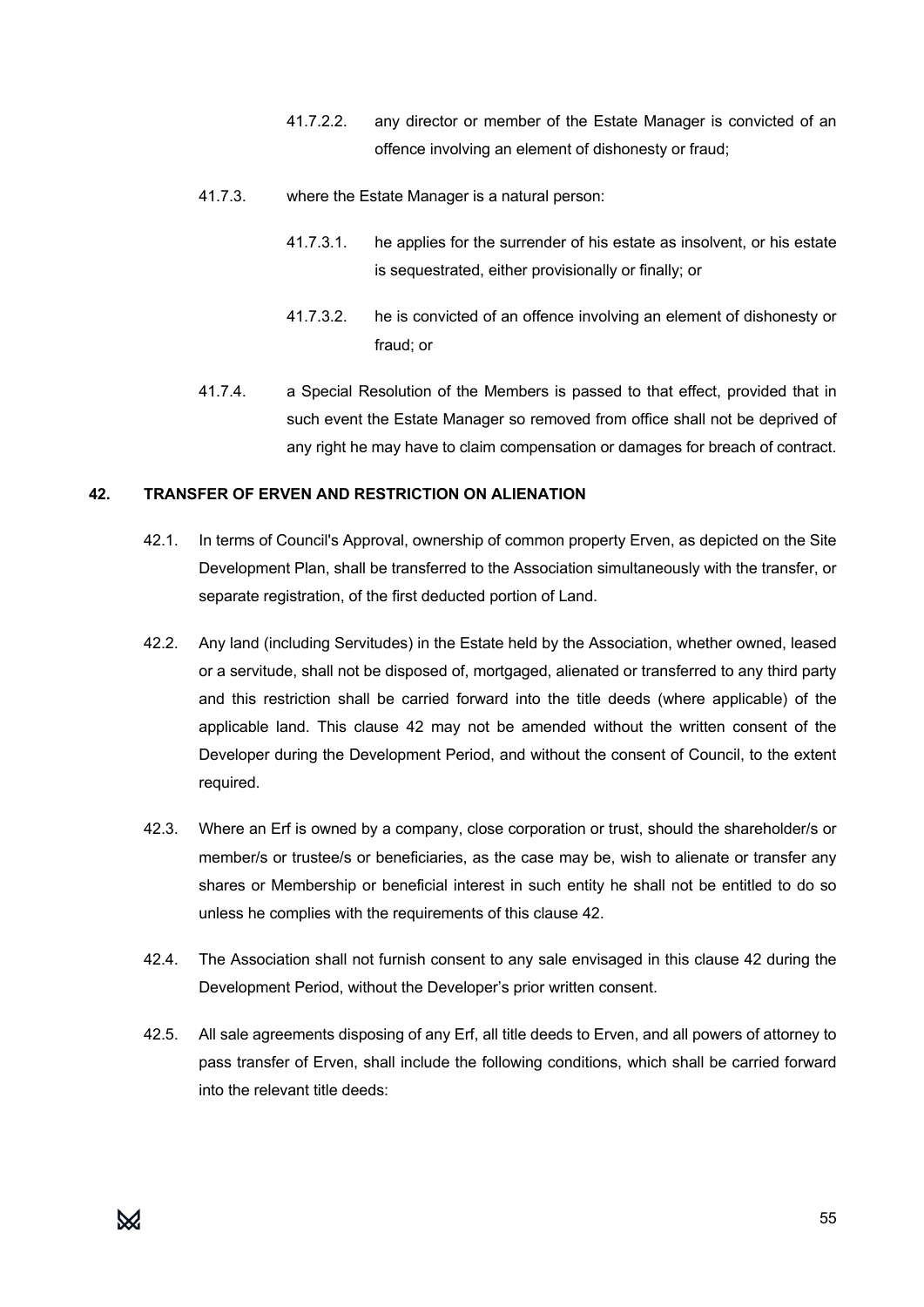*"The subject property may not be alienated without the prior written consent of the Mzuri Property Owner's Association of which the within transferee or any of his successors in title shall become a member."* 

- 42.6. No Member shall be entitled to transfer his Erf or apply to the Registrar of Deeds for registration thereof, and the Registrar of Deeds may not register an Erf, unless the Association has granted its prior written consent to such transfer, which consent may not be unreasonably withheld. No such consent shall be granted unless:
	- 42.6.1. such Member is not indebted to the Association in any way in respect of Levies or other amounts which the Association may be entitled to claim from him in terms of this Constitution;
	- 42.6.2. the proposed transferee has agreed in writing to become a Member of the Association, and to be subject to this terms and conditions contained in this Constitution; and
	- 42.6.3. the Association is satisfied that the relevant sale agreement and relevant power of attorney to pass transfer contains the conditions set out in clause 42.5; and
	- 42.6.4. the 1% (one percent) administration fee payable in terms of clause 23 has been paid, or a satisfactory undertaking to pay against transfer has been furnished to the Association.
- 42.7. The Association shall be entitled to levy a charge, to be determined by the Committee from time to time, for the granting of the written consent referred to in clause 42.6 above.
- 42.8. The provisions of this Constitution shall be binding upon all Members and, insofar as they may be applicable, to all Persons and Residents occupying any Erf by, through or under any Member, whatever the nature of such occupation.

# **43. ERVEN FORMING ROADS AND OPEN SPACES**

- 43.1. Neither the whole nor any portion of the Land designated as Common Property, Roads and open spaces shall be sold, let, Alienated, otherwise disposed of, sub-divided or transferred except in the circumstances laid down in the conditions of establishment of the Township.
- 43.2. No such Erven shall be:
	- 43.2.1. mortgaged; or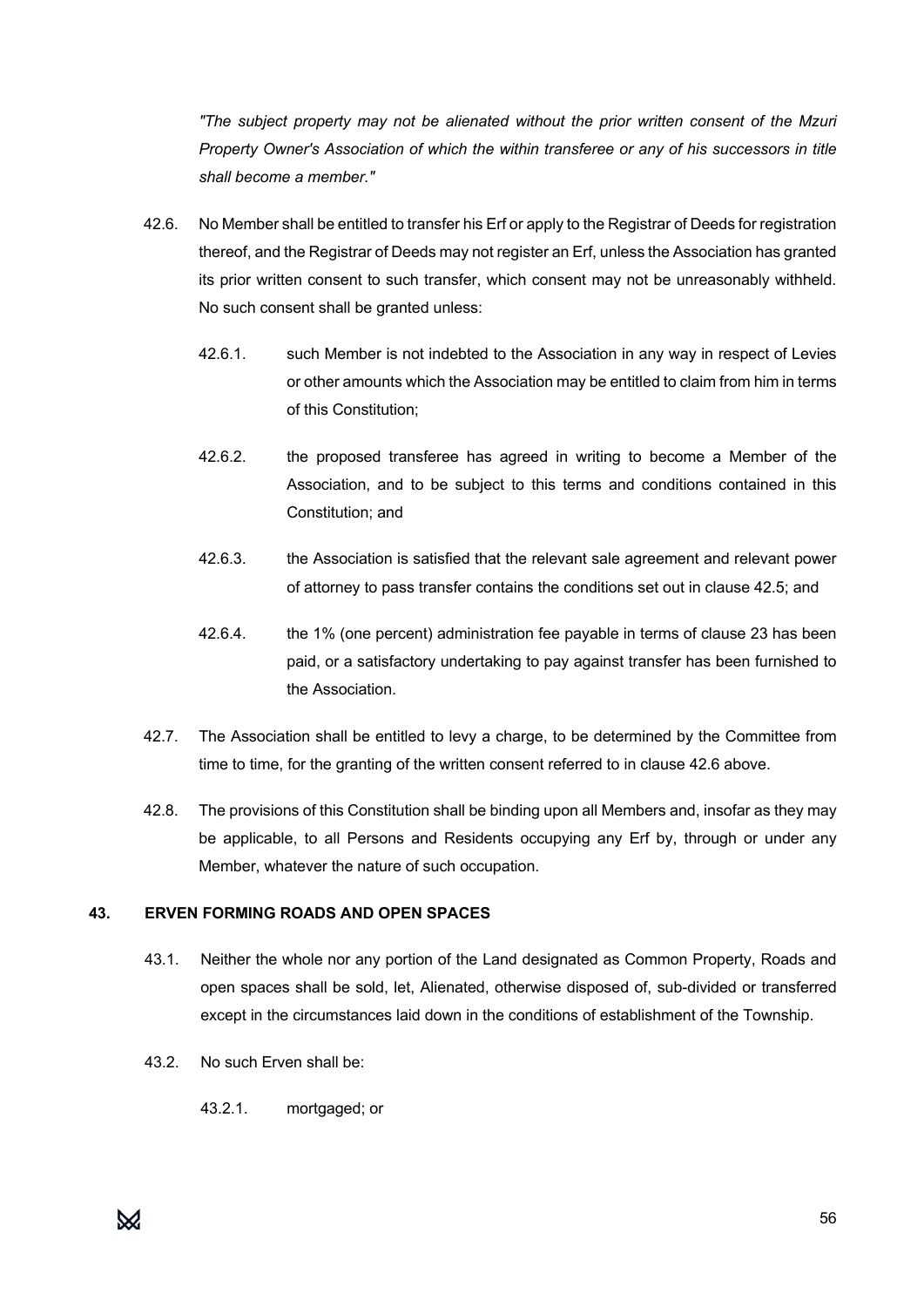- 43.2.2. subjected to any rights, whether registered in a Deeds Registry or not, of use, occupation and servitude, save as specified in the said conditions of establishment, and save as such rights as are enjoyed by the Members in terms hereof, without the sanction of a Special Resolution of the Association.
- 43.3. Nothing contained in this Constitution shall prevent the Developer from erecting, at its own cost, such buildings, or making such other improvements upon the said Erven as may be permitted in terms of the Town Planning Scheme and in terms of the aforesaid conditions of establishment.
- 43.4. The road known as Summerhill Road, which forms part of the Estate, will be transferred back to the Council at some point during the Development and the Developer, or if after the Development period, the Committee, may do all things necessary to give effect to the transfer of the road to Council, such road reverting to a Public Road.

#### **44. BREACH**

- 44.1. Should any Member:
	- 44.1.1. fail to pay on due date any amount due by that Member in terms of this Constitution or any regulation made in terms of this Constitution and remain in default for more than 7 (seven) days after being notified in writing to do so by the Committee; or
	- 44.1.2. commit any other breach of the provisions of this Constitution or any Estate Rule or regulation made in terms of the Constitution and fail to commence remedying that breach within a period of 7 (seven) days after the receipt of written notice to that effect by the Committee and complete the remedying of such breach within a reasonable time,

then and in either such event, the Committee shall be entitled on behalf of the Association, without prejudice to any other rights or remedies which the Committee or the Association or any other Member may have in law, including the right to claim damages:

44.1.3. to institute legal proceedings on behalf of the Association against such Member for payment of such overdue amount or for performance of his obligations in terms of this Constitution or any regulation made in terms of the Constitution, as the case may be; or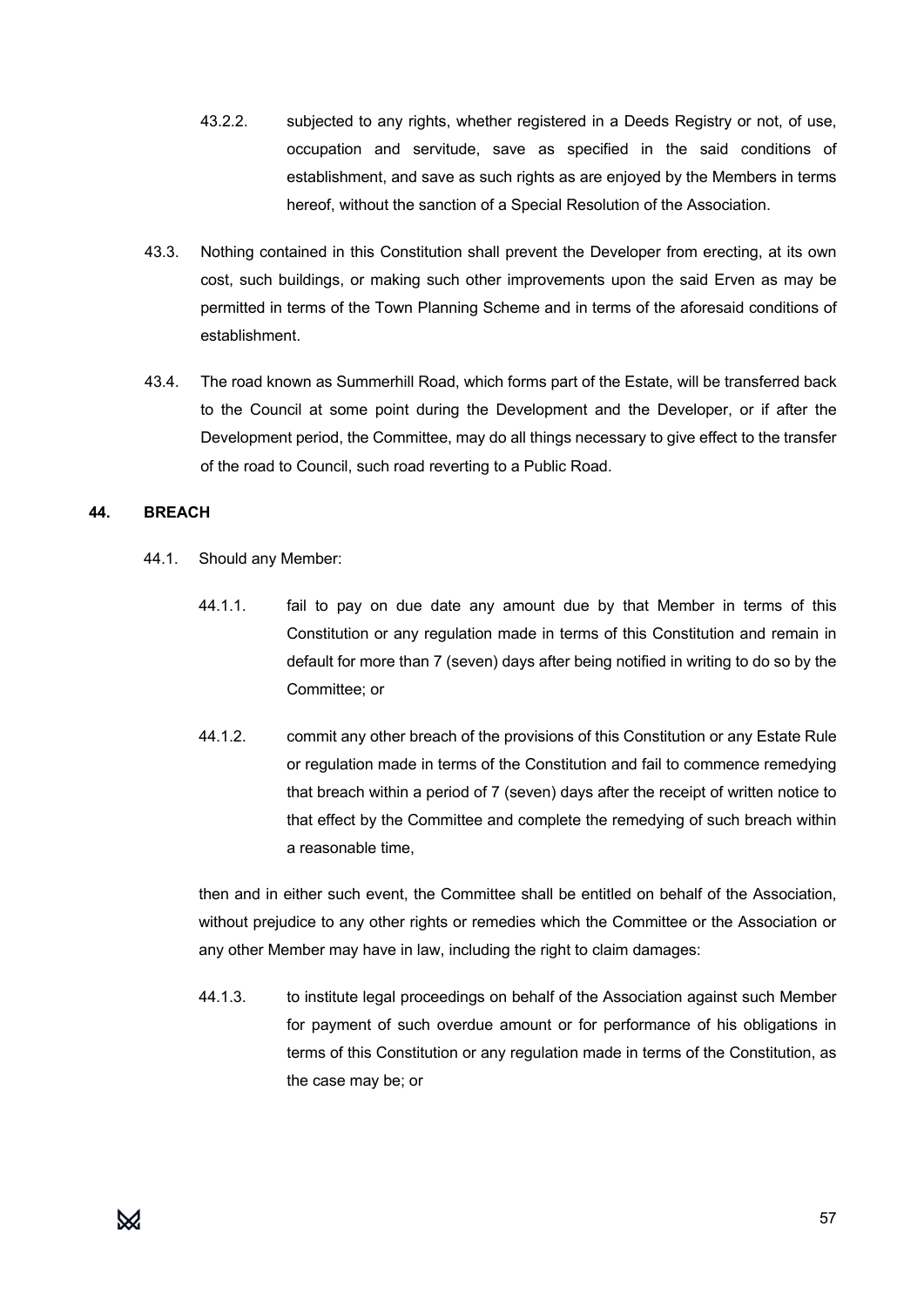- 44.1.4. in the case of clause 44.1.2 to remedy such breach or rectify such condition and immediately recover the total costs incurred by the Association in so doing from such Member.
- 44.2. Should the Committee institute any legal proceedings against any Member pursuant to a breach by that Member of this Constitution or any Estate Rule or regulation, then without prejudice to any other rights which the Committee or any other Member may have in law, the Committee shall be entitled to recover from such Member all legal costs incurred by the Association, including attorney/client charges reckoned on the non-litigious tariff recommended by the Cape Law Society (or its successors), tracing fees and collection commission.
- 44.3. Without prejudice to all or any of the rights granted to the Committee under this Constitution, should any Member fail to pay any amount due by that Member on due date, then such Member shall pay interest on the amount outstanding from time to time, in accordance with the provisions of clause 22.11.

#### **45. DISPUTE RESOLUTION**

- 45.1. Any dispute, question or difference arising at any time between a Member or between Members and the Committee out of or in regard to:
	- 45.1.1. any matters arising out of this Constitution; or
	- 45.1.2. the rights and duties of any of the parties mentioned in this Constitution; or
	- 45.1.3. the interpretation of this Constitution,

shall be submitted to and decided by mediation on notice given by any party to the other parties who are interested in the matter in question.

- 45.2. Notwithstanding clause 45.1, a party declaring a dispute in respect of payment of Levies, subject to clause 22, is not obliged to refer the dispute to mediation and may institute court proceedings.
- 45.3. Upon written notice from any party to the other (the "**Dispute Notice**") the dispute shall be referred to a suitably qualified independent mediator, whose identity shall be agreed between the parties in writing, within 7 (seven) days of receipt of the Dispute Notice, and failing agreement as aforesaid, to a suitably qualified independent mediator appointed by the President for the time being of the Cape Law Society (or its successor body in the Western Cape). The mediator shall be an Africa Centre for Dispute Settlement accredited mediator.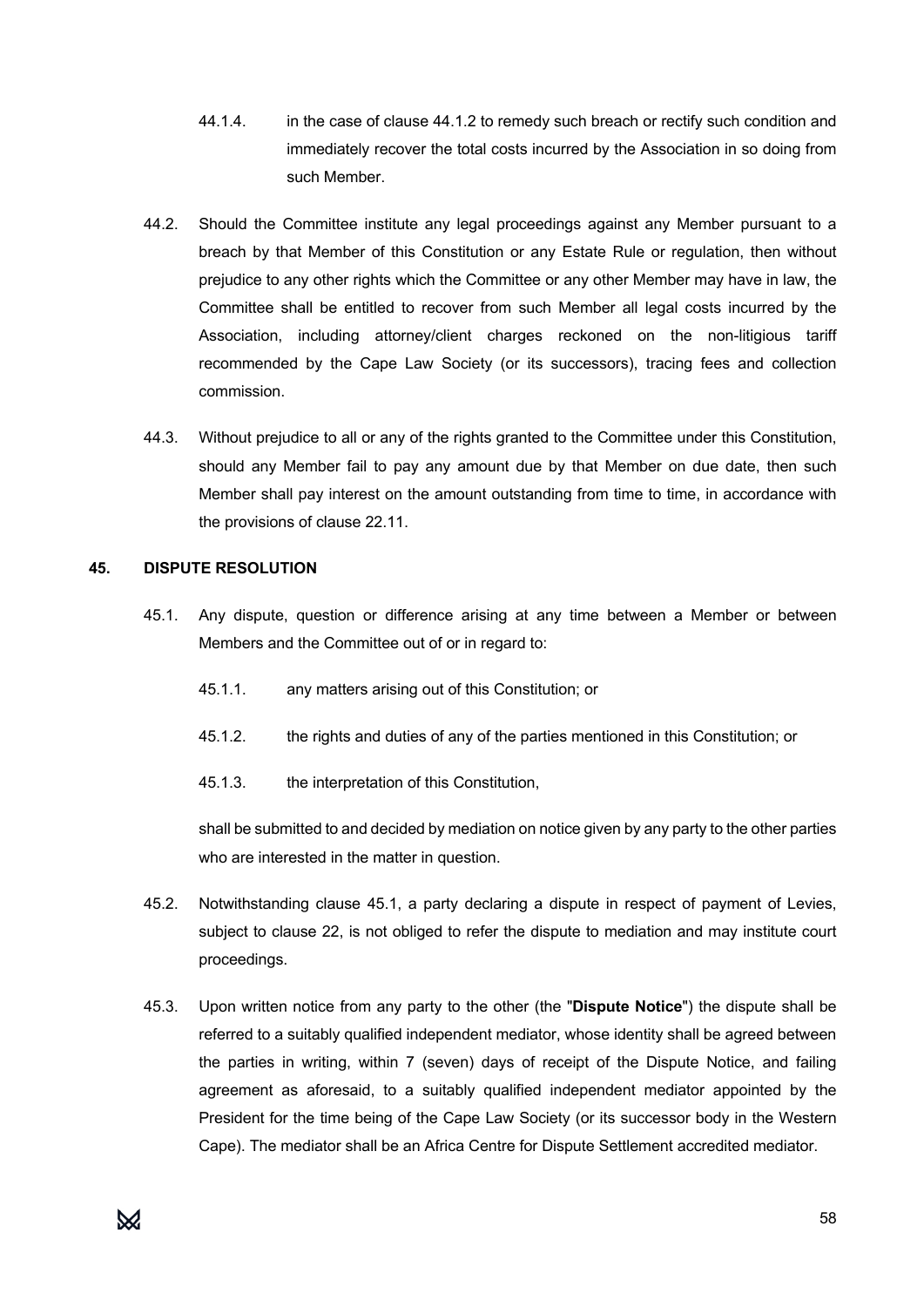- 45.4. The mediation shall be held at a venue in Cape Town. The parties shall agree on the mediation procedure and failing agreement within 14 (fourteen) days of receipt of the Dispute Notice or such longer period of time as may be agreed to in writing, then, the mediation shall take place in accordance with relevant procedures as is deemed necessary by the mediator, having regard to the nature of the dispute.
- 45.5. If for any reason, including lack of co-operation by the parties, a dispute is not settled by mediation within 30 (thirty) days of receipt of the Dispute Notice or such longer period of time as may be agreed to in writing, then the dispute shall be settled by arbitration in accordance with the following provisions:
	- 45.5.1. the arbitrator shall, if the dispute is agreed in writing by the parties to be:
		- 45.5.1.1. primarily an accounting matter, be an independent practising accountant of not less than 10 (ten) years' standing as such;
		- 45.5.1.2. primarily a legal matter, be an attorney of not less than 10 (ten) years' standing as such or a practising senior counsel;
		- 45.5.1.3. any other matter be a suitably qualified independent Person,

agreed upon in writing by the parties; provided that if the parties do not, within 14 (fourteen) days of the 30-day period contemplated in clause 45.5, agree in writing as to the identity of the arbitrator, the arbitrator shall, irrespective of the nature of the dispute, be appointed by the Registrar of the Arbitration Foundation of Southern Africa upon request by any party to make such appointment;

- 45.5.2. the arbitration shall be held at a venue in Cape Town and shall be conducted in accordance with the rules of the Arbitration Foundation of Southern Africa;
- 45.5.3. immediately after the arbitrator has been appointed, any party shall be entitled to call upon the arbitrator to fix a date and place when and where to meet with the arbitrator to settle the manner in which the arbitration proceedings will be held;
- 45.5.4. subject to clause 45.6, any order or award that may be made by the arbitrator:
	- 45.5.4.1. shall be final and binding, subject to a right of appeal;
	- 45.5.4.2. shall be carried into effect; and
	- 45.5.4.3. may be made an order of any competent court.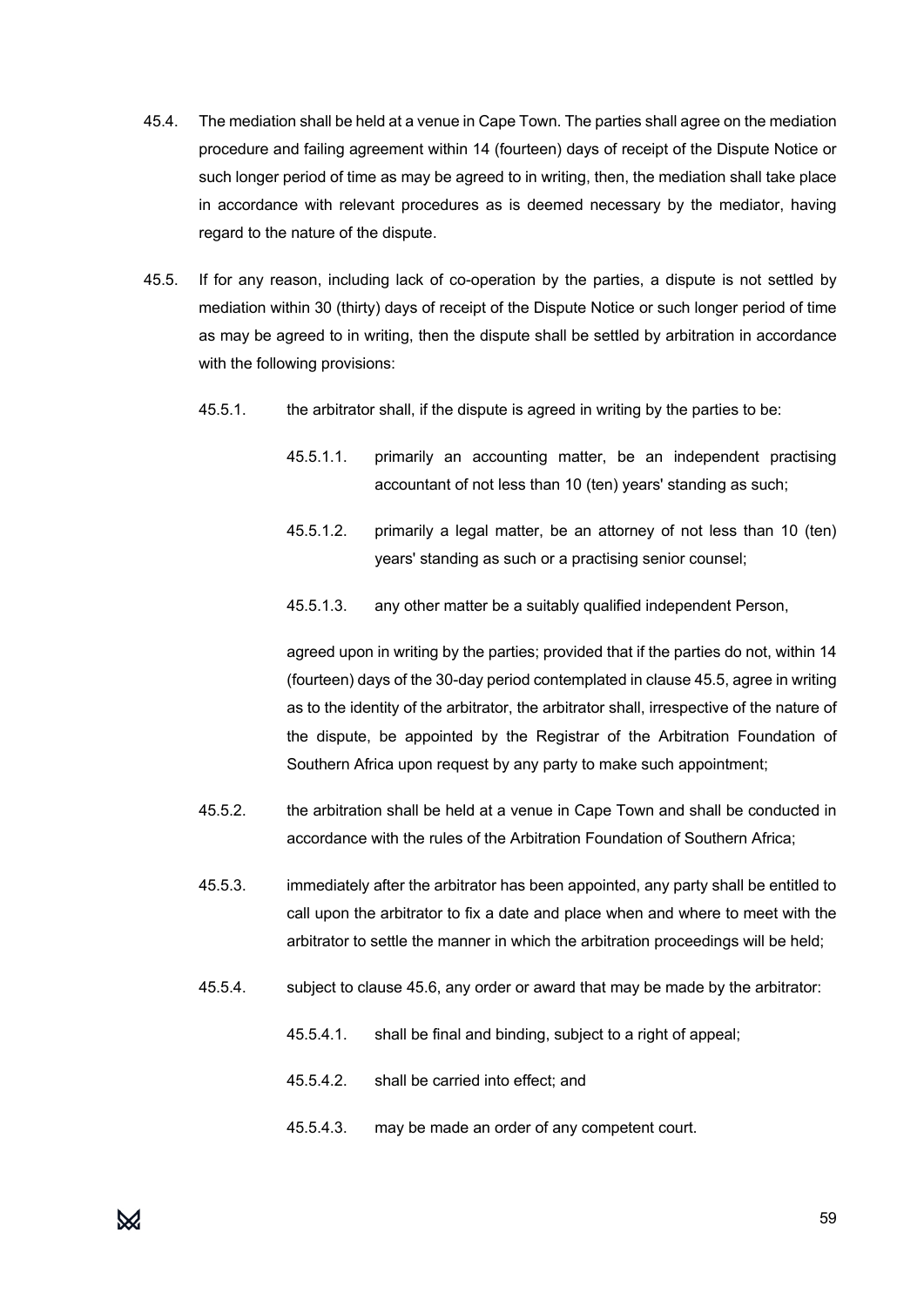45.6. Nothing in this clause 45 shall preclude any party from seeking interim and/or urgent relief from a court of competent jurisdiction or approaching the Community Schemes Ombud Service in terms of the CSOS Act.

#### **46. DEVELOPER'S RIGHTS AND OBLIGATIONS**

- 46.1. If the Developer, in one transaction alienates all its rights and all undeveloped Land vested in it from time to time in respect of the Estate, it shall be entitled to cede and assign to the transferee thereof all its rights and obligations in terms of this Constitution and the transferee shall be entitled to exercise all such rights and shall be responsible for all such obligations.
- 46.2. The Developer may at any time after the construction of such number of Dwellings as it may determine, abandon in whole or in part the particular rights conferred upon it during the Development Period, provided that nothing hereinbefore contained shall be construed as depriving the Developer of any rights it may have in terms hereof as an ordinary Member of the Association.

#### **47. EXTENSION OF DEVELOPMENT**

- 47.1. The Developer has the right at any time during the Development Period to extend or subtract or alter the area or composition of the Land at no cost to Members or to the Association by requiring the Association to incorporate into the Land, such property contiguous to the Land which the Developer in its sole discretion shall determine ("**Additional Development Land**"), provided that the aggregate area of such Additional Development Land shall be limited in size to an area equal to the aggregate area of the Land.
- 47.2. Should the said Additional Development Land be incorporated into the Land, the Developer shall be entitled to require that first and all subsequent owners of the same, or parts thereof, become members of the Association in respect of any erven within such Additional Development Land, from such date as the Developer may determine, and on the same terms and conditions as are applicable to other Members of the Association. The Members shall be bound by such requirement of the Developer.
- 47.3. The provisions of clauses 47 may not be amended at any time without the prior written consent of the Developer.

# **48. DEVELOPER'S POWERS AND DUTIES**

48.1. The Developer shall for the duration of the Development Period enjoy unrestricted rights with regard to the marketing of the Development and, in particular, the right to erect signage within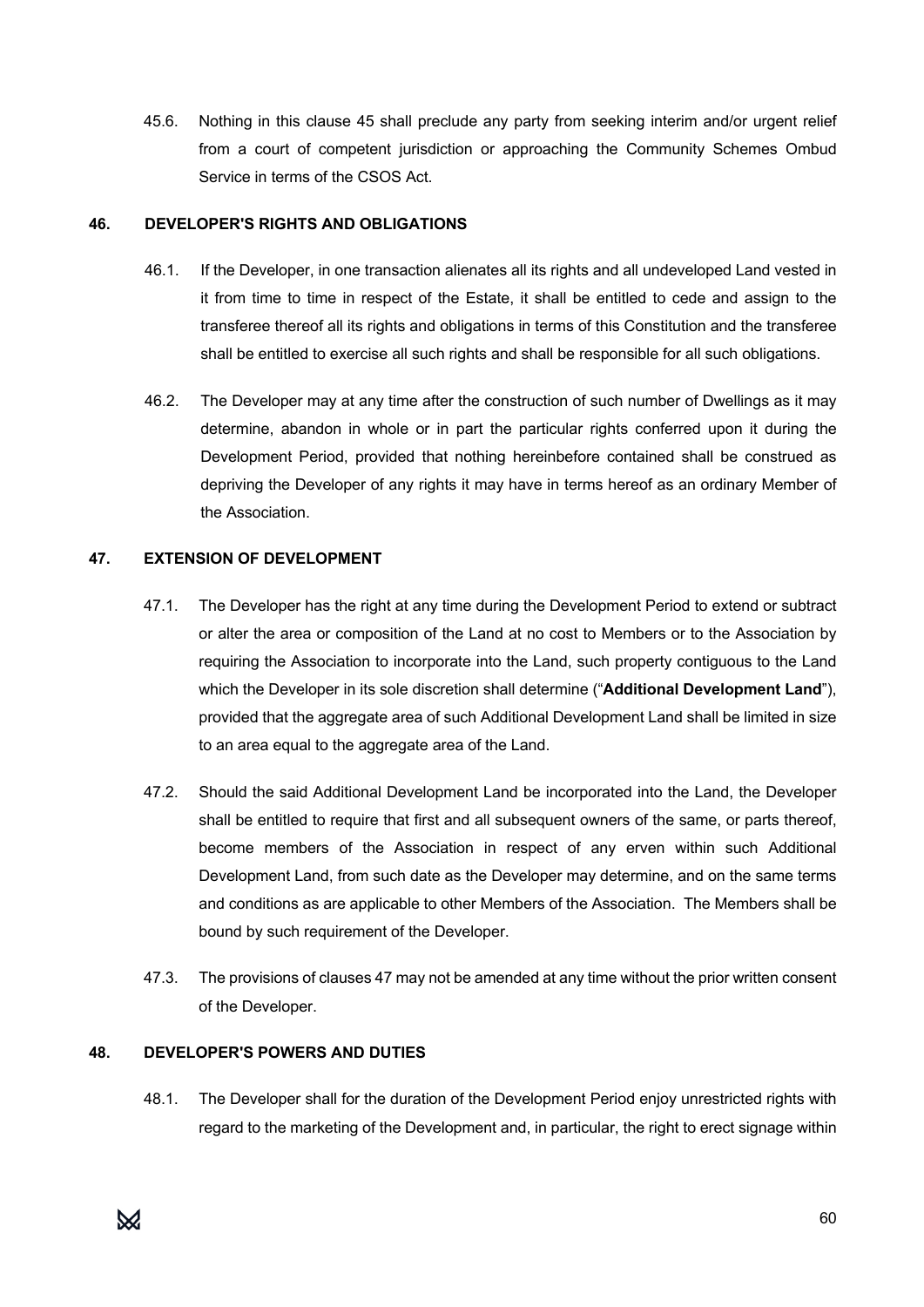the Development and to perform all activities normally associated with Development and building operations in a reasonable manner.

- 48.2. The Developer shall, where applicable and free of consideration, transfer ownership of the Common Property to the Association. Upon registration of such transfer the risk in and of the Common Property shall pass to the Association and the Association shall become responsible for the maintenance and upkeep thereof as well as for the rates and taxes and all charges attaching thereto.
- 48.3. During the Development Period:
	- 48.3.1. the Developer may apply to Council to change the land use of any portion of the Mzuri Estate at its own cost;
	- 48.3.2. the Developer may register servitudes within the Development in favour of any statutory authority, the Developer and/or the Association, whether across land, Common Property or land held under full title, in order to comply with Council's Approval or where required for purposes of the Development;
	- 48.3.3. all proposed Levies and expenditure of the Association must be approved in writing by the Developer; and
	- 48.3.4. all amendments to existing Estate Rules and all new rules need to be approved by the Developer.

#### **49. TRANSITION FROM DEVELOPER TO ASSOCIATION**

The responsibility for the day-to-day management of the Association's affairs shall, subject to such restrictions as may be contained in this Constitution, automatically be transferred from the Developer to the Association on date that the first Committee Members are elected to serve on the Committee; provided that if the Facilities on the Common Property transferred are incomplete at the date of transfer, the Developer shall retain responsibility for the completion thereof, which it shall undertake as soon as practically possible.

#### **50. AMENDMENTS TO CONSTITUTION**

50.1. This Constitution, or any part thereof, as contained herein shall not be repealed or amended, and no new clauses shall be made, save by a Special Resolution adopted at an AGM or at a general meeting of the Members called especially for that purpose.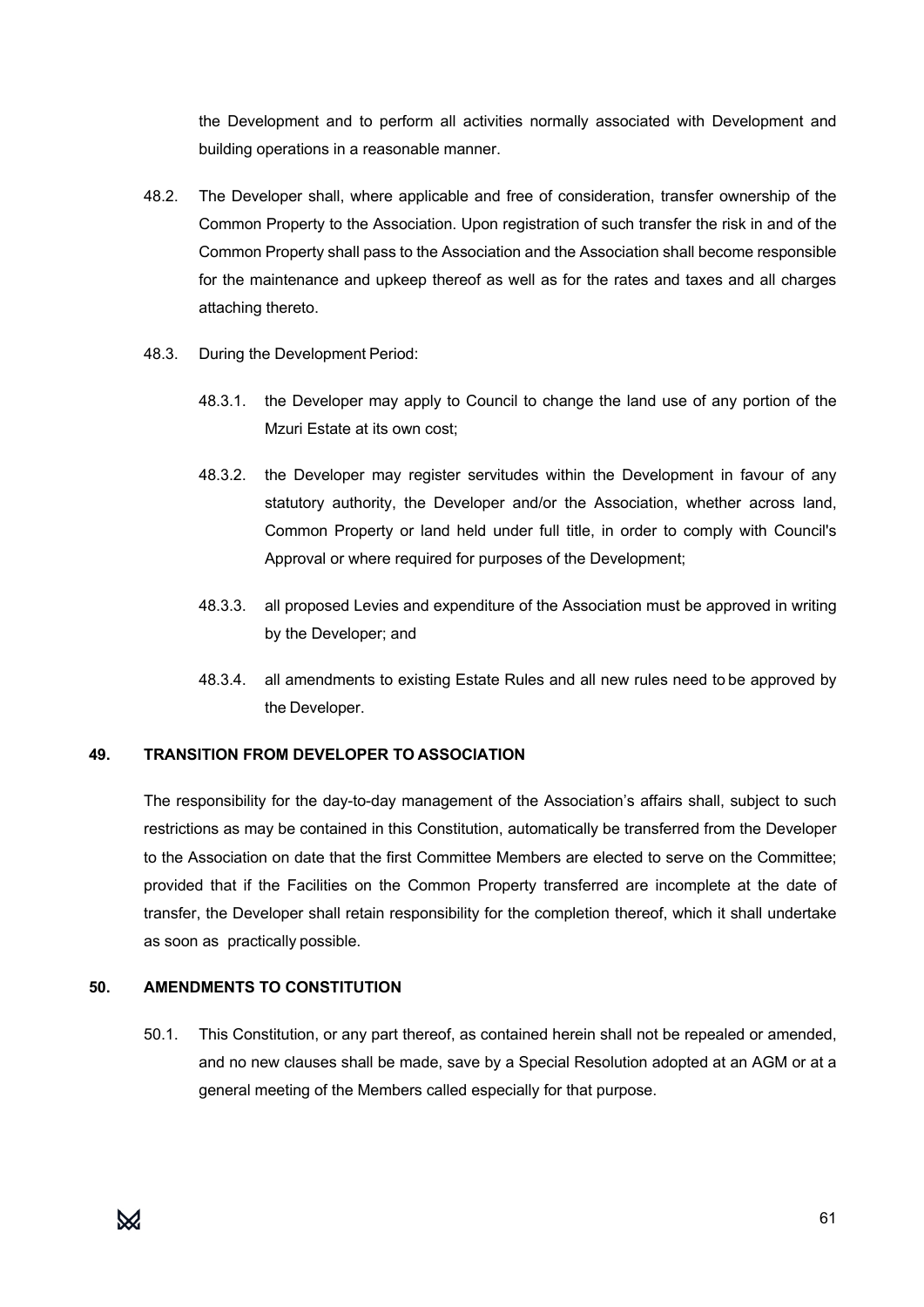- 50.2. All amendments to this Constitution shall be made in accordance with this clause 50 provided that an amendment concerning a matter in section 62(1)(a) of the Municipal Planning By-Law becomes effective only when certified by the Council.
- 50.3. Further to clause 50.1 above, any deletion, amendment or alteration of clause 43 and clause 10.6.4 and any other clause which has any effect on the Council's rights, benefits and obligations or as contained in Council's Approval shall also be subject to the prior written consent of the Council.
- 50.4. During the Development Period, neither the Constitution nor the Estate Rules may be amended in any respect at all, unless such amendment is made with the Developer's prior written consent.

# **51. DISSOLUTION OF THE ASSOCIATION**

- 51.1. If the Association fails to meet an obligation or ceases to function or if the Association fails to meet any obligations in this Constitution respectively and the Council believes that the community is adversely affected by the failure, the Council may take appropriate action to rectify the failure.
- 51.2. The Council may recover any expenditure in respect of the action contemplated above from the Association or its Members, who are jointly liable.
- 51.3. The amount of any expenditure so recovered is considered to be expenditure incurred in connection with the Association for the purposes of recovering expenditure incurred in connection with the Association from its Members.
- 51.4. If the Association ceases to function effectively or to carry out its obligations, the Council may give the Association a binding instruction to:
	- 51.4.1. hold a meeting and to reconstitute itself; or
	- 51.4.2. dissolve itself, subject to the amendment of the conditions of approval relating to an obligation to establish an owners' association and the removal of relevant provisions in the title deed.
- 51.5. In determining whether to act in terms of the above, the Council must have regard to:
	- 51.5.1. the purpose of the Association;
	- 51.5.2. who will take over the maintenance of internal engineering services and other obligations which the Association is responsible for, if at all;